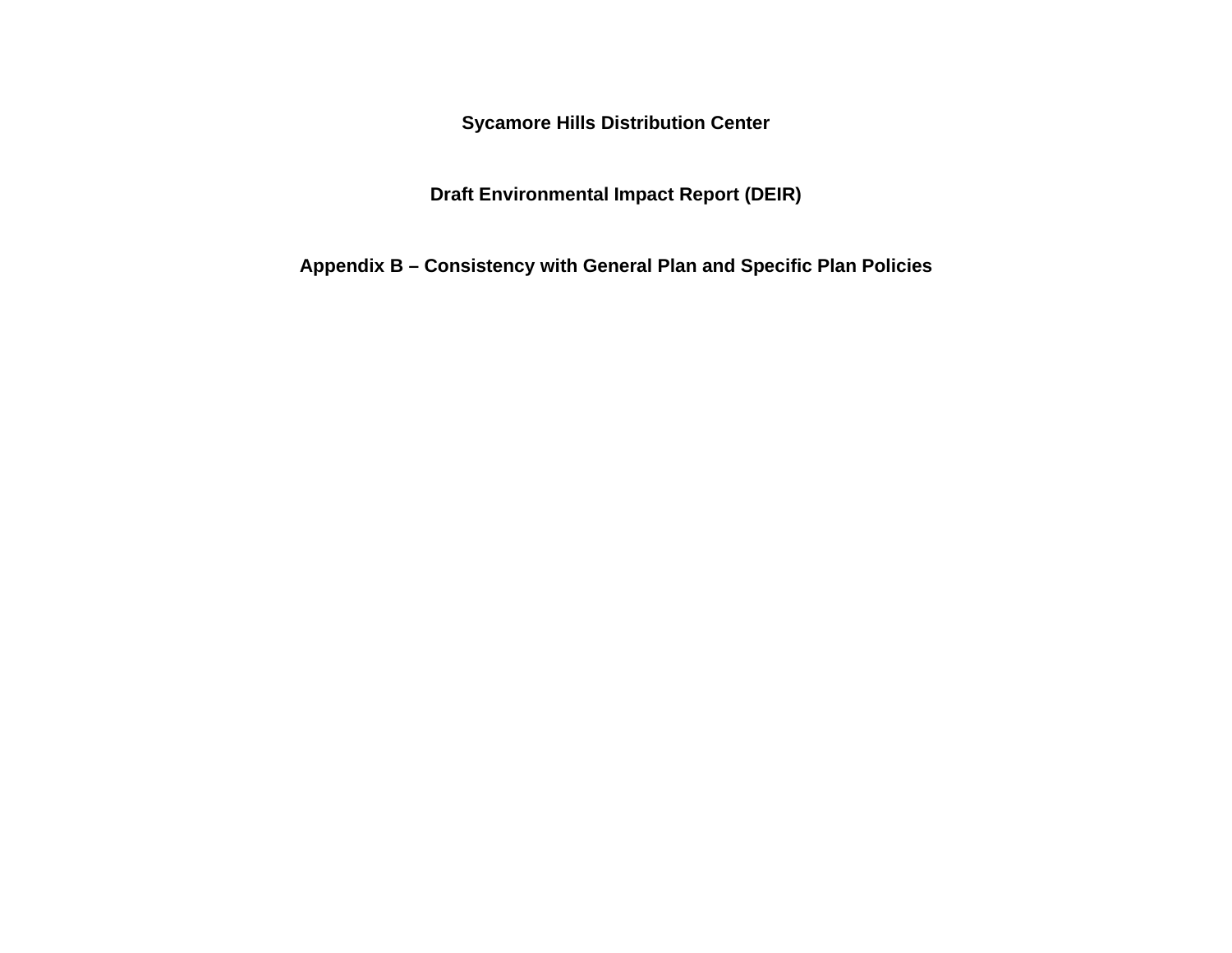|                 | <b>Applicable City GP 2025 Objectives and Policies</b>                                                                                                                                                                                                                                    | Relationship of the Project to the Policy                                                                                                                                                                                                                                                                                                                                                                                                                                                                                                                                                                        | <b>Consistency Level</b> |  |
|-----------------|-------------------------------------------------------------------------------------------------------------------------------------------------------------------------------------------------------------------------------------------------------------------------------------------|------------------------------------------------------------------------------------------------------------------------------------------------------------------------------------------------------------------------------------------------------------------------------------------------------------------------------------------------------------------------------------------------------------------------------------------------------------------------------------------------------------------------------------------------------------------------------------------------------------------|--------------------------|--|
|                 |                                                                                                                                                                                                                                                                                           | Only those objectives and policies pertinent to this Project are reviewed for consistency in this table.                                                                                                                                                                                                                                                                                                                                                                                                                                                                                                         |                          |  |
|                 | Land Use and Urban Design Element                                                                                                                                                                                                                                                         |                                                                                                                                                                                                                                                                                                                                                                                                                                                                                                                                                                                                                  |                          |  |
| Objective LU 4: |                                                                                                                                                                                                                                                                                           | Minimize the extent of urban development in the hillsides, and mitigate any adverse impacts associated with urbanization to the                                                                                                                                                                                                                                                                                                                                                                                                                                                                                  |                          |  |
|                 | extent feasible.                                                                                                                                                                                                                                                                          |                                                                                                                                                                                                                                                                                                                                                                                                                                                                                                                                                                                                                  |                          |  |
| Policy LU-4.5   | Seek opportunities for new<br>or enhanced trail/pedestrian<br>linkages between hillside<br>areas and other components<br>of Riverside Park.                                                                                                                                               | Parcel C is proposed to be developed with a trailhead parking lot for the<br>Sycamore Canyon Wilderness Park. It consists of 51,284 square feet (1.18<br>acres) and will include an improved decomposed granite parking lot,<br>landscaping, a shade structure with benches, a bike rack, a drinking<br>fountain (including for pets), and ADA (Americans with Disabilities Act)<br>compliant parking spaces and sidewalk. The proposed trailhead parking lot<br>is not required but is being provided by the applicant as an amenity and<br>enhancement to the City's Sycamore Canyon Wilderness Park. Parcel C | Consistent               |  |
|                 |                                                                                                                                                                                                                                                                                           | would be dedicated to the City and operated and managed by the City's<br>Parks, Recreation, & Community Services Department. The Project<br>therefore enhances trail/and pedestrian linkages.                                                                                                                                                                                                                                                                                                                                                                                                                    |                          |  |
| Policy LU-4.6   | Ensure protection of<br>prehistoric resources<br>through consultations with<br>the Native American tribe(s)<br>identified by the Native<br>American Heritage<br>Commission pursuant to<br>Government Code § 65352.3<br>and as required by the<br>California Environmental<br>Quality Act. | The City of Riverside held Government-to-Government Consultations with<br>the tribes recommended by the Native American Heritage Commission.<br>The City also consulted with those tribes requesting consultation under the<br>newer AB 52 procedures.                                                                                                                                                                                                                                                                                                                                                           | Consistent               |  |
| Objective LU-7: |                                                                                                                                                                                                                                                                                           | Preserve and protect significant areas of native wildlife and plant habitat, including endangered species.                                                                                                                                                                                                                                                                                                                                                                                                                                                                                                       |                          |  |
| Policy LU-7.1   | Continue to maintain<br>Sycamore Canyon<br>Wilderness Park as primarily<br>a functioning wildlife habitat.                                                                                                                                                                                | As outlined in Section 3.1.2 Project Site Background, the Project site<br>contains an existing Restricted Property area of 11.6 acres, as shown in<br>Figure 3.0-3 - Project Site Map, intended for preservation in a natural<br>condition. This area contains an existing natural drainage course and                                                                                                                                                                                                                                                                                                           | Consistent               |  |

## **Table 1: Project Consistency with Applicable General Plan (GP) 2025 Policies**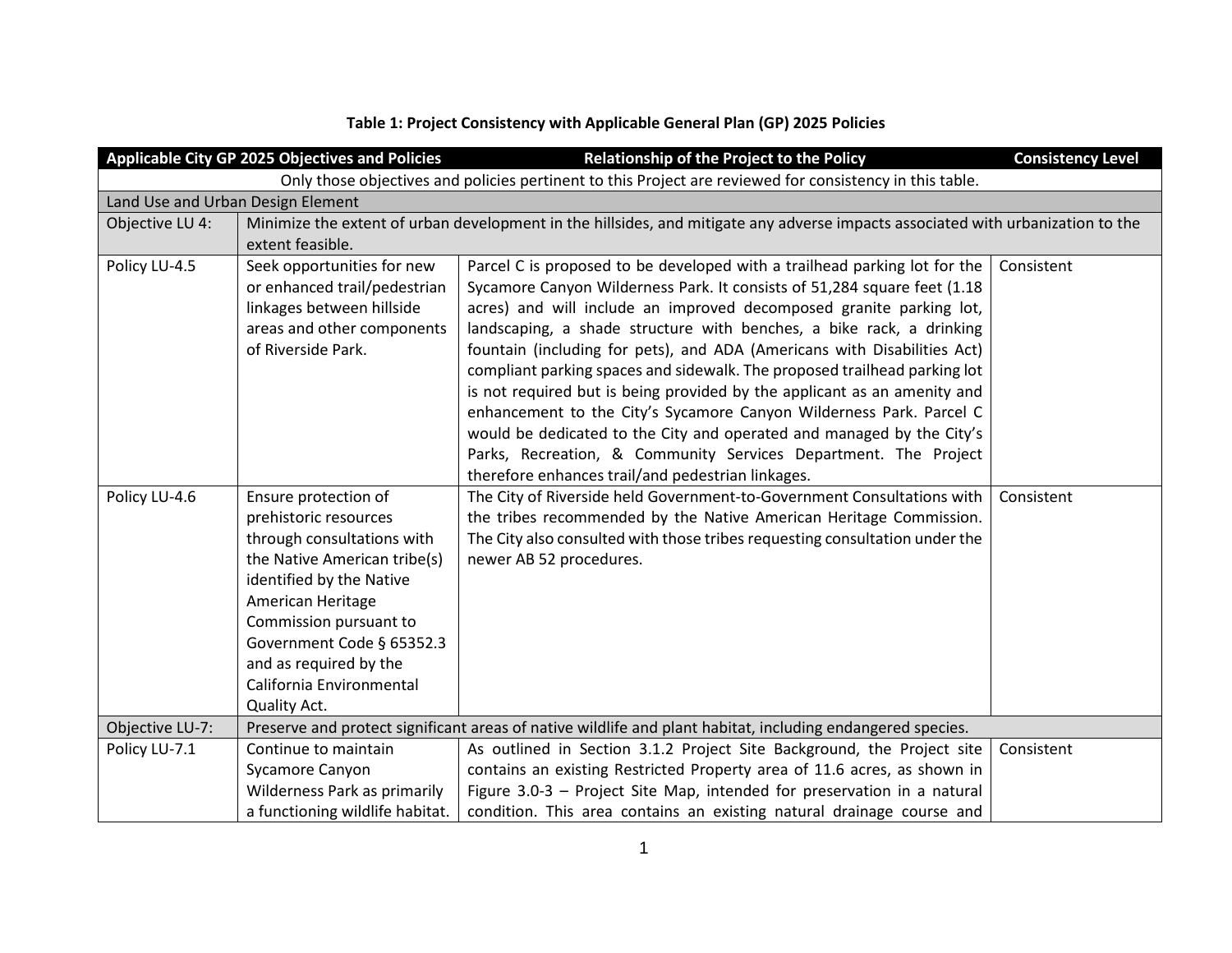|               |                                                                                                                                         | associated riparian woodland vegetation. Parcels A and B are designated<br>as a Conservation Area and will be part of the Restricted Property on the<br>west and east sides, respectively, of the proposed access road along<br>Alessandro Boulevard. The proposed Project includes removing 0.81 acres<br>of the Restricted Property to create a driveway connecting Parcel<br>1/Building A to Alessandro Boulevard. As part of mitigation for the Project,<br>1.44 acres will be incorporated into Parcel A, for a net gain of 0.63 acre of<br>new Restricted Property. Thus, Parcel A and B will have a total of 12.23<br>acres of Restricted Property as part of the Project. The access road would<br>include two elliptical shaped corrugated metal pipes measuring 38 inches<br>high and 57 inches wide to allow drainage and wildlife connectivity<br>between Parcel A and Parcel B. Parcels A and B will be managed in<br>perpetuity by a professional conservation organization funded by the<br>applicant as part of mitigation for the Project. The Project will largely retain<br>and increase the preserved natural drainage course and vegetation. The<br>Project site is located adjacent to and outside of the Sycamore Canyon<br>Wilderness Park. The Project will not have any direct impacts to the park<br>and has been designed to ensure there are no indirect impacts (light, noise,<br>stormwater runoff, unauthorized access, etc.) on the park and the<br>functioning wildlife habitat. The Project will also be consistent with the |            |
|---------------|-----------------------------------------------------------------------------------------------------------------------------------------|-----------------------------------------------------------------------------------------------------------------------------------------------------------------------------------------------------------------------------------------------------------------------------------------------------------------------------------------------------------------------------------------------------------------------------------------------------------------------------------------------------------------------------------------------------------------------------------------------------------------------------------------------------------------------------------------------------------------------------------------------------------------------------------------------------------------------------------------------------------------------------------------------------------------------------------------------------------------------------------------------------------------------------------------------------------------------------------------------------------------------------------------------------------------------------------------------------------------------------------------------------------------------------------------------------------------------------------------------------------------------------------------------------------------------------------------------------------------------------------------------------------------------------------------------------------------|------------|
| Policy LU-7.2 | Design new development<br>adjacent and in close<br>proximity to native wildlife in<br>a manner which protects and<br>preserves habitat. | MSHCP.<br>On-site landscaping is proposed generally along the perimeters of Buildings<br>A and B and along the proposed access road/driveway from Alessandro<br>Boulevard to Building A as shown in Figure 3.0-10A and 3.0-10B -<br>Landscape Design. The landscape plan is designed to provide visual appeal<br>and screen the views of Buildings A and B from the adjacent residential<br>areas and the Sycamore Canyon Wilderness Park. The proposed on-site<br>landscaping does not include any plant species listed as invasive by the<br>MSHCP.<br>Parcels A and B are designated as a Restricted Property and Conservation<br>Area that contains a jurisdictional drainage and associated riparian habitat<br>that supports a sensitive bird, the least Bell's vireo. The proposed Project<br>will result in a net gain of 0.63 acre, for a total of 12.23 acres conserved,<br>that will be managed in perpetuity by a professional conservation                                                                                                                                                                                                                                                                                                                                                                                                                                                                                                                                                                                                         | Consistent |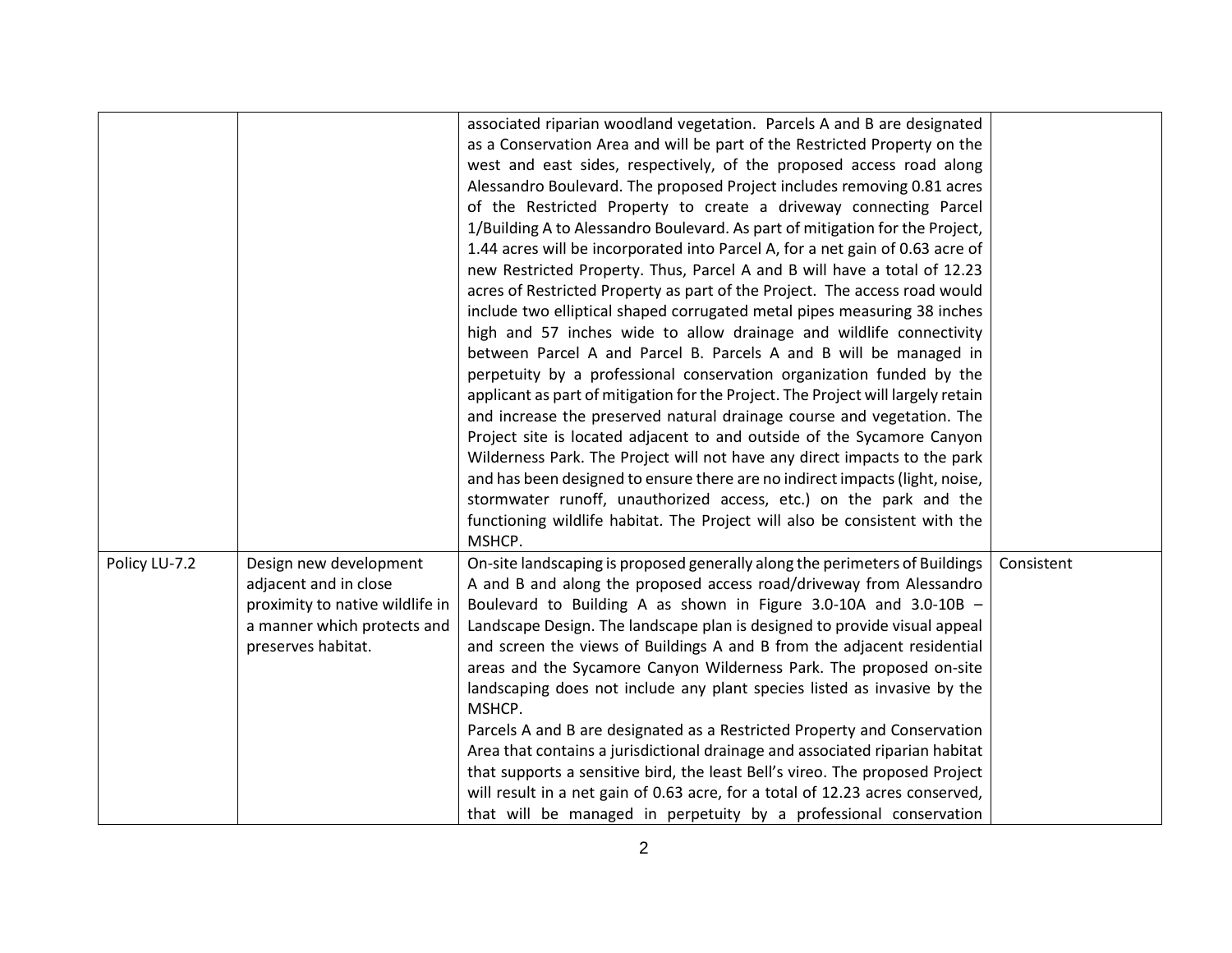|                 |                                                                                                                                                                                | organization funded by the applicant. Eight-foot high concrete tilt up walls                                                                                                                                                                                                                                                                                                                                                                                                                                                                                                                                                                                                                                                                                                                                                                                        |            |
|-----------------|--------------------------------------------------------------------------------------------------------------------------------------------------------------------------------|---------------------------------------------------------------------------------------------------------------------------------------------------------------------------------------------------------------------------------------------------------------------------------------------------------------------------------------------------------------------------------------------------------------------------------------------------------------------------------------------------------------------------------------------------------------------------------------------------------------------------------------------------------------------------------------------------------------------------------------------------------------------------------------------------------------------------------------------------------------------|------------|
|                 |                                                                                                                                                                                | will separate the loading docks and drive aisles of Buildings A and B from                                                                                                                                                                                                                                                                                                                                                                                                                                                                                                                                                                                                                                                                                                                                                                                          |            |
|                 |                                                                                                                                                                                | the onsite Restricted Property/Conservation Area in order to eliminate                                                                                                                                                                                                                                                                                                                                                                                                                                                                                                                                                                                                                                                                                                                                                                                              |            |
|                 |                                                                                                                                                                                | indirect impacts such as noise and light into this area.                                                                                                                                                                                                                                                                                                                                                                                                                                                                                                                                                                                                                                                                                                                                                                                                            |            |
| Policy LU-7.3   | Continue to require natural<br>open space easements in<br>conjunction with new<br>development in hillside and<br>arroyo areas over non-<br>graded areas of the<br>development. | The Project site does not contain one of the six arroyos recognized in the<br>City's Grading Code (Title 17) and as identified in the General Plan Open<br>Space and Conservation Element, Figure OS-4 - Arroyos. However, the<br>Project site does contain un-named drainage features that are tributary to<br>Sycamore Canyon Creek which flows through the Sycamore Canyon<br>Wilderness Park. The most prominent drainage feature in the Project site<br>is located within the existing 11.6 acre Restricted Property area, as shown<br>on Figure 3.0-3 - Project Site Map, intended for preservation in a natural<br>condition. The proposed Project will result in a net gain of 0.63 acre, for a<br>total of 12.23 acres of Restricted Property/ Conservation Area, that will be<br>managed in perpetuity by a professional conservation organization funded | Consistent |
|                 |                                                                                                                                                                                | by the applicant.                                                                                                                                                                                                                                                                                                                                                                                                                                                                                                                                                                                                                                                                                                                                                                                                                                                   |            |
| Policy LU-7.4   | Continue to participate in<br>the Western Riverside<br><b>County Species Habitat</b><br>Conservation Plan (MSHCP).                                                             | The City adopted the MSHCP on September 23, 2003, and as a signatory to<br>the MSHCP, adopted Ordinance No. 6709 (which is codified as Chapter<br>16.72 of the Riverside Municipal Code). Ordinance No. 6709 established a<br>Local Development Mitigation Fee (LDMF) to be used by the Western<br>Riverside County Regional Conservation Authority to implement the<br>MSHCP. The proposed Project is required to participate in the MSHCP<br>through the payment of the LDMF at the time building permits are issued<br>pursuant to the provisions of Ordinance No. 6709 in addition to compliance<br>with all other application provisions.<br>The Project's compliance with other provisions of the MSHCP is discussed<br>in Section 5.3 - Biological Resources.                                                                                                | Consistent |
| Objective LU-9: |                                                                                                                                                                                | Provide for continuing growth within the General Plan Area, with land uses and intensities appropriately designated to meet the                                                                                                                                                                                                                                                                                                                                                                                                                                                                                                                                                                                                                                                                                                                                     |            |
|                 |                                                                                                                                                                                | needs of anticipated growth and to achieve the community's objective.                                                                                                                                                                                                                                                                                                                                                                                                                                                                                                                                                                                                                                                                                                                                                                                               |            |
| Policy LU-9.1   | Identify sufficient locations                                                                                                                                                  |                                                                                                                                                                                                                                                                                                                                                                                                                                                                                                                                                                                                                                                                                                                                                                                                                                                                     | Consistent |
|                 | for residential and non-                                                                                                                                                       | The Project site has a GP 2025 land use designation of B/OP $-$                                                                                                                                                                                                                                                                                                                                                                                                                                                                                                                                                                                                                                                                                                                                                                                                     |            |
|                 | residential development to                                                                                                                                                     | Business/Office Park and a zoning designation of BMP-SP - Business and                                                                                                                                                                                                                                                                                                                                                                                                                                                                                                                                                                                                                                                                                                                                                                                              |            |
|                 | accommodate growth                                                                                                                                                             | Manufacturing Park and Specific Plan (Sycamore Canyon Business Park                                                                                                                                                                                                                                                                                                                                                                                                                                                                                                                                                                                                                                                                                                                                                                                                 |            |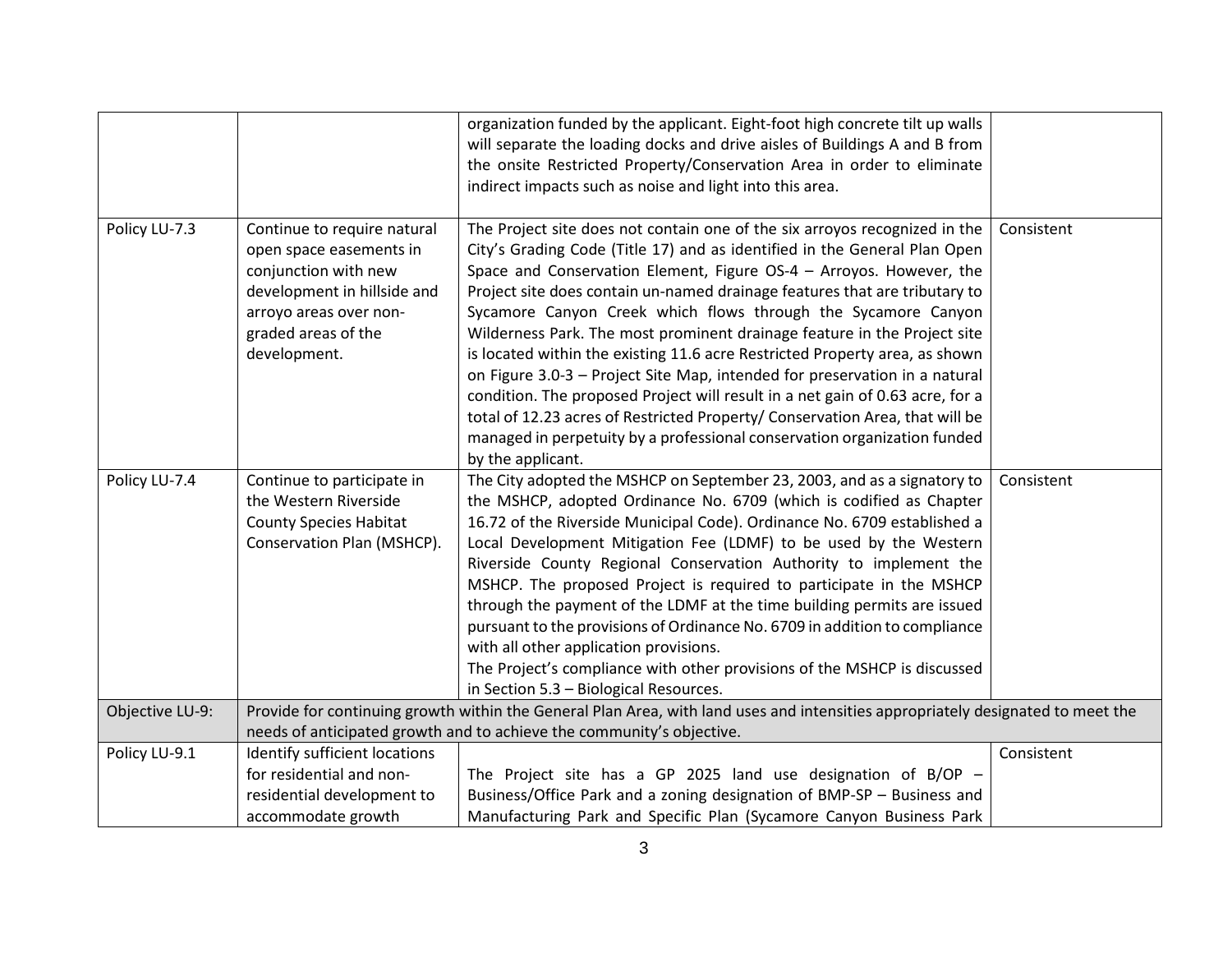|                  | anticipated through the year                                  | Overlay Zones). The Project site is designated as Industrial in the SCBPSP,                                                     |            |
|------------------|---------------------------------------------------------------|---------------------------------------------------------------------------------------------------------------------------------|------------|
|                  | 2025 on the General Plan                                      | which allows warehouse uses. The Project is consistent with the land use                                                        |            |
|                  | Land Use Policy Map (Figure                                   | designation and zoning and requires no General Plan Amendment, Zoning                                                           |            |
|                  | $LU-10$ ).                                                    | Amendment, or Specific Plan Amendment. Please refer to Table 2 for                                                              |            |
|                  |                                                               | discussions of the Project's consistency with the SCBPSP.                                                                       |            |
| Policy LU-9.3    | Designate areas for urban                                     | The proposed Project has been planned and designed in such a manner to                                                          | Consistent |
|                  | land uses where adequate                                      | take advantage of existing City infrastructure. Furthermore, the proposed                                                       |            |
|                  | urban levels of public                                        | Project is located adjacent to other industrial logistics and distribution                                                      |            |
|                  | facilities and services exist or                              | centers.                                                                                                                        |            |
|                  | are planned, in accordance                                    |                                                                                                                                 |            |
|                  | with the public facilities and                                |                                                                                                                                 |            |
|                  | service provisions policies of                                |                                                                                                                                 |            |
|                  | this General Plan.                                            |                                                                                                                                 |            |
| Objective LU-22: |                                                               | Avoid land use/transportation decisions that would adversely impact the long-term viability of the March Air Reserve Base/March |            |
|                  | Inland Port, Riverside Municipal Airport, and Flabob Airport. |                                                                                                                                 |            |
| Policy LU-22.2   | Work cooperatively with the                                   | The Project site is located within the March Air Reserve Base Land Use                                                          | Consistent |
|                  | <b>Riverside County Airport</b>                               | Compatibility Plan (MARB/IPA LUCP). The proposed Project site is located                                                        |            |
|                  | Land Use Commission in                                        | within Zone C1 of the LUCP which requires airspace review for structures                                                        |            |
|                  | developing, defining,                                         | over 70 feet in height. Both Buildings A and B have a maximum building                                                          |            |
|                  | implementing and protecting                                   | height of 45 feet, including parapets. Thus, the proposed buildings would                                                       |            |
|                  | airport influence zones                                       | not exceed the height limit. In addition, the FAA staff has reviewed project                                                    |            |
|                  | around the MARB/MIP,                                          | information under the provisions of Title 14 of the Code of Federal                                                             |            |
|                  | Riverside Municipal and                                       | Regulations, part 77 for Buildings A and B and issued determinations of No                                                      |            |
|                  | Flabob Airports and in                                        | Hazard to Air Navigation based on the following building heights: Building                                                      |            |
|                  | implementing the new                                          | A, with 1596 feet site elevation (SE), 45 feet above ground level (AGL) and                                                     |            |
|                  | Airport Land Use                                              | 1641 feet above mean sea level (AMSL); and Building B, with 1609 feet SE,                                                       |            |
|                  | Compatibility Plan.                                           | 45 feet AGL, and 1654 AMSL.                                                                                                     |            |
|                  |                                                               |                                                                                                                                 |            |
|                  |                                                               | Building A and Building B will be subject to the intensity requirements of                                                      |            |
|                  |                                                               | C1 Zone. As show in the Land Use Section, on Table 5.10-2 - ALUC Density                                                        |            |
|                  |                                                               | Calculation Based on C1 Zone, the employment density does not exceed                                                            |            |
|                  |                                                               | the ALUC maximum occupancy rates.                                                                                               |            |
| Objective LU-24: |                                                               | Maximize the economic impact of Riverside's industrial land by careful use of industrial properties, giving priority to clean   |            |
|                  |                                                               | enterprises that yield large numbers of highly skilled, high-paying jobs relative to site size.                                 |            |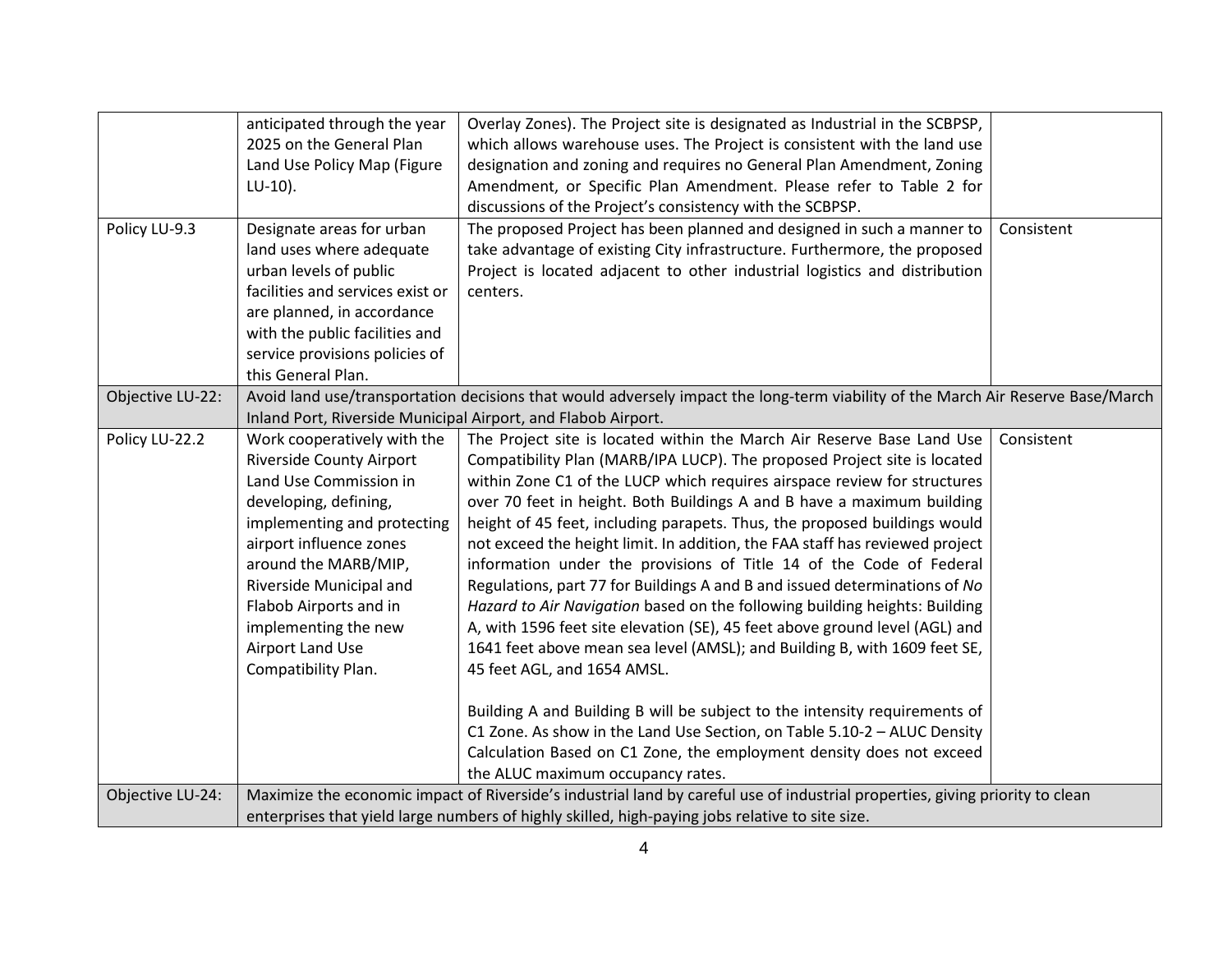| Policy LU-24.1   | Tailor zoning regulations for<br>industrial and<br>business/office park uses to<br>ensure that future uses are<br>in concert with the City's<br>wider policy goals.                                               | The proposed Project is located within the SCBPSP in the eastern portion<br>of the City of Riverside, California. The Project site has a GP 2025 land use<br>designation of B/OP and a zoning designation of BMP-SP and requires no<br>General Plan Amendment, Zoning Amendment, or Specific Plan<br>Amendment.                                                                                                                                                                                                                                                                                                                                                                       | Consistent |
|------------------|-------------------------------------------------------------------------------------------------------------------------------------------------------------------------------------------------------------------|---------------------------------------------------------------------------------------------------------------------------------------------------------------------------------------------------------------------------------------------------------------------------------------------------------------------------------------------------------------------------------------------------------------------------------------------------------------------------------------------------------------------------------------------------------------------------------------------------------------------------------------------------------------------------------------|------------|
| Objective LU-27: |                                                                                                                                                                                                                   | Enhance, maintain, and grow Riverside's inventory of street trees.                                                                                                                                                                                                                                                                                                                                                                                                                                                                                                                                                                                                                    |            |
| Policy LU-27.1   | Require appropriately sized<br>landscaped parkways in all<br>new development. Parkway<br>areas shall be of sufficient<br>width to allow planting of<br>trees that will become large<br>canopy trees.              | The applicant is required to provide street improvements along Barton<br>Street and Alessandro Boulevard, including sidewalk, parkway, curb, and<br>gutter, in accordance with the requirements of Public Works Department.                                                                                                                                                                                                                                                                                                                                                                                                                                                           | Consistent |
| Policy LU-27.4   | Encourage trees on private<br>property to add to the City's<br>urban forest.                                                                                                                                      | The Project site will be landscaped with fire-resistant landscape, drought-<br>tolerant and climate appropriate trees, shrubs, and ground cover that will<br>meet or exceed the City's requirements. The required landscaping for<br>Parcel 1 is 23,014 square feet. Parcel 1 will include 132,699 square feet of<br>landscaping, for a site coverage of 28.83 percent, located inside the<br>northern, western, and southern boundaries. The required landscaping for<br>Parcel 2 is 9,542 square feet. Parcel 2 will include 37,993 square feet of<br>landscaping, for site a coverage of 19.91 percent, located inside the<br>northern, eastern, western, and southern boundaries. | Consistent |
| Objective LU-30: |                                                                                                                                                                                                                   | Establish Riverside's neighborhoods as the fundamental building blocks of the overall community, utilizing Neighborhood and<br>Specific Plans to provide a more detailed design and policy direction for development projects located in particular neighborhoods.                                                                                                                                                                                                                                                                                                                                                                                                                    |            |
| Policy LU-30.2   | Ensure that every<br>neighborhood has a unique<br>community image that is<br>incorporated and reflected in<br>all public facilities,<br>streetscapes, signage and<br>entryways proposed for each<br>neighborhood. | The Project is located within the Sycamore Canyon Business Park Specific<br>Plan and adheres to the objectives, standards and guidelines of the Specific<br>Plan. Additionally, the Project is consistent with the current General Plan<br>2025 and the City's Zoning Code. As outlined in Section 3.0 Project<br>Description (Tables 3.0-3 and 3.0-4), Buildings A and B will adhere to the<br>provisions of the City's Citywide Design and Sign Guidelines.                                                                                                                                                                                                                         | Consistent |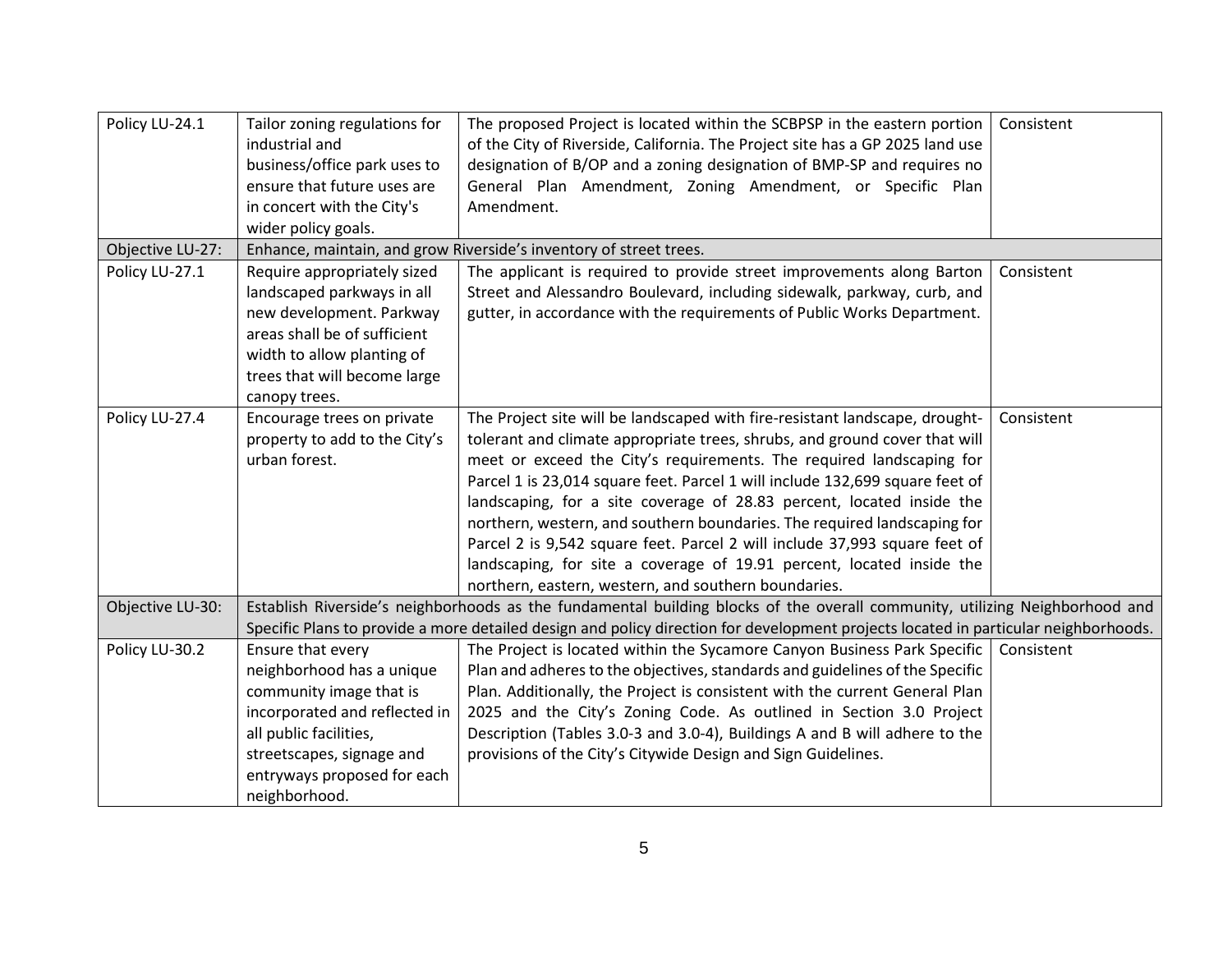| Policy LU-30.3   | Ensure that the distinct<br>character of each of<br>Riverside's neighborhoods is<br>respected and reflected in all<br>new development, especially<br>infill development. | Both proposed buildings will include a color palette largely consisting of<br>beiges (Maison Blanche, Fresco Cream, Mexican Sand, and Oak Creek).<br>Windows will have blue reflective glazing with black mullions, refer to<br>Figure 3.0-11 Materials Board. Photographs of the site and surrounding<br>areas were used to develop the color palette that is consistent with and<br>complements the surrounding area, including Sycamore Canyon<br>Wilderness Park. Window treatments at the corner office spaces will<br>include the use of insulated vision glass, spandrel glass, and spandrel glass<br>with concrete behind. Elevation renderings are included in Figure 5.1-2,<br>Figure 5.1-3, Figure 5.1-4, and Figure 5.1-5, with a Key Map in Figure 5.1-1.<br>These color pallets are in line with the aesthetics of the surrounding<br>buildings.      | Consistent |
|------------------|--------------------------------------------------------------------------------------------------------------------------------------------------------------------------|---------------------------------------------------------------------------------------------------------------------------------------------------------------------------------------------------------------------------------------------------------------------------------------------------------------------------------------------------------------------------------------------------------------------------------------------------------------------------------------------------------------------------------------------------------------------------------------------------------------------------------------------------------------------------------------------------------------------------------------------------------------------------------------------------------------------------------------------------------------------|------------|
| Objective LU-79: |                                                                                                                                                                          | Preserve and enhance the natural character and qualities of Sycamore Canyon Wilderness Park.                                                                                                                                                                                                                                                                                                                                                                                                                                                                                                                                                                                                                                                                                                                                                                        |            |
| Policy LU-79.2   | Ensure that development on<br>the periphery of the park is<br>minimally disruptive and<br>maximally screened from the<br>Park.                                           | The Project is located within the SCBPSP and is directly adjacent to the<br>Sycamore Canyon Wilderness Park (northern boundary of the Project site<br>shares park's southern boundary). The Projects' proposed fencing and on-<br>site landscaping will provide visual appeal, functionality, and will act as a<br>buffer between the Project site and the adjacent park. The Project has<br>been designed to include appropriate building setbacks from the<br>Wilderness Park (approximately 120-140 feet for Building A and 90-190<br>feet for Building B) as well as enhanced landscaping for additional<br>screening, so as to be minimally disruptive.                                                                                                                                                                                                        | Consistent |
|                  |                                                                                                                                                                          | As described in Section 3.2, perimeter fences and walls proposed on Parcel<br>1 include: 1) 42-inch high cable rail theme fence along the northerly,<br>westerly, and southerly property lines; 2) 8-foot high concrete walls along<br>most of the easterly property line; and 3) 6-8-foot high metal fence and 42-<br>inch cable rail theme fence between Parcel 1 and Parcels A and B. The<br>access road to from Alessandro Boulevard to Building A would also include<br>42-inch high cable rail theme fence on each side of the road. It should be<br>noted the concrete walls along the easterly property line measure 8 feet<br>high from inside the property line and will range from 8 feet to 14.4 feet in<br>height as measured from outside the property line, due to grade<br>differences. The perimeter walls are designed to screen the loading dock |            |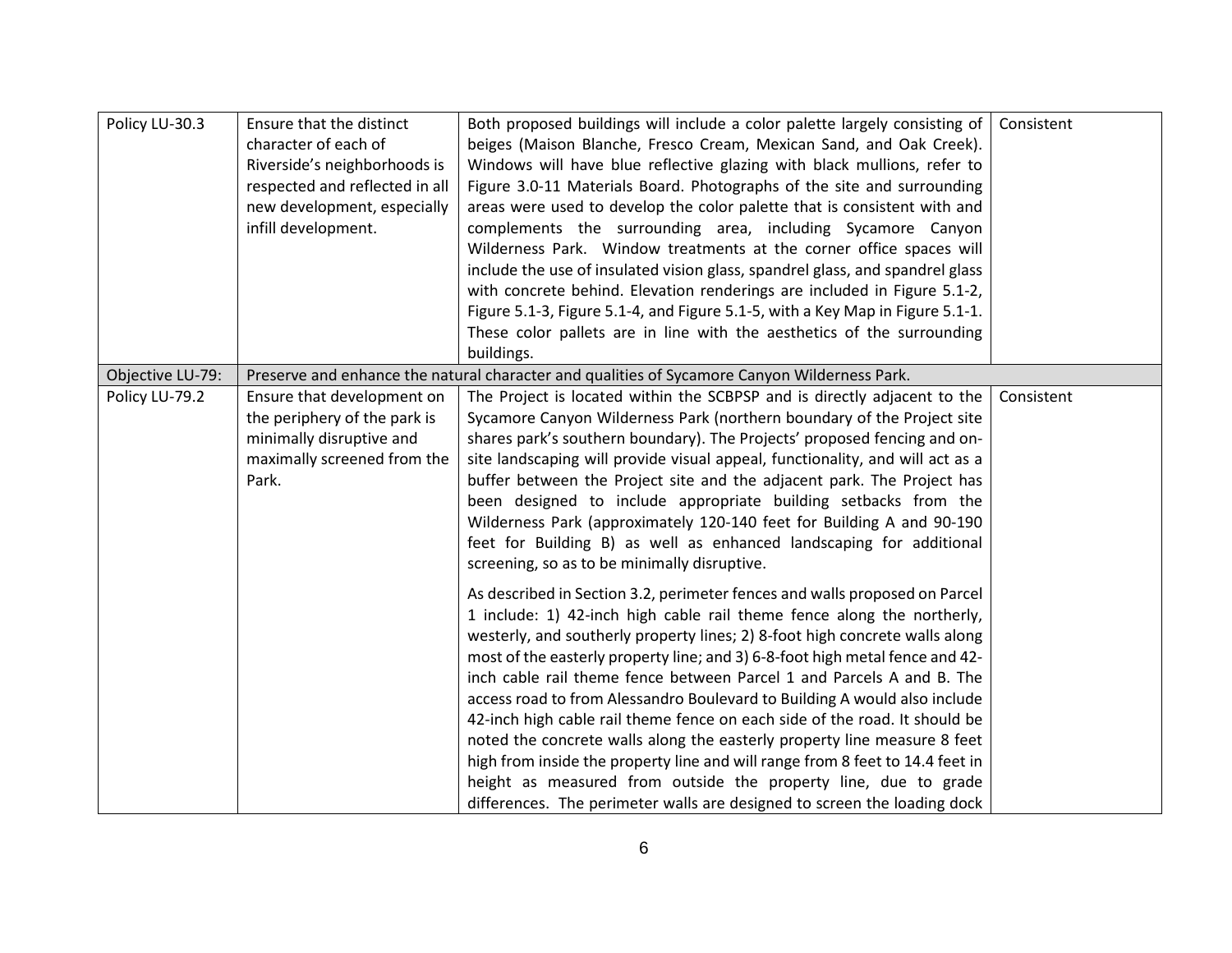|                |                                                                                                                                                                                                                               | areas and drive aisles from public views from the Sycamore Canyon<br>Wilderness Park and from Alessandro Boulevard.                                                                                                                                                                                                                                                                                                                                                                                                                                                                                                                                                                                                                                                                                                                                                                                                                                                                                                                                                                                                                    |            |
|----------------|-------------------------------------------------------------------------------------------------------------------------------------------------------------------------------------------------------------------------------|----------------------------------------------------------------------------------------------------------------------------------------------------------------------------------------------------------------------------------------------------------------------------------------------------------------------------------------------------------------------------------------------------------------------------------------------------------------------------------------------------------------------------------------------------------------------------------------------------------------------------------------------------------------------------------------------------------------------------------------------------------------------------------------------------------------------------------------------------------------------------------------------------------------------------------------------------------------------------------------------------------------------------------------------------------------------------------------------------------------------------------------|------------|
|                |                                                                                                                                                                                                                               | The Project proposes landscaping including native vegetation generally<br>along the perimeters of Buildings A and B and along the proposed access<br>road/driveway from Alessandro Boulevard to Building A as shown in Figure<br>3.0-10A and 3.0-10B - Landscape Design. The proposed landscaping, which<br>exceeds the City's requirements, will provide additional screening of the<br>buildings and loading docks and drive aisles from public views.                                                                                                                                                                                                                                                                                                                                                                                                                                                                                                                                                                                                                                                                               |            |
|                |                                                                                                                                                                                                                               | The Project proposes Parcel C to be developed with a trailhead parking lot<br>for the Sycamore Canyon Wilderness Park, which would aid in facilitating<br>access to the park and providing improved amenities to park users upon<br>entering the park, such as parking, bike racks, and water fountains. As an<br>official designated entrance to the park and trails, it would minimize<br>impacts on undisturbed areas and reduce unauthorized trail access and<br>use. Additionally, as discussed in Section 5.3 - Biological Resources, the<br>Project is required to comply with the Urban/Wildlands Interface<br>Guidelines set forth in the MSHCP.                                                                                                                                                                                                                                                                                                                                                                                                                                                                              |            |
| Policy LU-79.5 | Enhance access points and<br>encourage recreational use<br>in accordance with the<br>adopted Sycamore Canyon<br>Wilderness Park - Stephen's<br>Kangaroo Rat Management<br>Plan and Updated<br>Conceptual Development<br>Plan. | Sycamore Canyon Wildness Park, an open space wilderness reserve with<br>on-site bike and hiking trails for recreational uses, is located immediately<br>north of the Project site. Parcel C is proposed to be developed with a<br>trailhead parking lot for the Sycamore Canyon Wilderness Park. It consists<br>of 51,284 square feet (1.18 acres) and will include an improved<br>decomposed granite parking lot, landscaping, a shade structure with<br>benches, a bike rack, a drinking fountain (including for pets), and ADA<br>(Americans with Disabilities Act) compliant parking spaces and sidewalk.<br>The northerly terminus of Barton Street is identified as "a minor trailhead"<br>in the Sycamore Canyon Wilderness Park Stephens' Kangaroo Rat<br>Management Plan and Updated Conceptual Development Plan, but<br>planned for within the park's boundaries. The proposed trailhead parking<br>lot is not required within the Project site (which is outside of the park<br>boundaries) but is being provided by the applicant as an amenity and<br>enhancement to the City's Sycamore Canyon Wilderness Park. Parcel C | Consistent |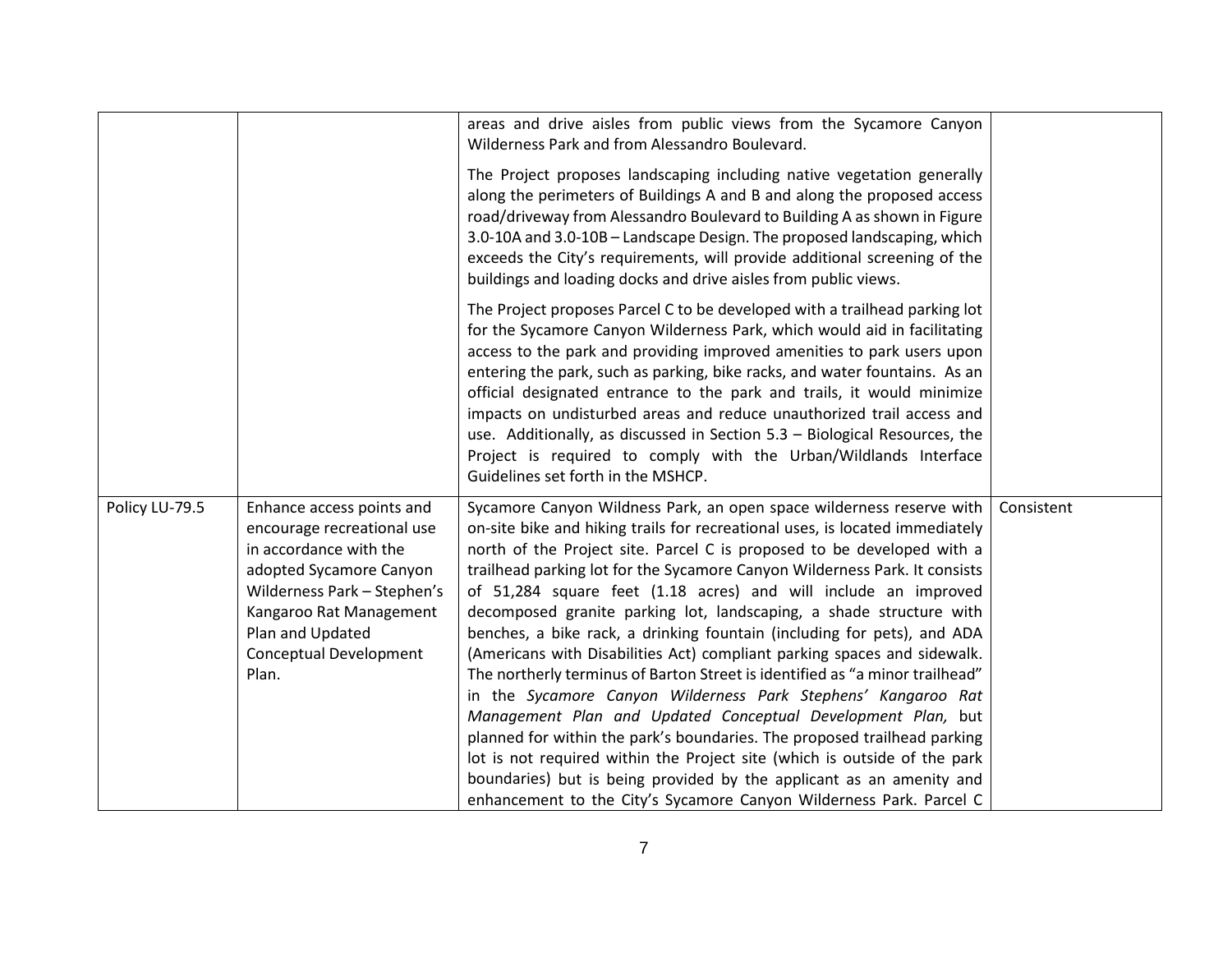|                  |                                                                                                                                                             | would be dedicated to the City and operated and managed by the City's<br>Parks, Recreation, & Community Services Department. Thus, the addition<br>of the trailhead parking lot would serve to enhance access to the park by<br>facilitating access and providing improved amenities to park users.                                                                                                                                                                                                                                                                                                                                                                                                                                                  |            |
|------------------|-------------------------------------------------------------------------------------------------------------------------------------------------------------|------------------------------------------------------------------------------------------------------------------------------------------------------------------------------------------------------------------------------------------------------------------------------------------------------------------------------------------------------------------------------------------------------------------------------------------------------------------------------------------------------------------------------------------------------------------------------------------------------------------------------------------------------------------------------------------------------------------------------------------------------|------------|
|                  |                                                                                                                                                             | Additionally, the proposed Project will adhere to the City's Citywide Design<br>and Sign Guidelines. As discussed in Section 5.3 - Biological Resources, the<br>Project is required to comply with the provisions of the MSHCP, including<br>MSHCP Section 6.1.4 (Guidelines Pertaining to Urban/Wildlands Interface)<br>to ensure adjacent habitat is protected and preserved. The project will also<br>be consistent with recommendations made in the 1999 Stephens Kangaroo<br>Rat Management Plan and Updated Conceptual Development Plan for<br>Sycamore Canyon Wilderness Park. This will include complying with all<br>required trail, fire access road, and fence design per Parks, Recreation and<br>Community Services Department details. |            |
| Objective LU-80: |                                                                                                                                                             | Establish Sycamore Canyon Business Park and Canyon Springs as a center for economic growth.                                                                                                                                                                                                                                                                                                                                                                                                                                                                                                                                                                                                                                                          |            |
| Policy LU-80.3   | Minimize any adverse land<br>use conflicts between<br>industrial uses and the<br>residential and open space<br>properties that abut specific<br>plan areas. | The proposed Project is located within the SCBPSP and abuts the Sycamore<br>Canyon Wilderness Park to the north. The Project will provide a trailhead<br>parking lot as part of Parcel C which will provide connectivity for<br>recreational users of the Sycamore Canyon Wilderness Park. Fencing and<br>on-site landscaping will provide visual appeal, functionality, and will act as<br>a buffer between the Project site and surrounding land uses. Finally, the<br>Project is required to comply with the MSHCP which will reduce land use<br>conflicts between the Project operations and the park.                                                                                                                                           | Consistent |
|                  |                                                                                                                                                             | No residential uses directly abut the Project site. The nearest residential<br>uses are located approximately 300 feet south and southeast of the Project<br>site, across Alessandro Boulevard. The Project would not directly conflict<br>with these residential areas. Additionally, the Project would facilitate<br>access to the park and providing trailhead amenities to residents who may<br>use the park.                                                                                                                                                                                                                                                                                                                                    |            |
| Policy LU-80.6   | Promote the development of<br>Sycamore Canyon to achieve<br>economic success defined by                                                                     | The proposed Project is located within the SCBPSP and proposes the<br>construction of approximately 603,100 square feet of light industrial<br>warehousing and office space. The development of the Project will                                                                                                                                                                                                                                                                                                                                                                                                                                                                                                                                     | Consistent |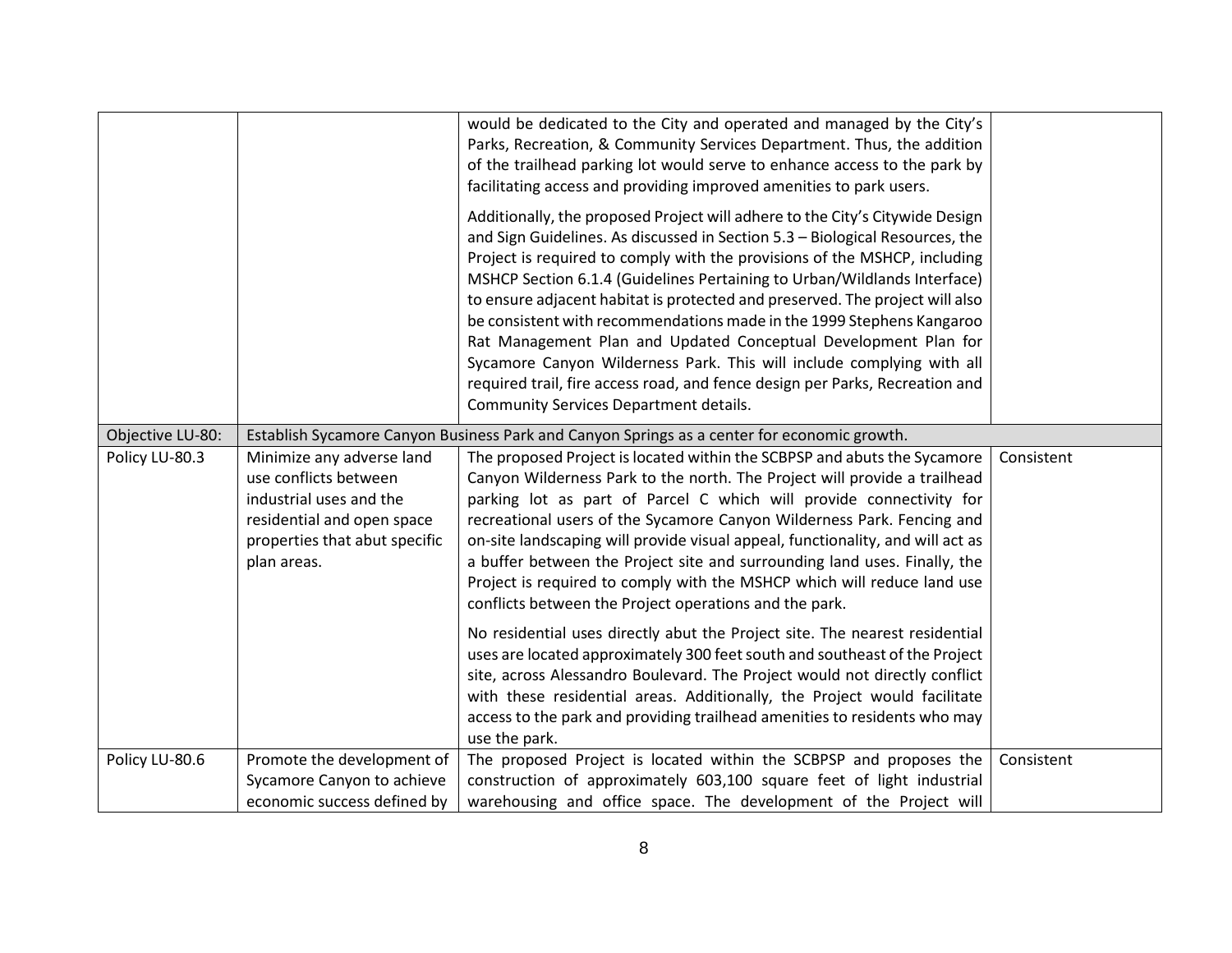|                  | a diverse and compatible<br>industrial base that provides<br>economic opportunities for<br>all its citizens. The City<br>preferred outcome is to<br>promote light industrial/flex<br>space to maximize<br>employment opportunities<br>and utilization of the limited<br>land supply. To achieve this<br>goal, the City must first<br>overcome complex<br>infrastructure issues that<br>limit development in the<br>area. Large "big box"<br>distribution or warehouse<br>facilities will be necessary on<br>a limited basis to create the<br>critical mass required to<br>solve some of these<br>infrastructure issues. | implement the goals and objectives of the SCBPSP by contributing to the<br>City's industrial base, which will provide high paying jobs for residents<br>within the City who may be among those seeking employment<br>opportunities stemming from the Project. Furthermore, the Project has<br>been efficiently designed and will reduce infrastructure costs because the<br>Project will be located in an area that already has existing water pipelines,<br>telephone lines, cable lines, and natural gas service set in place. |            |
|------------------|-------------------------------------------------------------------------------------------------------------------------------------------------------------------------------------------------------------------------------------------------------------------------------------------------------------------------------------------------------------------------------------------------------------------------------------------------------------------------------------------------------------------------------------------------------------------------------------------------------------------------|----------------------------------------------------------------------------------------------------------------------------------------------------------------------------------------------------------------------------------------------------------------------------------------------------------------------------------------------------------------------------------------------------------------------------------------------------------------------------------------------------------------------------------|------------|
|                  | <b>Circulation and Community Mobility Element</b>                                                                                                                                                                                                                                                                                                                                                                                                                                                                                                                                                                       |                                                                                                                                                                                                                                                                                                                                                                                                                                                                                                                                  |            |
| Objective CCM-6: |                                                                                                                                                                                                                                                                                                                                                                                                                                                                                                                                                                                                                         | Cooperate in the implementation of regional and inter-jurisdictional transportation plans and improvements to the regional                                                                                                                                                                                                                                                                                                                                                                                                       |            |
|                  | transportation system.                                                                                                                                                                                                                                                                                                                                                                                                                                                                                                                                                                                                  |                                                                                                                                                                                                                                                                                                                                                                                                                                                                                                                                  |            |
| Policy CCM-6.1   | Encourage the reduction of                                                                                                                                                                                                                                                                                                                                                                                                                                                                                                                                                                                              | As outlined in Section 5.7.3, Project Design Considerations include:                                                                                                                                                                                                                                                                                                                                                                                                                                                             | Consistent |
|                  | vehicle miles, reduce the<br>total number of daily peak<br>hour vehicular trips, increase                                                                                                                                                                                                                                                                                                                                                                                                                                                                                                                               | Provide sidewalks to facilitate and encourage pedestrian access,<br>which would reduce vehicle miles traveled                                                                                                                                                                                                                                                                                                                                                                                                                    |            |
|                  | the vehicle occupancy rate<br>and provide better utilization<br>of the circulation system                                                                                                                                                                                                                                                                                                                                                                                                                                                                                                                               | Provide a total of 13 clean air/van pool parking stalls (8 within<br>$\bullet$<br>Parcel 1 for Building A and 5 within Parcel 2 for Building B) to<br>support and encourage ridesharing                                                                                                                                                                                                                                                                                                                                          |            |
|                  | through the development<br>and implementation of TDM<br>programs contained in the                                                                                                                                                                                                                                                                                                                                                                                                                                                                                                                                       | Promote the use of bicycles as an alternative means of<br>transportation by providing short-term and/or long-term bicycle                                                                                                                                                                                                                                                                                                                                                                                                        |            |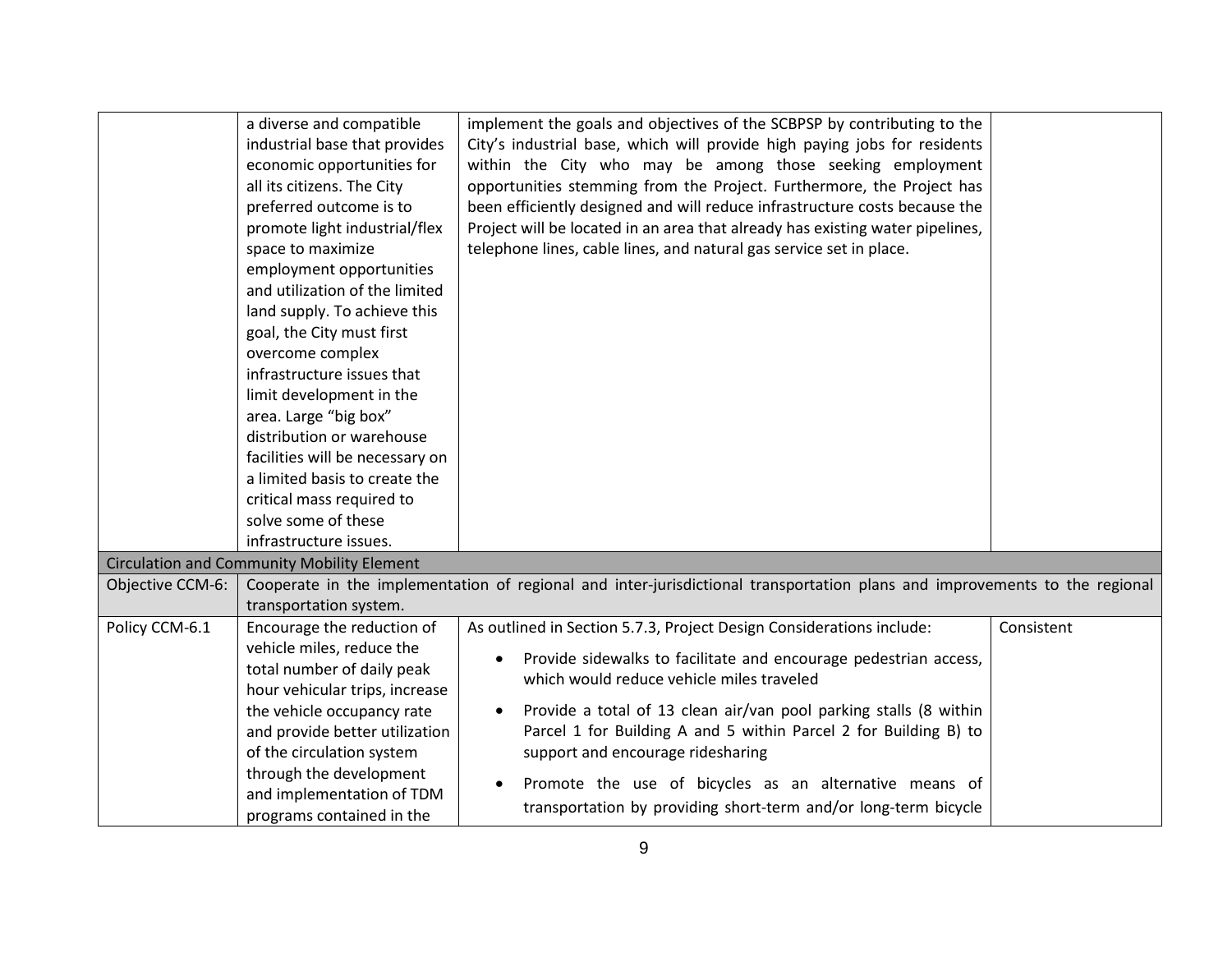|                 | <b>SCAQMD and County of</b>                                  | parking accommodations in accordance with the California Green                                                                |            |
|-----------------|--------------------------------------------------------------|-------------------------------------------------------------------------------------------------------------------------------|------------|
|                 | Riverside TDM Guidelines.                                    | Buildings Standards Code Sections 5.710.6.2.1 and 5.710.6.2.2.                                                                |            |
|                 |                                                              | The building operator will support and encourage ridesharing and<br>$\bullet$                                                 |            |
|                 |                                                              | transit for the construction crew.                                                                                            |            |
|                 |                                                              | Implementation of these design features encourages a reduction of vehicle<br>miles and daily peak hour trips.                 |            |
| Objective CCM-  |                                                              | Facilitate goods movement as a means of economic expansion, while protecting residents and visitors from the negative effects |            |
| 12:             | typically associated with truck operations and rail service. |                                                                                                                               |            |
| Policy CCM-12.1 | Discourage the use of public                                 | The Project has been designed to facilitate traffic in an efficient manner                                                    | Consistent |
|                 | streets for heavy freight                                    | using the existing roadway network to access the site. Trucks would enter                                                     |            |
|                 | loading and unloading.                                       | both sites and access the loading dock areas for loading and unloading and                                                    |            |
|                 |                                                              | would not be expected to load or unload outside of the Project site along                                                     |            |
|                 |                                                              | public roadways where equipment or goods would not be secure. Due to                                                          |            |
|                 |                                                              | the lane configuration, bike lane, and curb & sidewalks along Alessandro                                                      |            |
|                 |                                                              | Boulevard there is not adequate space for safe truck loading and unloading                                                    |            |
|                 |                                                              | and therefore it is not expected to occur. Any loading and unloading along                                                    |            |
|                 |                                                              | Barton Street outside the Projects fencing would block access for its own                                                     |            |
|                 |                                                              | users and therefore it is not expected to occur here either. Therefore, the                                                   |            |
|                 |                                                              | use of public streets for loading and unloading is discouraged.                                                               |            |
|                 |                                                              |                                                                                                                               |            |
| Policy CCM-12.2 | Ensure that new                                              | The 88 dock doors at Building A and 34 dock doors at Building B are                                                           | Consistent |
|                 | development projects                                         | anticipated to provide adequate loading and unloading facilities for the                                                      |            |
|                 | provide adequate truck                                       | Project. No loading or unloading is anticipated outside of the Parcel 1 or                                                    |            |
|                 | loading and unloading                                        | Parcel 2's perimeter fences or walls.                                                                                         |            |
|                 | facilities.                                                  |                                                                                                                               |            |
| Policy CCM-12.4 | Strive to minimize through                                   | Due to the location of the Project site and the existing roadway and                                                          | Consistent |
|                 | truck traffic in residential                                 | freeway network truck traffic in residential areas will be minimized.                                                         |            |
|                 | areas and enforce City codes                                 | Regional access to the project site is provided via the I-215 Freeway at                                                      |            |
|                 | that restrict trucks on certain                              | Alessandro Boulevard interchange. The shortest connection to a freeway                                                        |            |
|                 | streets.                                                     | (the I-215) from the Project site is approximately 1.5 miles east on                                                          |            |
|                 |                                                              | Alessandro Boulevard. Connection to a freeway traveling west along                                                            |            |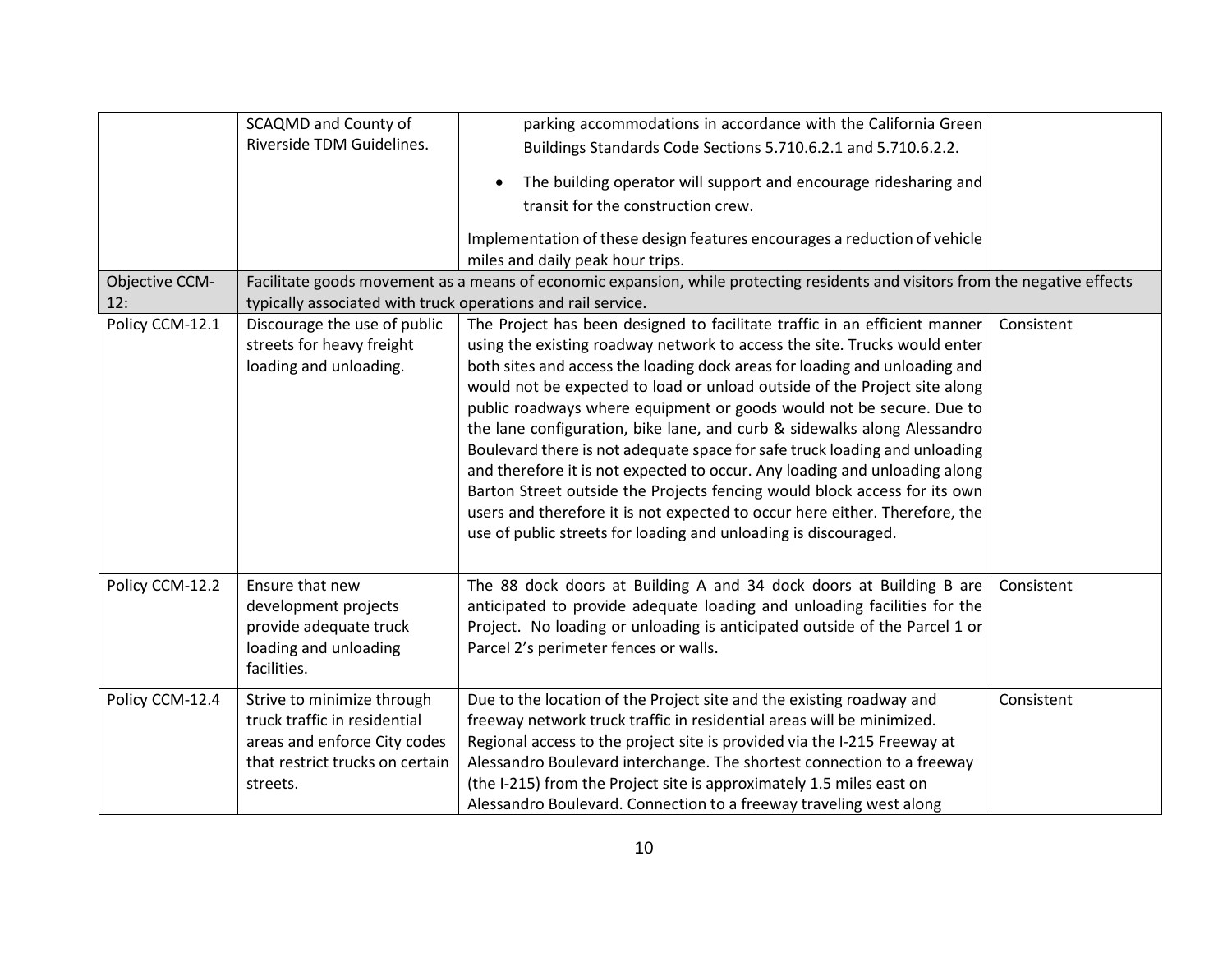|                              |                             | Alessandro Boulevard and Central Avenue is approximately 5.5 miles to                                                            |            |
|------------------------------|-----------------------------|----------------------------------------------------------------------------------------------------------------------------------|------------|
|                              |                             | the State Route-91 freeway and goes through residential areas with                                                               |            |
|                              |                             | multiple traffic signals. It is not anticipated that going west would be the                                                     |            |
|                              |                             | preferred route to connect to a freeway, because going east is shorter                                                           |            |
|                              |                             | and has less signals. In addition, as outlined in the Traffic Analysis, Section                                                  |            |
|                              |                             | 1.5 Site Adjacent Roadway and site Access Improvements, trucks will be                                                           |            |
|                              |                             | restricted from heading westbound on Alessandro Boulevard at both the                                                            |            |
|                              |                             | Barton Street & Driveway 1 (for Building B) and Driveway 2/ Vista Grande                                                         |            |
|                              |                             | Drive & Alessandro Boulevard (for Building A). Therefore, the Project                                                            |            |
|                              |                             | strives to minimize through truck traffic in residential areas.                                                                  |            |
| Objective CCM-               |                             | Ensure that adequate on- and off-street parking is provided throughout Riverside.                                                |            |
| 13:                          |                             |                                                                                                                                  |            |
| Policy CCM-13.1              | Ensure that new             | As outlined in Section 3.0, Project Description, per the City's Site                                                             | Consistent |
|                              | development provides        | Development Standards a minimum of 430 parking spaces are required for                                                           |            |
|                              | adequate parking.           | Building A and 388 are proposed. The Zoning Code allows for variances to                                                         |            |
|                              |                             | be requested to deviate from development standards. A parking variance                                                           |            |
|                              |                             | is being requested for Building A. The City's Municipal Code does not                                                            |            |
|                              |                             | require on-site truck trailer parking, but the Project will provide 110 trailer                                                  |            |
|                              |                             | parking stalls. All parking will be provided on-site. The proposed number of                                                     |            |
|                              |                             | parking spaces will be adequate for the proposed use and anticipated                                                             |            |
|                              |                             | operation of Building A.                                                                                                         |            |
|                              |                             | A minimum of 234 parking spaces are required for Building B, and 235 are                                                         |            |
|                              |                             | proposed. The Project provides adequate parking on-site and there is not                                                         |            |
|                              |                             | required or proposed parking off-site.                                                                                           |            |
| <b>Public Safety Element</b> |                             |                                                                                                                                  |            |
| Objective PS-1:              |                             | Minimize the potential damage to existing and new structures and loss of life that may result from geologic and seismic hazards. |            |
| Policy PS-1.1                | Ensure that all new         | The nearest fault is approximately 8.7 miles from the Project site and the                                                       | Consistent |
|                              | development in the City     | Project site is not susceptible to liquefaction or landslides. The Project site                                                  |            |
|                              | abides by the most recently | is not within an area with soils identified as having a high shrink-swell                                                        |            |
|                              | adopted City and State      | potential (GP 2025, Figure PS-3), and the Project's geological investigation                                                     |            |
|                              | seismic and geotechnical    | testing on-site soils and determined that the soils have a "very low"                                                            |            |
|                              | requirements.               | expansion potential (NorCal Engineering, p.18) and are underlain by                                                              |            |
|                              |                             | granitic bedrock (NorCal Engineering, p. 4); thus, collapse is unlikely.                                                         |            |
|                              |                             |                                                                                                                                  |            |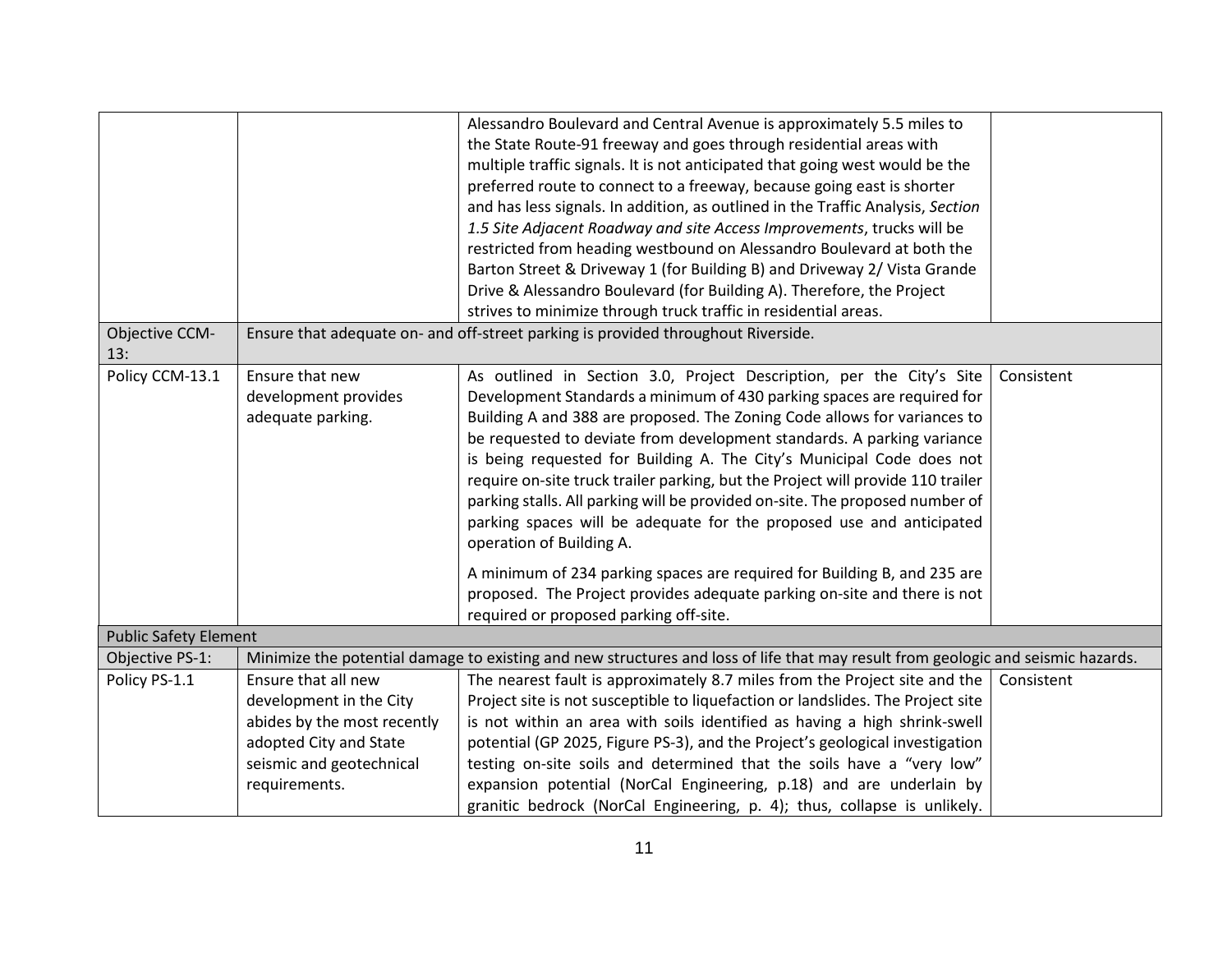|                 |                                                                                                                          | Additionally, the potential for lateral spreading at the Project site is<br>considered low because the site is underlain by dense subsurface soil and<br>bedrock (NorCal Engineering, p.4). The Project site is also not within an<br>area susceptible to subsidence (RCMMC). Thus, the Project site is not<br>considered to be susceptible or located on a site or unit that is unstable.<br>Even so, the Project will incorporate the Project-specific geotechnical<br>recommendations provided by NorCal Engineering and will conform to the<br>adopted building code; potential impacts associated with seismically<br>induced landslides will be less than significant. |            |
|-----------------|--------------------------------------------------------------------------------------------------------------------------|------------------------------------------------------------------------------------------------------------------------------------------------------------------------------------------------------------------------------------------------------------------------------------------------------------------------------------------------------------------------------------------------------------------------------------------------------------------------------------------------------------------------------------------------------------------------------------------------------------------------------------------------------------------------------|------------|
| Objective PS-2: | Reduce potential flood hazards within Riverside.                                                                         |                                                                                                                                                                                                                                                                                                                                                                                                                                                                                                                                                                                                                                                                              |            |
| Policy PS-2.1   | Reduce flood risks for<br>residents and businesses<br>within urbanized areas, as<br>feasible.                            | The Project site is not within a 100-year flood zone or dam inundation area<br>(GP 2025, Figure PS-4).                                                                                                                                                                                                                                                                                                                                                                                                                                                                                                                                                                       | Consistent |
| Policy PS-2.2   | Encourage flood control<br>infrastructure that does not<br>reduce the natural character<br>or limit the use of the site. | The Project site is installing infrastructure to address stormwater runoff   Consistent<br>that is conveyed to and across the site. The stormwater infrastructure will<br>generally convey stormwater runoff in the same direction and discharge in<br>the same location as it does in its natural condition. The prominent<br>drainage that supports mature riparian vegetation will be avoided and<br>preserved on site in its natural condition. The infrastructure would not<br>reduce the natural character or limit the use of the site                                                                                                                                |            |
| Policy PS-2.3   | Minimize additional flood                                                                                                | As the Project will implement the PWQMP, SWPPP, and will comply with                                                                                                                                                                                                                                                                                                                                                                                                                                                                                                                                                                                                         | Consistent |
|                 | risk exposure in developing                                                                                              | NPDES permit requirements, the Project will not contribute to a flood or                                                                                                                                                                                                                                                                                                                                                                                                                                                                                                                                                                                                     |            |
|                 | areas.                                                                                                                   | dam inundation hazard.                                                                                                                                                                                                                                                                                                                                                                                                                                                                                                                                                                                                                                                       |            |
| Objective PS-3: |                                                                                                                          | Minimize risks associated with the storage, transport and disposal of hazardous materials.                                                                                                                                                                                                                                                                                                                                                                                                                                                                                                                                                                                   |            |
| Policy PS-3.1   | Ensure that hazardous<br>materials used in business<br>and industry are handled<br>properly.                             | Although the overall quantity of hazardous materials and waste generated<br>in the Project area may increase as a result of implementation of the<br>proposed Project, all new development that will handle or use hazardous<br>materials would be required to comply with the regulations, standards, and<br>guidelines established by USEPA, the State of California, County of<br>Riverside and City of Riverside, related to storage, use, and disposal of<br>hazardous materials.                                                                                                                                                                                       | Consistent |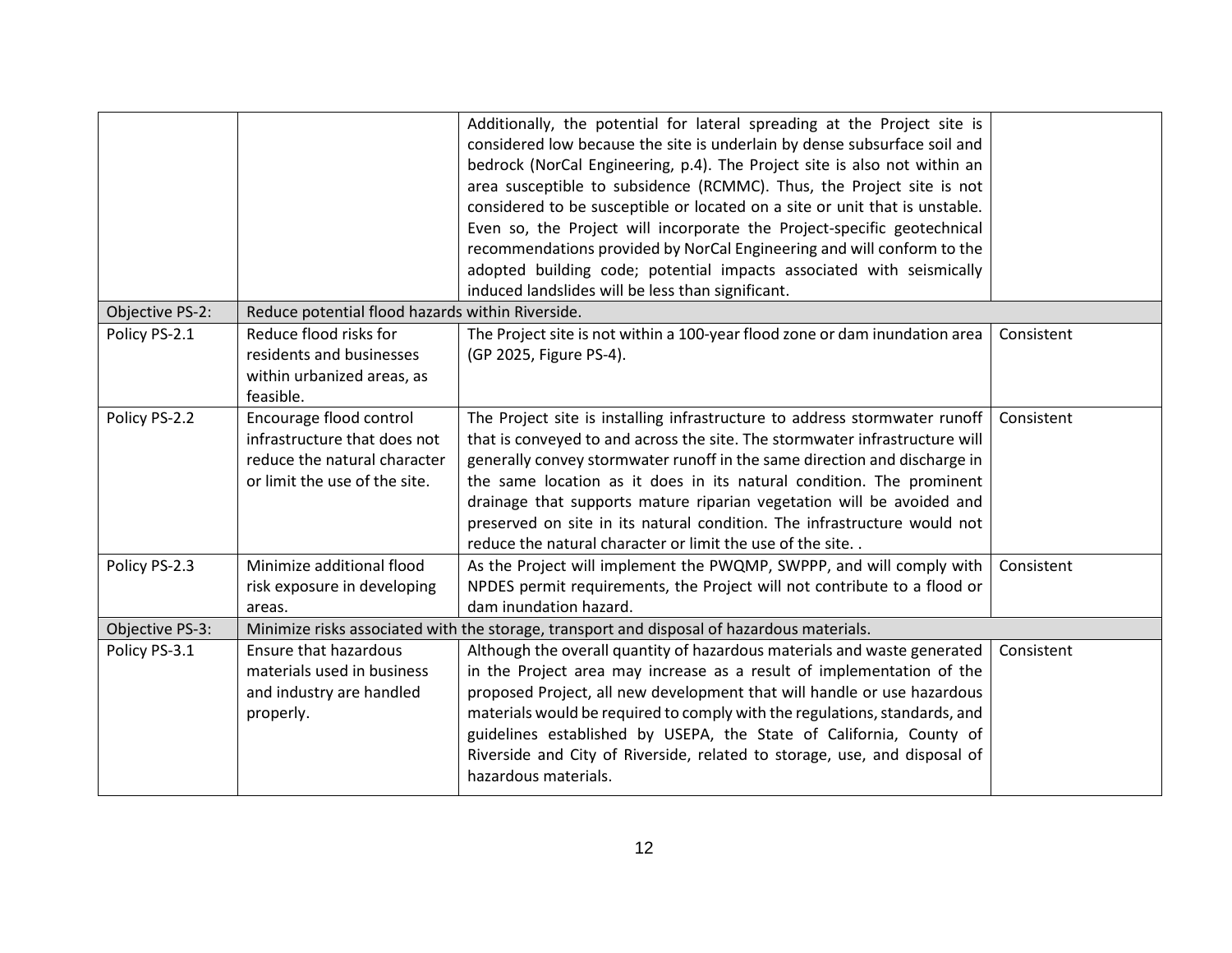| Both the federal and state governments require all businesses that handle<br>more than a specified amount of hazardous materials to submit a<br>hazardous material business plan (HMBP) to a regulating agency.<br>The federal government requires owners and operators of a facility to<br>complete and submit an emergency and hazardous chemical inventory<br>form annually, known as the Tier II form, if the facility handles at a<br>minimum or greater:                                                                                                                                                                                                                                                                                                                                                                                                        |  |
|-----------------------------------------------------------------------------------------------------------------------------------------------------------------------------------------------------------------------------------------------------------------------------------------------------------------------------------------------------------------------------------------------------------------------------------------------------------------------------------------------------------------------------------------------------------------------------------------------------------------------------------------------------------------------------------------------------------------------------------------------------------------------------------------------------------------------------------------------------------------------|--|
| 500 pounds (or 227--- approximately 55 gallons) or applicable<br>$\bullet$<br>Federal threshold quantities for extremely hazardous substances<br>listed in 40 CFR Part 355, Appendix A and B and hazardous<br>chemicals, whichever is lower;                                                                                                                                                                                                                                                                                                                                                                                                                                                                                                                                                                                                                          |  |
| 10,000 pounds of a hazardous chemical that is not an extremely<br>$\bullet$<br>hazardous substance;                                                                                                                                                                                                                                                                                                                                                                                                                                                                                                                                                                                                                                                                                                                                                                   |  |
| 75,000 gallons of gasoline; or                                                                                                                                                                                                                                                                                                                                                                                                                                                                                                                                                                                                                                                                                                                                                                                                                                        |  |
| 100,000 gallons of diesel.<br>$\bullet$                                                                                                                                                                                                                                                                                                                                                                                                                                                                                                                                                                                                                                                                                                                                                                                                                               |  |
| Any new business that meets the specified criteria must submit a full<br>hazardous materials disclosure report that includes an inventory of the<br>hazardous materials generated, used, stored, handled, or emitted; and<br>emergency response plans and procedures to be used in the event of a<br>significant or threatened significant release of a hazardous material. The<br>plan needs to identify the procedures to follow for immediate notification<br>to all appropriate agencies and personnel in the event of a release,<br>identification of local emergency medical assistance appropriate for<br>potential accident scenarios, contact information for all company<br>emergency coordinators of the business, a listing and location of<br>emergency equipment at the business, an evacuation plan, and a training<br>program for business personnel. |  |
| As a result of oversight by the appropriate federal, state, and local<br>agencies, and compliance with applicable regulations related to the                                                                                                                                                                                                                                                                                                                                                                                                                                                                                                                                                                                                                                                                                                                          |  |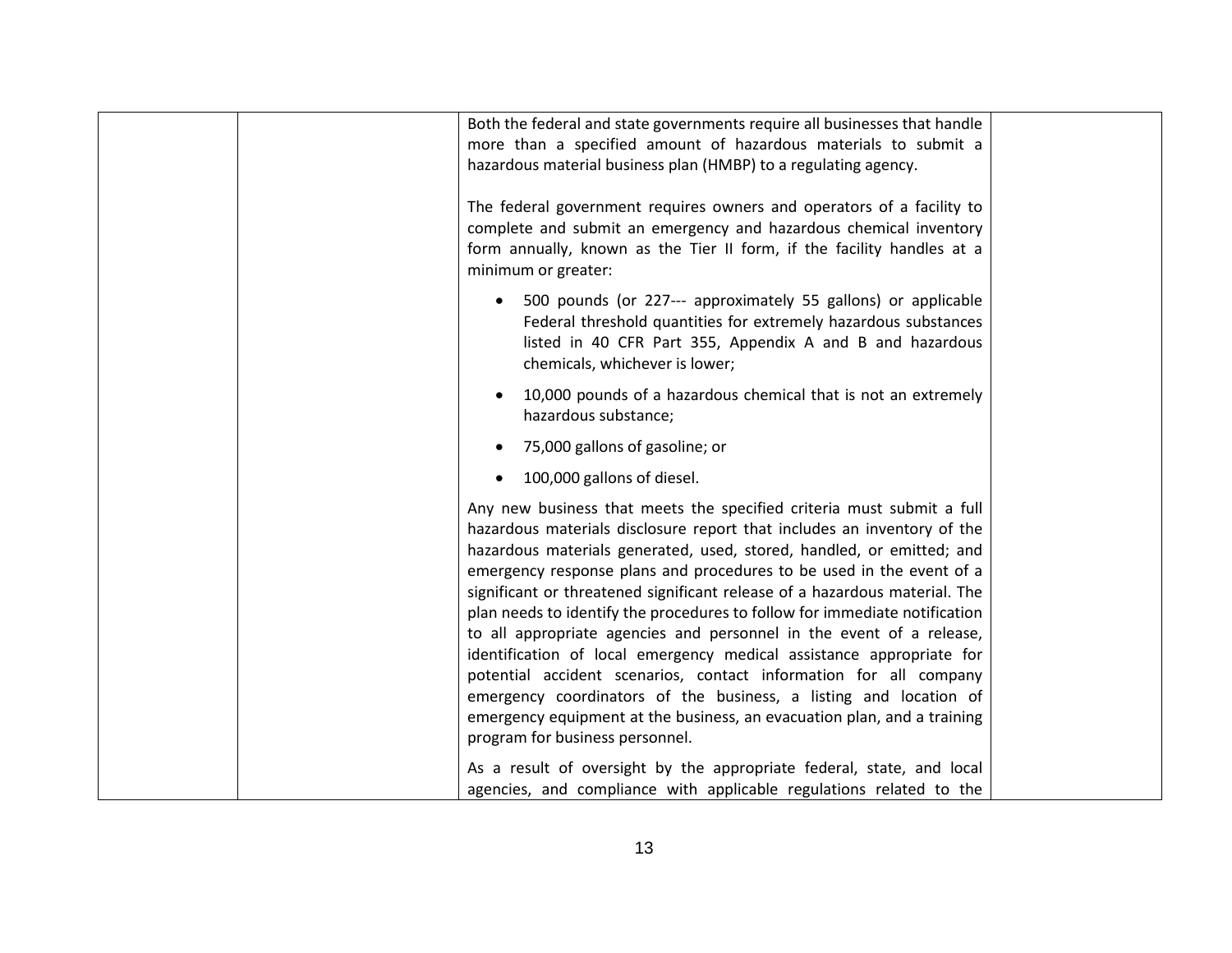|                 |                                | handling and storage of hazardous materials the risk of the public's           |            |
|-----------------|--------------------------------|--------------------------------------------------------------------------------|------------|
|                 |                                | potential exposure to hazardous substances are less than significant.          |            |
| Policy PS-3.3   | Work with responsible          | Future users would be required to comply with all applicable Federal,          | Consistent |
|                 | Federal, State, and County     | State, and local laws and regulations pertaining to the transport, use,        |            |
|                 | agencies to identify and       | disposal, handling, and disposal of hazardous/toxic waste. Due to required     |            |
|                 | regulate the disposal of toxic | coordination between future users and agencies regarding disposal of toxic     |            |
|                 | materials.                     | materials impacts to the public and works is considered less than              |            |
|                 |                                | significant.                                                                   |            |
| Policy PS-3.4   | Reduce the risks associated    | As stated in Policy PS-3.3, future users would be required to comply with      | Consistent |
|                 | with ground transportation     | all applicable Federal, State, and local laws and regulations pertaining to    |            |
|                 | hazards, where feasible.       | the transport of hazardous materials. Due to these regulations, risks          |            |
|                 |                                | associated with the ground transportation of hazards is considered less        |            |
|                 |                                | than significant.                                                              |            |
| Policy PS-3.5   | Encourage sewer service to     | Building A will have a sewer service system and Building B will have a septic  | Consistent |
|                 | minimize groundwater           | system. It is not feasible for Building B to connect to the City's wastewater  |            |
|                 | contamination.                 | system. The elevation of Barton Street drops from Alessandro Boulevard         |            |
|                 |                                | going north to the Project site; as such, there is no existing gravity         |            |
|                 |                                | wastewater/sewer pipeline in Barton Street or the option to construct one      |            |
|                 |                                | (the flows would be going away from Alessandro Boulevard, not towards          |            |
|                 |                                | it). Therefore, Building B will have a septic system and leach lines. Building |            |
|                 |                                | A will connect to the existing public sewer system in Alessandro Boulevard.    |            |
|                 |                                | To prevent groundwater contamination a PWQMP and SWPPP are                     |            |
|                 |                                | required. Due to implementation of the PWQMP and SWPPP groundwater             |            |
|                 |                                | contamination is considered less than significant.                             |            |
| Objective PS-4: |                                | Protect the community from hazards related to air and ground transportation.   |            |
| Policy PS-4.1   | Minimize the risk of           | The site is located within the C-1 Primary Approach/Departure Zone of the      | Consistent |
|                 | potential hazards associated   | March Air Reserve Base/Inland Port Airport Land Use Compatibility Plan.        |            |
|                 | with aircraft operations at    | The March Air Reserve Base requires the review of objects greater than 70      |            |
|                 | the Riverside Municipal        | feet tall. The Project is proposing two buildings between 42-45 feet. Since    |            |
|                 | Airport, March Air Reserve     | the Project does not exceed 70 feet and no other airport is nearby potential   |            |
|                 | Base/March Inland Port, and    | hazards are considered less than significant.                                  |            |
|                 | Flabob Airport through the     | Building A and Building B will be subject to the intensity requirements of     |            |
|                 | adoption and                   | Zone C1 of ALUC Per Person Average Acre Maximum Occupancy of 100 and           |            |
|                 | implementation of the          | ALUC Per Person Single Acre Maximum Occupancy of 250 for warehouse             |            |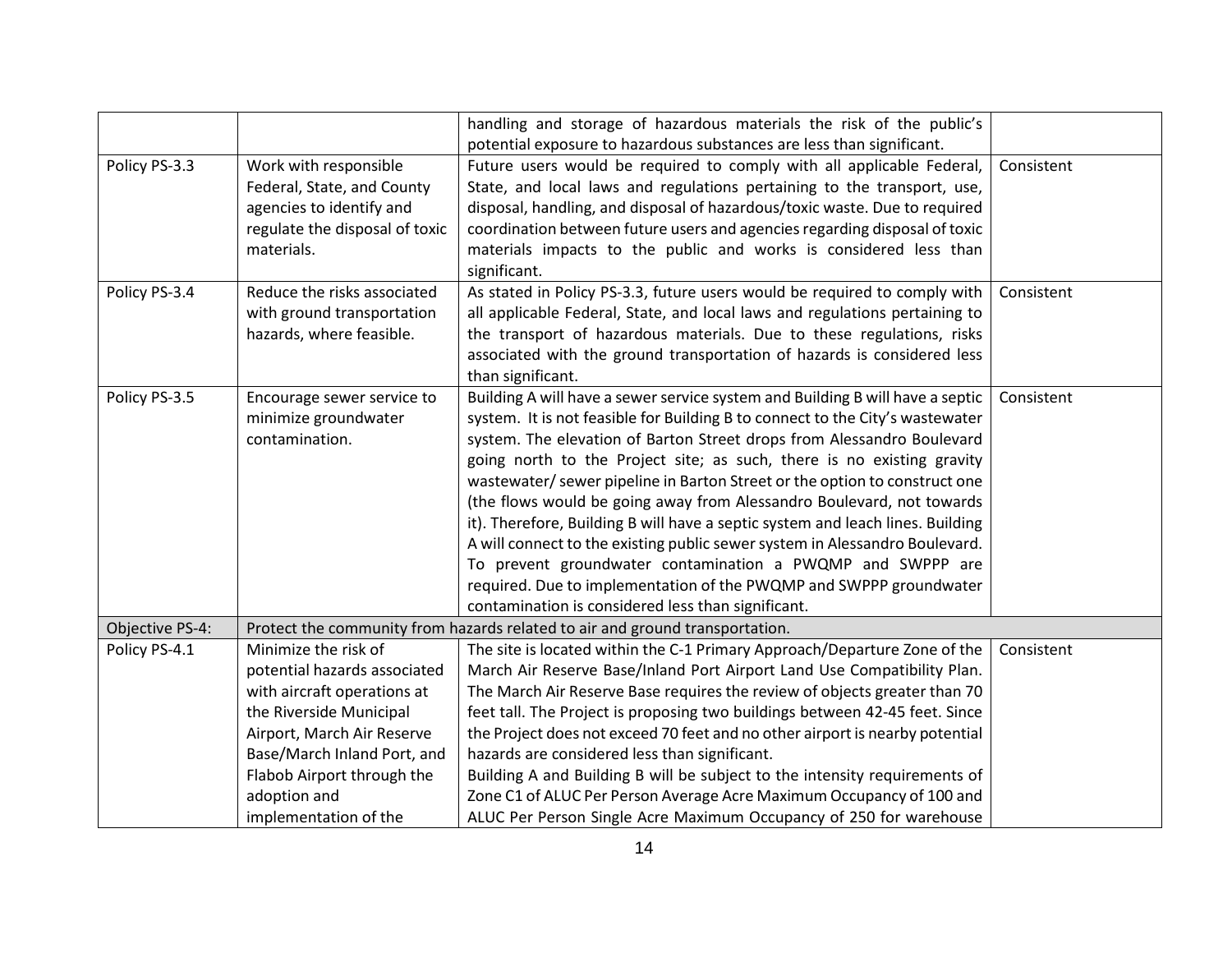|               | <b>Airport Protection Overlay</b><br>Zone, and the Riverside<br><b>County Airport Land Use</b><br>Compatibility Plan, which<br>includes the March Air<br>Reserve Base/Inland Port<br><b>Airport Land Use</b><br>Compatibility Plan.                                                                | use. Occupancy calculations for the proposed Project included in Section<br>5.8 Hazards & Hazardous Materials, Table 5.8-3 Proposed Project ALUC<br>Occupancy Level Calculations demonstrate the maximum occupancy<br>requirements of the C1 Zone will not be exceeded                                                                                                                                                                                                                         |            |
|---------------|----------------------------------------------------------------------------------------------------------------------------------------------------------------------------------------------------------------------------------------------------------------------------------------------------|------------------------------------------------------------------------------------------------------------------------------------------------------------------------------------------------------------------------------------------------------------------------------------------------------------------------------------------------------------------------------------------------------------------------------------------------------------------------------------------------|------------|
| Policy PS-4.2 | When planning for<br>development near airports,<br>anticipate possible increases<br>in airport activity and<br>expansion of airport facilities<br>and services and the effects<br>these changes may have on<br>public safety.                                                                      | The Project site is not directly adjacent to any airports. The closest airport<br>is MARB located east and across the I-215 freeway. Therefore, expansion<br>of airport facilities and service would not have any effects regarding the<br>proposed Project to public safety.                                                                                                                                                                                                                  | Consistent |
| Policy PS-4.3 | Encourage development in<br>the vicinity of the Riverside<br>Municipal Airport that would<br>not cause land use conflicts,<br>hazards to aviation or<br>hazards to the public and<br>that is in compliance with<br>the Riverside County Airport<br>Land Use Compatibility Plan<br>for the airport. | The Project site is located approximately 9 miles from the Riverside<br>Municipal Airport and would not conflict with any land use conflicts,<br>hazards to aviation or hazards to the public and is in compliance with the<br>Riverside County Airport Land Use Compatibility Plan.                                                                                                                                                                                                           | Consistent |
| Policy PS-4.6 | Ensure that development<br>within airport influence<br>areas is consistent with the<br><b>Airport Protection Overlay</b><br>Zone development standards<br>and the Riverside County<br>Airport Land Use<br>Compatibility Plan, which                                                                | As part of the Project design features, the Project will provide for the safety<br>of on-site employees, customers, and visitors, and will provide for the safe<br>handling of any potential occurrences of hazardous materials that may be<br>encountered during Project construction. In addition, the Project will<br>include risk-reduction design measures due to the Project site's proximity<br>to MARB as discussed in Section 5.8 - Hazards and Hazardous Materials, of<br>this DEIR. | Consistent |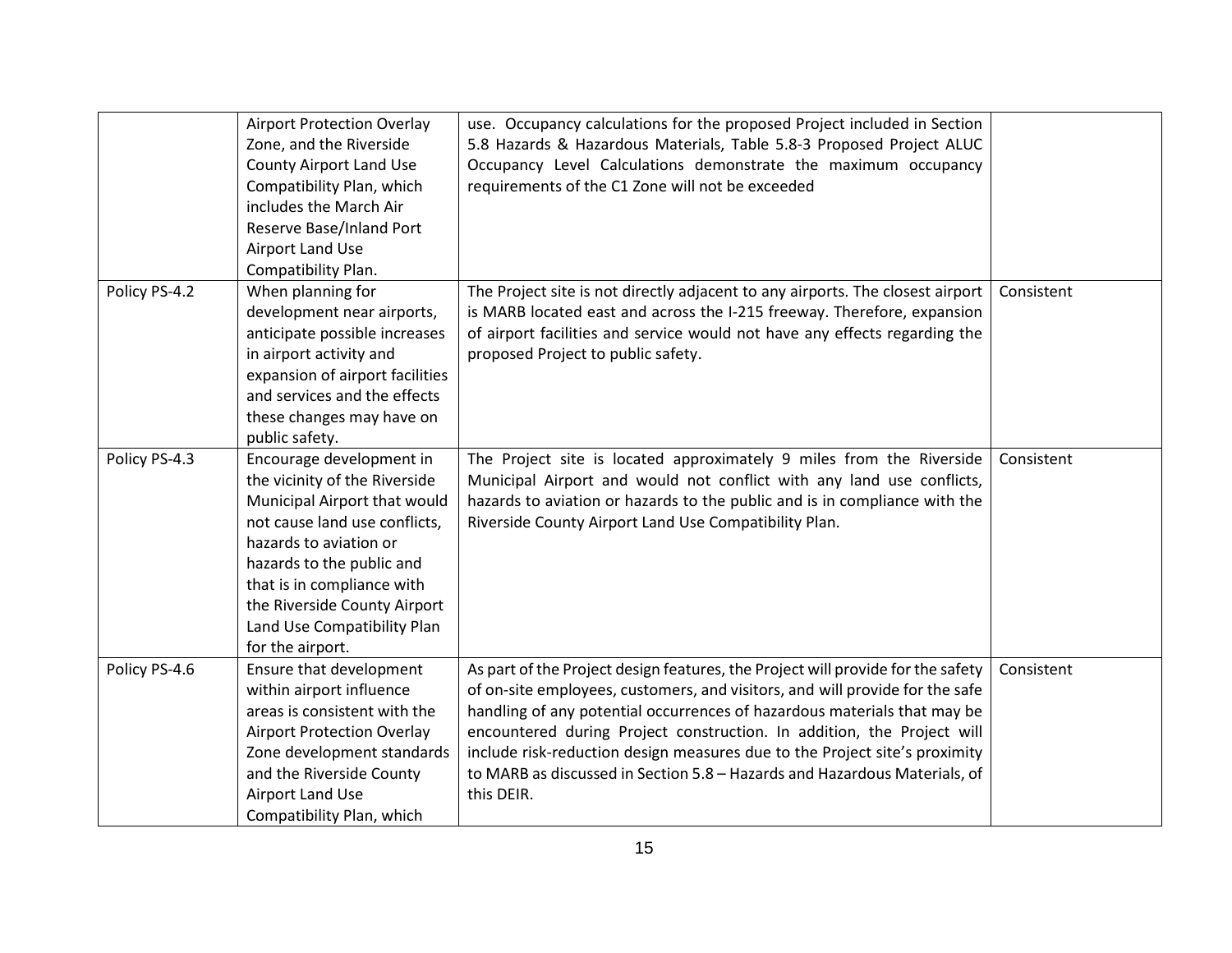|                 | includes the March Air          |                                                                                 |            |
|-----------------|---------------------------------|---------------------------------------------------------------------------------|------------|
|                 | Reserve Base/Inland Port        |                                                                                 |            |
|                 | Airport Land Use                |                                                                                 |            |
|                 | Compatibility Plan.             |                                                                                 |            |
| Policy PS-4.7   | Ensure compatible land uses     | As stated in Section 5.10.3 Project Design Consideration, the Project site is   | Consistent |
|                 | near March Air Reserve          | within the March Air Reserve Base Land Use Compatibility Plan (MARB/IPA         |            |
|                 | Base/March Inland Port          | LUCP) and will ensure the Project contains compatible land uses.                |            |
|                 | through implementation of       | Therefore, impacts related to incompatible land uses near March Air             |            |
|                 | the March Air Reserve           | Reserve/March Inland Port are considered less than significant.                 |            |
|                 | <b>Base/Inland Port Airport</b> |                                                                                 |            |
|                 | Land Use Compatibility Plan,    |                                                                                 |            |
|                 | adopted in November 2014.       |                                                                                 |            |
| Objective PS-6: |                                 | Protect property in urbanized and nonurbanized areas from fire hazards.         |            |
| Policy PS-6.1   | Ensure that sufficient fire     | As outlined in Section 7, Environmental Effects Found Not Significant, the      | Consistent |
|                 | stations, personnel and         | project will not induce substantial population growth. The Project site is      |            |
|                 | equipment are provided to       | not inherently high risk for causing fires, susceptible to fires, or dangerous, |            |
|                 | meet the needs of the           | and would not be expected to put a high burden on fire protection services.     |            |
|                 | community as it grows in size   | The Project will pay development impact fees as required by Chapter 16.52       |            |
|                 | and population.                 | of the Riverside Municipal Code (RMC).                                          |            |
| Policy PS-6.2   | Endeavor to meet/maintain       | The RFD's goal is to maintain a 5-minute response time for the first arriving   | Consistent |
|                 | a response time of five         | units 90 percent of the time for all EMS and fire related incidents. Given      |            |
|                 | minutes for Riverside's         | the Project site's proximity to the nearest fire station (Fire Station $9 -$    |            |
|                 | urbanized areas.                | Canyon Crest, at 6674 Alessandro Boulevard, approximately 2 miles               |            |
|                 |                                 | northwest), response time is anticipated to be within the City's 5-minute       |            |
|                 |                                 | response time average.                                                          |            |
| Policy PS-6.3   | Integrate fire safety           | As described in Section 5.15.3, the Project will provide adequate fire access   | Consistent |
|                 | considerations in the           | to ensure the safety for building occupants as well as the Riverside Fire       |            |
|                 | planning process.               | Department (RFD). Building A and Building B will have a 26-foot-wide fire       |            |
|                 |                                 | access lane (refer to Figure 3.0-3 - Site Plan), which would allow room for     |            |
|                 |                                 | fire trucks to easily navigate through the planned development. The             |            |
|                 |                                 | Project's buildings will be outfitted with sprinkler systems as a means of      |            |
|                 |                                 | further protecting the structures from potential wildfire impacts               |            |
| Policy PS-6.4   | Evaluate all new                | The Project is not within a VHFHSZ. Figure PS-7, "Fire Hazard Areas," of the    | Consistent |
|                 | development to be located       | GP 2025 identifies areas of fire hazard with hazard ratings ranging from        |            |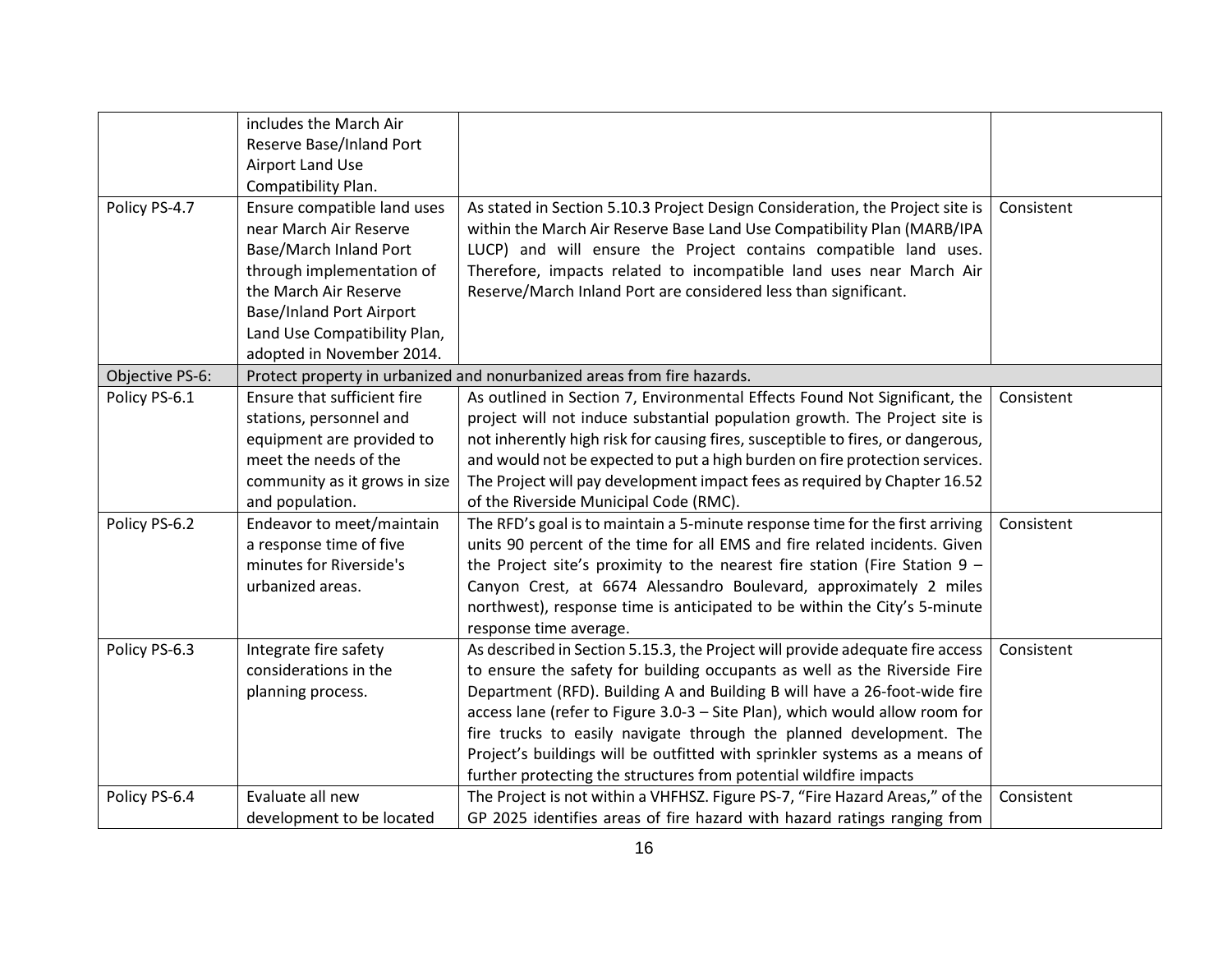|               | in or adjacent to wildland<br>areas to assess its<br>vulnerability to fire and its<br>potential as a source of fire.                                        | moderate, high, and very high. The major urban/wildland interface areas<br>identified in GP Figure PS-7 closest to the Project site are from Hills and<br>Canyons, partially within the site, and nearest the site, which includes the<br>Sycamore Canyon Wilderness Park directly adjacent to the north. The<br>Project will provide adequate fire access (26-foot-wide fire access lane) to<br>ensure the safety for building occupants as well as Riverside Fire<br>Department. The edge treatment between Building A in Parcel 1 and the<br>Sycamore Canyon Wilderness Park includes an 8-foot high concrete wall<br>and landscaping with fire resistant groundcover, shrubs and columnar<br>trees, consistent with the SCWP SKRMP. The edge treatment between<br>Building B in Parcel 2 includes a 4-foot high wall with 4-foot high tubular                                                                                                                                                                      |            |
|---------------|-------------------------------------------------------------------------------------------------------------------------------------------------------------|------------------------------------------------------------------------------------------------------------------------------------------------------------------------------------------------------------------------------------------------------------------------------------------------------------------------------------------------------------------------------------------------------------------------------------------------------------------------------------------------------------------------------------------------------------------------------------------------------------------------------------------------------------------------------------------------------------------------------------------------------------------------------------------------------------------------------------------------------------------------------------------------------------------------------------------------------------------------------------------------------------------------|------------|
|               |                                                                                                                                                             | steel fence on top along with landscaping that includes fire resistant<br>groundcover, shrubs and columnar trees, also consistent with the SCWP<br>SKRMP. The proposed trailhead parking lot (Parcel C, approximately 1.18<br>acres) provides an additional set back with landscaping and buffer from the<br>Sycamore Canyon Wilderness Park boundary. The concrete walls, fire<br>resistant landscaping, and setbacks between the wilderness park boundary<br>and the buildings all reduce the risk of fires spreading to the park from the<br>Project site or from the Project site to the park. The Project will comply<br>with Local Regulations from the Office of Emergency Management, the<br>Riverside Operational Area - Multi-Jurisdictional Local Hazard Mitigation<br>Plan (LHMP), the Hazardous Materials Response Plan, and the Multi-<br>Hazard Functional Planning and Interagency Response. Please refer to<br>Section 5.15.5 for a complete discussion of the Project's potential wildfire<br>risks. |            |
| Policy PS-6.5 | Mitigate existing fire hazards<br>related to urban<br>development or patterns of<br>urban development as they<br>are identified and as<br>resources permit. | The Project site is not located within the GP 2025 designated hazard fire<br>severity zones. The Project site is bordered by Alessandro Boulevard to the<br>south, Barton Street to the west, Sycamore Canyon Wilderness Park to the<br>north, and undeveloped private land to the east. The risk for the Project<br>site to exacerbate wildfire risks for a wildfire spreading to or from the<br>Project site to these roadways will be relatively unlikely because there is<br>generally little wildfire fuel on roadways. The Project would be constructed<br>and operated in compliance with the CFC and CBC, along with being<br>compliant with the GP 2025 and would not exacerbate wildfire risks or the                                                                                                                                                                                                                                                                                                        | Consistent |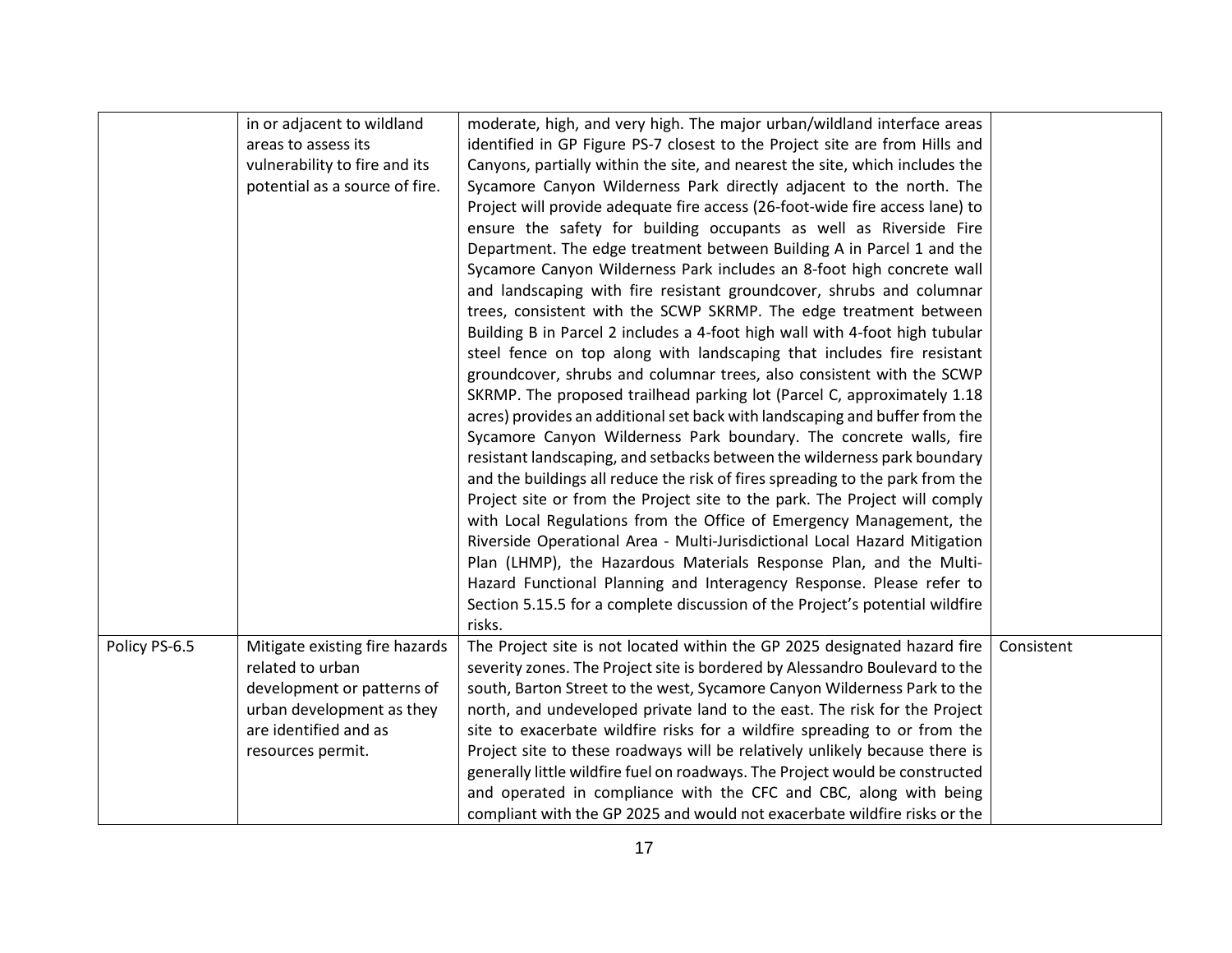|                |                               | uncontrolled spread of a wildfire. The vegetation within the Restricted       |            |
|----------------|-------------------------------|-------------------------------------------------------------------------------|------------|
|                |                               | Property/Conservation Area on-site will be managed in perpetuity by a         |            |
|                |                               | professional conservation organization funded by the applicant and            |            |
|                |                               | therefore would not provide a significant source of wildfire fuel.            |            |
| Policy PS-6.6  | Continue to implement         | The Project site is not located within the GP 2025 designated hazard fire     | Consistent |
|                | stringent brush-clearance     | severity zones. Figure PS-7, "Fire Hazard Areas," of the GP 2025 identifies   |            |
|                | requirements in areas         | areas of fire hazard with hazard ratings ranging from moderate, high, and     |            |
|                | subject to wildland fire      | very high. The major urban/wildland interface areas identified in GP Figure   |            |
|                | hazards.                      | PS-7 closest to the Project site are from Hills and Canyons, partially within |            |
|                |                               | the site, and nearest the site, which includes the Sycamore Canyon            |            |
|                |                               | Wilderness Park directly adjacent to the north. The Project would be          |            |
|                |                               | constructed and operated in compliance with the CFC and CBC, along with       |            |
|                |                               | being compliant with the GP 2025, applicable brush-clearance and/or           |            |
|                |                               | weed abatement requirements, and would not exacerbate wildfire risks or       |            |
|                |                               | the uncontrolled spread of a wildfire.                                        |            |
| Policy PS-6.7  | Continue to involve the City  | The City Fire Department has reviewed the Site plan for consistency with      | Consistent |
|                | Fire Department in the        | RMC Title 16 Building Code, and the Project will meet the requirements of     |            |
|                | development review            | the code.                                                                     |            |
|                | process.                      |                                                                               |            |
| Policy PS-6.8  | Pursue strategies that        | This is a municipal measure and not directly applicable to the Project.       | Consistent |
|                | maintain and improve the      |                                                                               |            |
|                | City's Class 2 ISO rating.    |                                                                               |            |
| Policy PS-6.9  | Provide outreach and          | This is a municipal measure and not directly applicable to the Project.       | Consistent |
|                | education to the community    |                                                                               |            |
|                | regarding fire safety and     |                                                                               |            |
|                | prevention.                   |                                                                               |            |
| Policy PS-6.10 | Identify noncontiguous        | The Project is located adjacent to Barton Street, a noncontiguous street.     | Consistent |
|                | streets and other barriers to | The Project includes street improvements at the terminus of Barton Street,    |            |
|                | rapid response and pursue     | including a Fire Department access gate.                                      |            |
|                | measures to eliminate the     |                                                                               |            |
|                | barriers.                     |                                                                               |            |
| Policy PS-6.11 | Promote the prevention,       | This is a municipal measure and not directly applicable to the Project.       | Consistent |
|                | detection, investigation and  |                                                                               |            |
|                | prosecution of accidental     |                                                                               |            |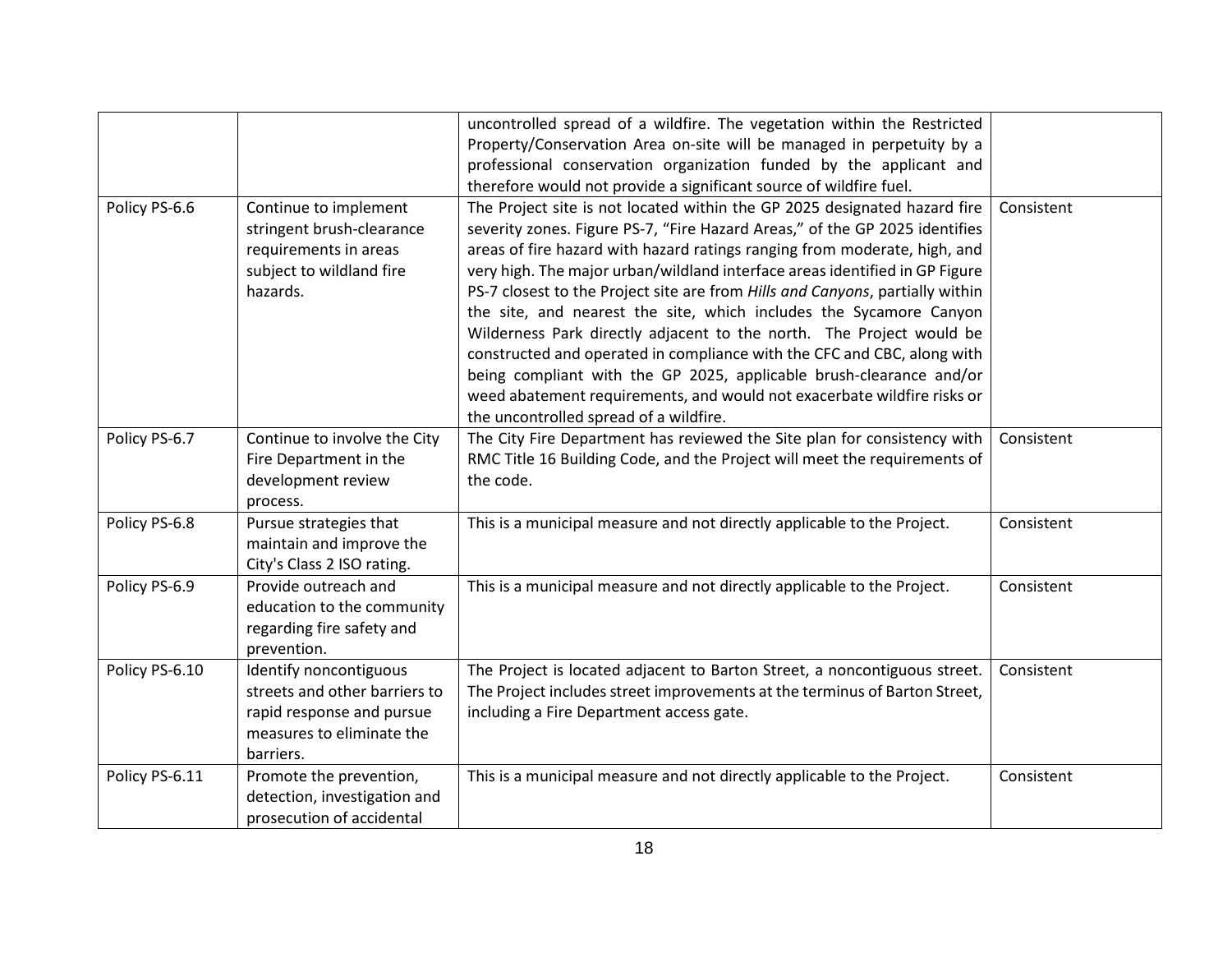|                      | and arson fires through<br>coordinated investigative<br>and training partnerships<br>with fire and law<br>enforcement agencies and<br>prosecuting authorities.                                                                                             |                                                                                                                                                                                                                                                                                                                                                                                                                                                                                                                            |            |
|----------------------|------------------------------------------------------------------------------------------------------------------------------------------------------------------------------------------------------------------------------------------------------------|----------------------------------------------------------------------------------------------------------------------------------------------------------------------------------------------------------------------------------------------------------------------------------------------------------------------------------------------------------------------------------------------------------------------------------------------------------------------------------------------------------------------------|------------|
| Objective PS-8:      |                                                                                                                                                                                                                                                            | Improve community safety and reduce opportunities for criminal activity through appropriate physical design.                                                                                                                                                                                                                                                                                                                                                                                                               |            |
| Policy PS-8.1        | Maximize natural<br>surveillance in all new<br>development through<br>physical design features that<br>promote visibility.                                                                                                                                 | The applicant has developed the Project site to have natural surveillance<br>by having the conservation easement between Building A and Building B.<br>In addition, the Project site is located south the Sycamore Canyon<br>Wilderness Park which is heavily used by residents for recreational use.                                                                                                                                                                                                                      | Consistent |
| Objective PS-9:      | residents in Riverside.                                                                                                                                                                                                                                    | Minimize the effects from natural and urban disasters by providing adequate levels of emergency response services to all                                                                                                                                                                                                                                                                                                                                                                                                   |            |
| Policy PS-9.8        | Reduce the risk to the<br>community from hazards<br>related to geologic<br>conditions, seismic activity,<br>flooding and structural and<br>wildland fires by requiring<br>feasible mitigation of such<br>impacts on discretionary<br>development projects. | Per Section 5.6 Geology, the closest active fault is approximately 8.7 miles<br>from the Project site. The Project will be designed to resist seismic impacts<br>in accordance with the California Building Code and the Riverside<br>Municipal Code Title 16 - Buildings and Construction Standards. The<br>Project is not located within a 100-year flood zone and therefore impacts<br>related to flood are unlikely. Per GP 2025, the Project site is not located<br>within the designated hazard fire severity zones. | Consistent |
| <b>Noise Element</b> |                                                                                                                                                                                                                                                            |                                                                                                                                                                                                                                                                                                                                                                                                                                                                                                                            |            |
| Objective N-1:       | provide a safe and healthful environment.                                                                                                                                                                                                                  | Minimize noise levels from point sources throughout the community and, wherever possible, mitigate the effects of noise to                                                                                                                                                                                                                                                                                                                                                                                                 |            |
| Policy N-1.2         | Require the inclusion of<br>noise-reducing design<br>features in development<br>consistent with standards in<br>Figure N-10(Noise/Land Use<br>Compatibility Criteria), Title<br>24 California Code of                                                      | As discussed in Section 5.11.3, the Project would adhere to all applicable<br>requirements of Part 11 of Title 24 of the California Green Building<br>Standards Code. Section 5.507, Environmental Comfort, addresses interior<br>noise control in non-residential buildings. This section provides the<br>minimum Sound Transmission Class and Outdoor-Indoor Sound<br>Transmission Class for wall, roof-ceiling assemblies, and windows for<br>buildings located within the 65 CNEL contour of an airport, freeway,      | Consistent |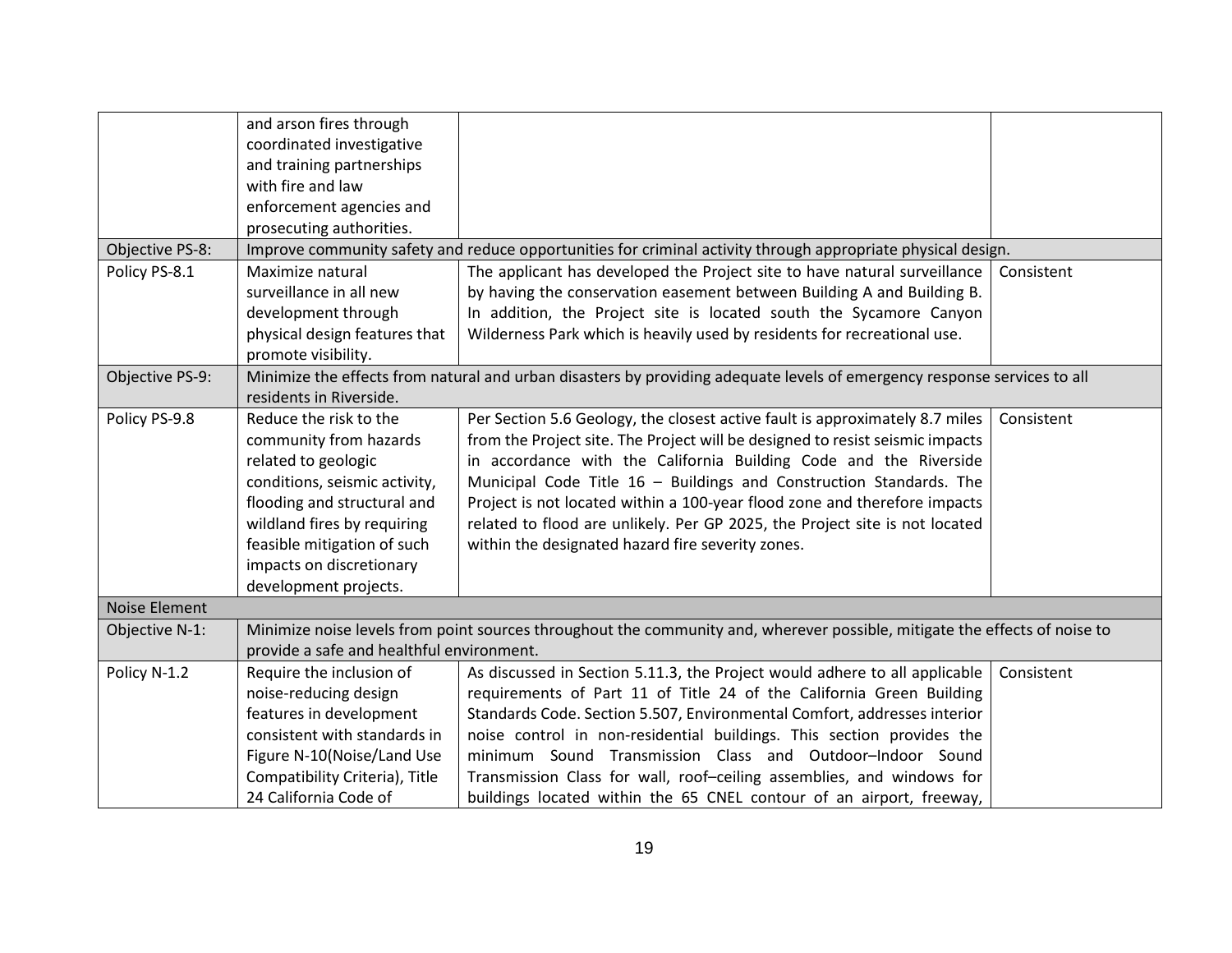|              | Regulations and Title 7 of the  | expressway, railroad, industrial source, or fixed guideway source as                    |            |
|--------------|---------------------------------|-----------------------------------------------------------------------------------------|------------|
|              | Municipal Code.                 | determined by the Noise Element of the General Plan. Buildings shall be                 |            |
|              |                                 | constructed to provide an interior noise environment attributable to                    |            |
|              |                                 | exterior sources that does not exceed an hourly average equivalent level                |            |
|              |                                 | of 50 dB(A) $L_{eq}$                                                                    |            |
| Policy N-1.3 | Enforce the City of Riverside   | Code enforcement is a municipal measure and not directly applicable to                  | Consistent |
|              | Noise Control Code to           | the Project. Nonetheless, the Project would ensure noise emanating from                 |            |
|              | ensure that stationary noise    | construction activities is minimized.                                                   |            |
|              | and noise emanating from        |                                                                                         |            |
|              | construction activities,        | The nearest residences to the Project site are located approximately 300                |            |
|              | private                         | feet south and southeast of the site, across Alessandro Boulevard. As                   |            |
|              | developments/residences         | discussed in Section 5.11.5, construction noise levels would range from 54              |            |
|              | and special events are          | to 60 $dB(A)$ L <sub>eq</sub> at the adjacent residential land uses. Construction noise |            |
|              | minimized.                      | levels would not exceed the FTA recommended threshold of 80 dB(A) Leq                   |            |
|              |                                 | at any adjacent residential property lines.                                             |            |
|              |                                 |                                                                                         |            |
|              |                                 | Additionally, the implementation of mitigation measure MM NOI-1 would                   |            |
|              |                                 | include a 12-foot temporary noise barrier installed at the perimeter of the             |            |
|              |                                 | limits of disturbance between the construction activities and the adjacent              |            |
|              |                                 | Sycamore Canyon Wilderness Park to minimize construction activity noise                 |            |
|              |                                 | to the park.                                                                            |            |
| Policy N-1.4 | Incorporate noise               | The Project is not immediately adjacent to residential uses; the nearest                | Consistent |
|              | considerations into the site    | residential uses are single and multi-family residences approximately 300               |            |
|              | plan review process,            | feet south and southeast of the Project site across Alessandro Boulevard.               |            |
|              | particularly with regard to     | Therefore, activities associated with parking and loading areas would be                |            |
|              | parking and loading area,       | located away from these residential uses.                                               |            |
|              | ingress/egress points and       | Access to Building B will be provided from Barton Street and Access to                  |            |
|              | refuse collection areas.        | Building A would be provided via a driveway and new traffic signal is                   |            |
|              |                                 | proposed at Vista Grande Drive and Alessandro Boulevard to facilitate                   |            |
|              |                                 | access to Building A.                                                                   |            |
| Policy N-1.5 | Avoid locating noise-           | The Project site is located south of the Sycamore Canyon Wilderness Park.               | Consistent |
|              | sensitive land uses in existing | With the implementation of MM NOI-1, a 12-foot temporary noise barrier                  |            |
|              | and anticipated noise-          | shall be installed at the perimeter of the limits of disturbance between the            |            |
|              | impacted areas.                 | construction activities and the adjacent Sycamore Canyon Wilderness Park                |            |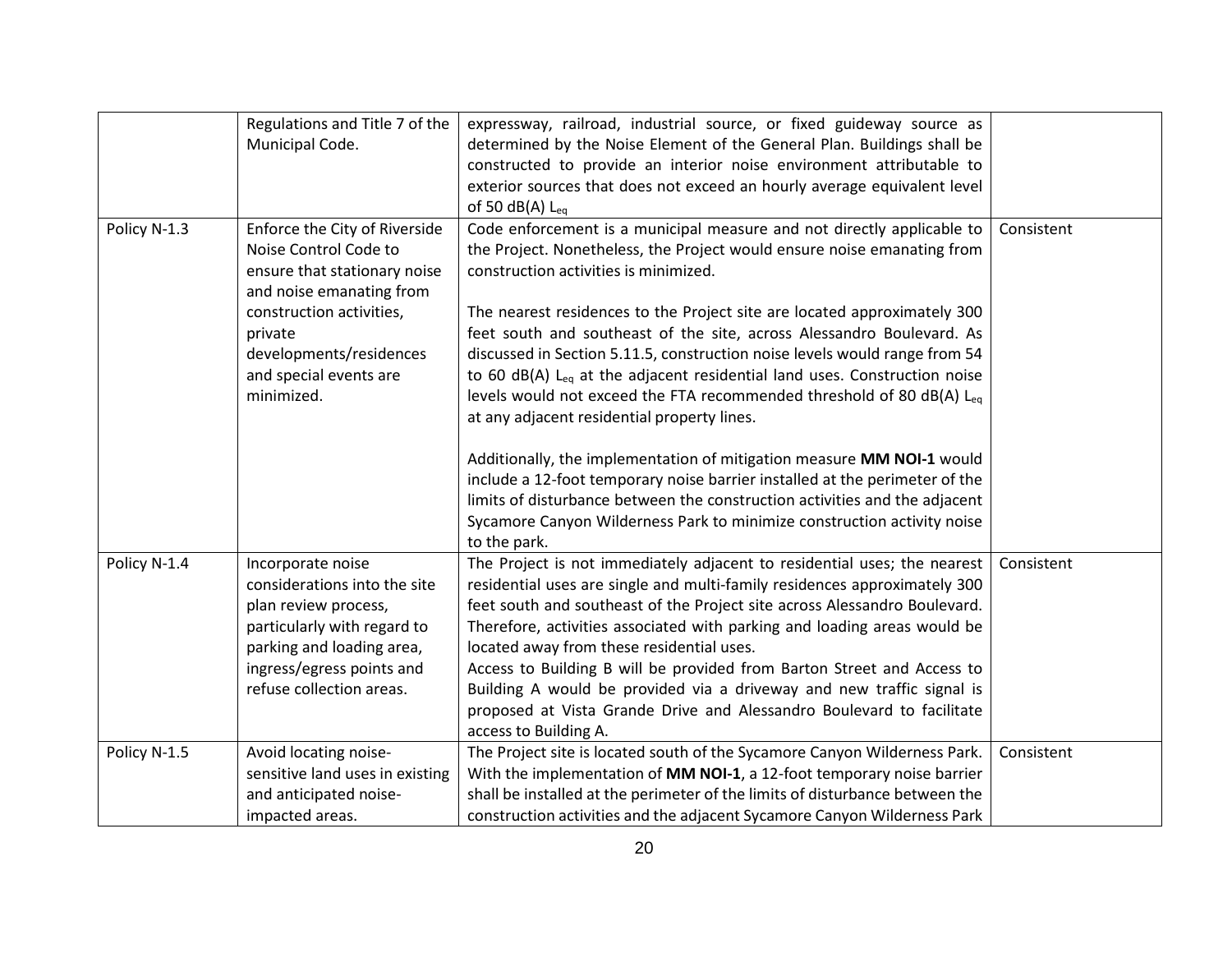|                |                                | to the north and east and the on-site conservation areas to reduce                      |            |
|----------------|--------------------------------|-----------------------------------------------------------------------------------------|------------|
|                |                                | potential construction noise level impacts in these areas (please refer to              |            |
|                |                                | Section 5.11.6 for a full description of MM NOI-1).                                     |            |
| Policy N-1.8   | Continue to consider noise     | A Noise Analysis was prepared for the Project and is included in Appendix               | Consistent |
|                | concerns in evaluating all     | J of this DEIR. The Noise Analysis and DEIR Section 5.11 - Noise provide the            |            |
|                | proposed development           | information needed by City decision makers to consider noise concerns in                |            |
|                | decisions and roadway          | evaluating the Project.                                                                 |            |
|                | projects.                      | With the implementation of MM NOI-1, a 12-foot temporary noise barrier                  |            |
|                |                                | shall be installed at the perimeter of the limits of disturbance between the            |            |
|                |                                | construction activities and the adjacent Sycamore Canyon Wilderness Park                |            |
|                |                                | to the north and east and the on-site conservation areas to reduce                      |            |
|                |                                | potential construction noise level impacts in these areas (please refer to              |            |
|                |                                | Section 5.11.6 for a full description of MM NOI-1).                                     |            |
| Objective N-2: |                                | Minimize the adverse effects of airport-related noise through proper land use planning. |            |
| Policy N-2.1   | Ensure that new                | This policy is a municipal responsibility. Nonetheless, the noise/land use              | Consistent |
|                | development can be made        | compatibility standards in GP 2025 Figure 5.12-2, Noise Land/Use                        |            |
|                | compatible with the noise      | Compatibility Criteria, indicate that industrial uses are normally acceptable           |            |
|                | environment by using           | in areas where the CNEL is up to 70 dBA, conditionally acceptable up to 80              |            |
|                | noise/land use compatibility   | dBA, and normally unacceptable above 80 dBA. As shown on Table 5.11.6,                  |            |
|                | standards (Figure $N-10$ -     | construction noise levels would not exceed the normally acceptable                      |            |
|                | Noise/Land Use Noise           | threshold of 80 dBA. In areas where noise level limits are exceeded, with               |            |
|                | Compatibility Criteria) and    | the implementation of MM NOI-1, a 12-foot temporary noise barrier shall                 |            |
|                | the airport noise contour      | be installed at the perimeter of the limits of disturbance between the                  |            |
|                | maps (found in the riverside   | construction activities and the adjacent Sycamore Canyon Wilderness Park                |            |
|                | <b>County Airport Land Use</b> | to the north and east and the on-site conservation areas to reduce                      |            |
|                | compatibility Plans) as        | potential construction noise level impacts in these areas (please refer to              |            |
|                | guides to future planning      | Section 5.11.6 for a full description of MM NOI-1). Additionally, Table 5.11-           |            |
|                | and development decisions.     | 8 indicates operational noise levels would not exceed the normally                      |            |
|                |                                | acceptable threshold.                                                                   |            |
|                |                                | With regard to airport noise, the Project is located within Zone C1 of the              |            |
|                |                                | March Air Reserve Base/Inland Import Airport Land Use Compatibility Plan.               |            |
|                |                                | Please refer to Section 5.8 - Hazards for a discussion of the Project's                 |            |
|                |                                | consistency with this Compatibility Plan.                                               |            |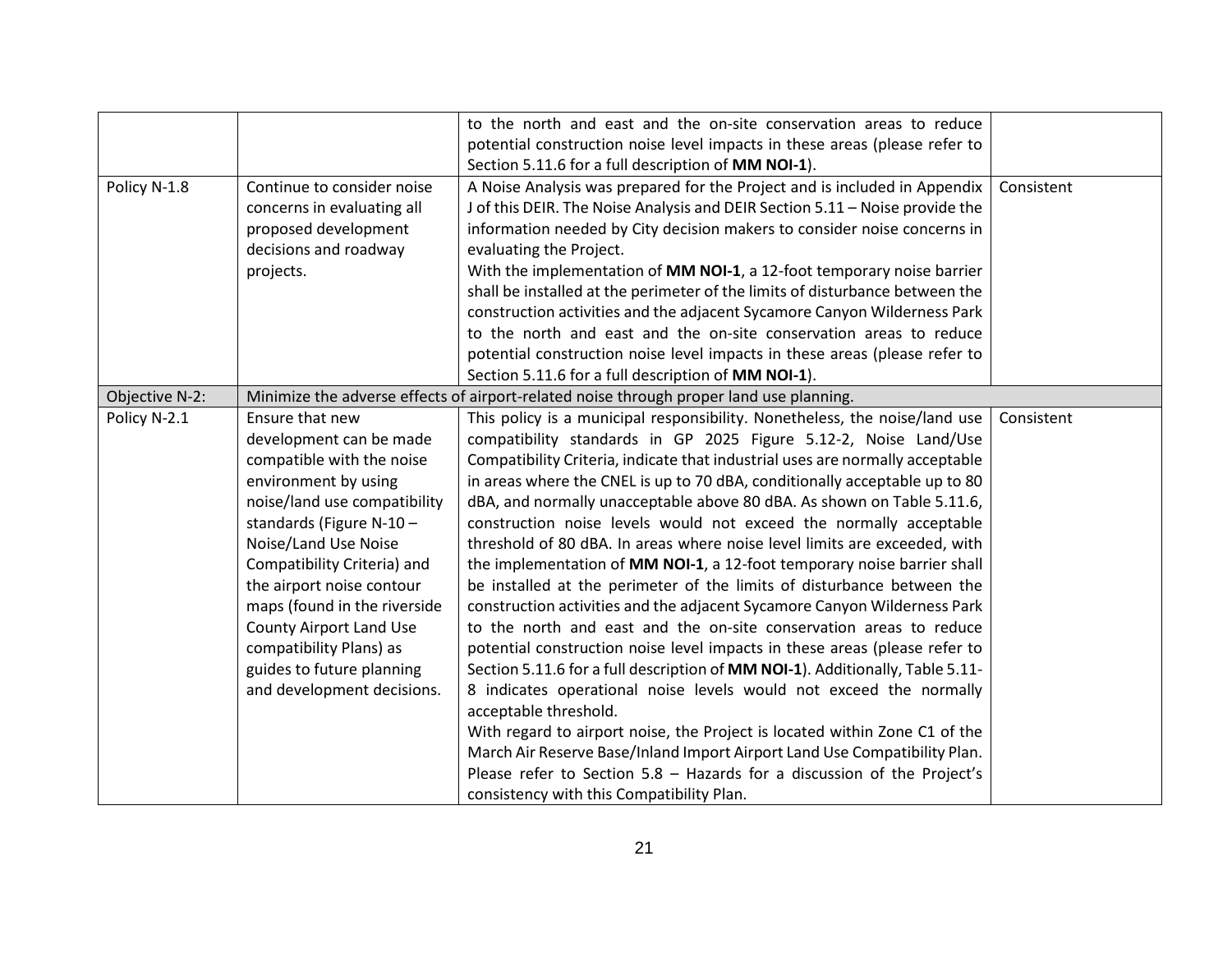| Policy N-2.5  | Utilize the Airport protection  | The Project is located within Zone C1 of the March Air Reserve Base/Inland    | Consistent |
|---------------|---------------------------------|-------------------------------------------------------------------------------|------------|
|               | Overlay Zone, as                | Import Airport Land Use Compatibility Plan. Please refer to Section 5.8 -     |            |
|               | appropriate, to advise          | Hazards for a discussion of the Project's consistency with this Compatibility |            |
|               | landowners of special noise     | Plan.                                                                         |            |
|               | considerations associated       |                                                                               |            |
|               | with their development.         |                                                                               |            |
| Objective N-3 |                                 | Ensure the viability of March Air Reserve Base/March Inland Port.             |            |
| Policy N-3.1  | Avoid placing noise-sensitive   | The Project is not a noise-sensitive land use; the Project is located within  | Consistent |
|               | land uses (e.g., residential    | Zone C1 of the March Air Reserve Base/Inland Import Airport Land Use          |            |
|               | uses, hospitals, assisted       | Compatibility Plan. Please refer to Section 5.8 - Hazards for a discussion of |            |
|               | living facilities, group homes, | the Project's consistency with this Compatibility Plan.                       |            |
|               | schools, day care centers,      |                                                                               |            |
|               | etc.) within the high noise     |                                                                               |            |
|               | impact areas (over 65dB         |                                                                               |            |
|               | CNEL) for March Air Reserve     |                                                                               |            |
|               | Base/March Inland Port in       |                                                                               |            |
|               | accordance with the             |                                                                               |            |
|               | Riverside County 2014           |                                                                               |            |
|               | March Air Reserve               |                                                                               |            |
|               | <b>Base/Inland Port Airport</b> |                                                                               |            |
|               | Land Use Compatibility Plan.    |                                                                               |            |
| Policy N-3.2  | Work with the Riverside         | This is a municipal measure and is not directly applicable to the Project.    | Consistent |
|               | <b>County Airport Land Use</b>  | However, Section 5.8.4 of Hazards includes a discussion of the Project's      |            |
|               | <b>Commission and the March</b> | consistency with the March Air Reserve Base/Inland Port Airport Land Use      |            |
|               | Joint Powers Authority to       | Compatibility Plan (MARB/IPA LUCP).                                           |            |
|               | develop noise/land use          |                                                                               |            |
|               | guidelines and City land use    |                                                                               |            |
|               | plans that are consistent       |                                                                               |            |
|               | with ALUC policies.             |                                                                               |            |
| Policy N-3.3  | Carefully consider planned      | This is a municipal measure and is not directly applicable to the Project.    | Consistent |
|               | future operations of the        | However, Section 5.8.4 of Hazards includes a discussion of the Project's      |            |
|               | March Air Reserve Base and      | consistency with the March Air Reserve Base/Inland Port Airport Land Use      |            |
|               | March Inland Port in land       | Compatibility Plan (MARB/IPA LUCP).                                           |            |
|               | use decisions for properties    |                                                                               |            |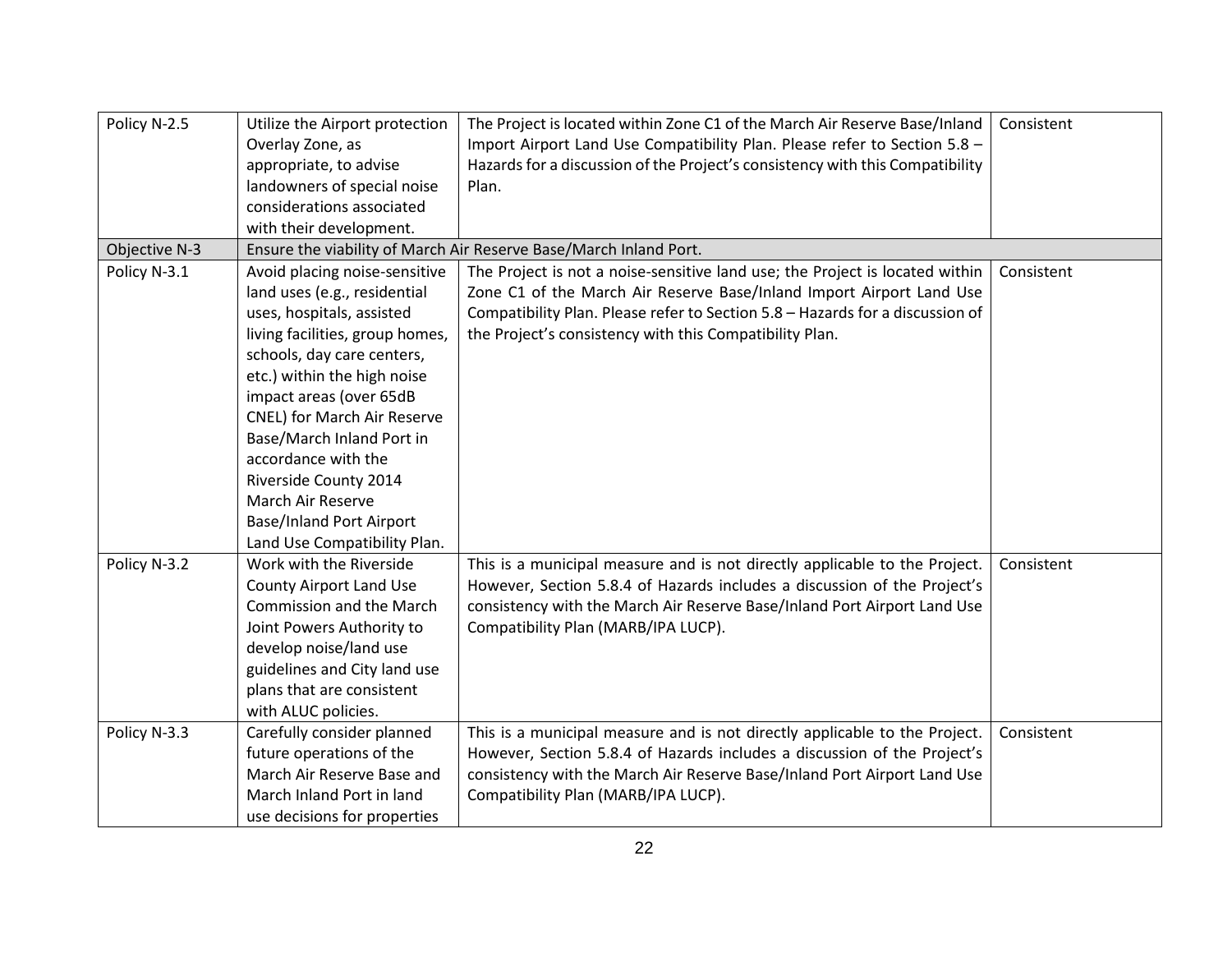|                 | within the airport-influenced                                                                   |                                                                                                                                 |            |
|-----------------|-------------------------------------------------------------------------------------------------|---------------------------------------------------------------------------------------------------------------------------------|------------|
|                 | area.                                                                                           |                                                                                                                                 |            |
| Objective N-4   | Minimize ground transportation-related noise impacts.                                           |                                                                                                                                 |            |
| Policy N-4.1    | Ensure that noise impacts                                                                       | As discussed in Section 5.11.5, Project-related traffic would increase                                                          | Consistent |
|                 | generated by vehicular                                                                          | ambient noise levels by 0.2 dB(A) or less in existing, year 2023, and year                                                      |            |
|                 | sources are minimized                                                                           | 2040 conditions. The Project-related increases in ambient noise would not                                                       |            |
|                 | through the use of noise                                                                        | be audible and would not exceed the thresholds. Additionally, the                                                               |            |
|                 | reduction features (e.g.,                                                                       | implementation of mitigation measure MM NOI-1 would include a 12-foot                                                           |            |
|                 | earthen berms, landscaped                                                                       | temporary noise barrier to reduce noise from construction vehicles and                                                          |            |
|                 | walls, lowered streets,                                                                         | equipment.                                                                                                                      |            |
|                 | improved technology).                                                                           |                                                                                                                                 |            |
|                 | Open Space and Conservation Element                                                             |                                                                                                                                 |            |
| Objective OS-1: |                                                                                                 | Preserve and expand open space areas and linkages throughout the City and sphere of influence to protect the natural and visual |            |
|                 | character of the community and to provide for appropriate active and passive recreational uses. |                                                                                                                                 |            |
| Policy OS-1.1   | Protect and preserve open                                                                       | The Project site contains an existing 11.6-acre area legally designated as                                                      | Consistent |
|                 | space and natural habitat                                                                       | "Restricted Property." The Restricted Property area supports a                                                                  |            |
|                 | wherever possible.                                                                              | jurisdictional drainage and associated riparian habitat. The Project includes                                                   |            |
|                 |                                                                                                 | removing 0.81 acre of this area for a driveway connecting Parcel 1/Building                                                     |            |
|                 |                                                                                                 | A to Alessandro Boulevard. As part of mitigation for the Project, 1.44 acres                                                    |            |
|                 |                                                                                                 | will be added, for a net gain of 0.63 acre of new Restricted Property that                                                      |            |
|                 |                                                                                                 | will also have a Conservation Easement recorded over it. The proposed                                                           |            |
|                 |                                                                                                 | 12.23-acre Restricted Property/Conservation Area will be managed in                                                             |            |
|                 |                                                                                                 | perpetuity by a professional conservation organization funded by the                                                            |            |
|                 |                                                                                                 | applicant. The Project will protect and preserve open space and natural                                                         |            |
|                 |                                                                                                 | habitat.                                                                                                                        |            |
| Policy OS-1.3   | Work with Riverside County                                                                      | This is a municipal measure and not directly applicable to the Project.                                                         | Consistent |
|                 | and adjacent cities,                                                                            | However, as outlined above, the Project includes a 12.23-acre Restricted                                                        |            |
|                 | landowners and                                                                                  | Property/Conservation Area that supports a jurisdictional drainage and                                                          |            |
|                 | conservation organizations                                                                      | associated riparian habitat and will be managed in perpetuity by a                                                              |            |
|                 | to preserve, protect and                                                                        | professional conservation organization funded by the applicant.                                                                 |            |
|                 | enhance open space and                                                                          |                                                                                                                                 |            |
|                 | natural resources.                                                                              |                                                                                                                                 |            |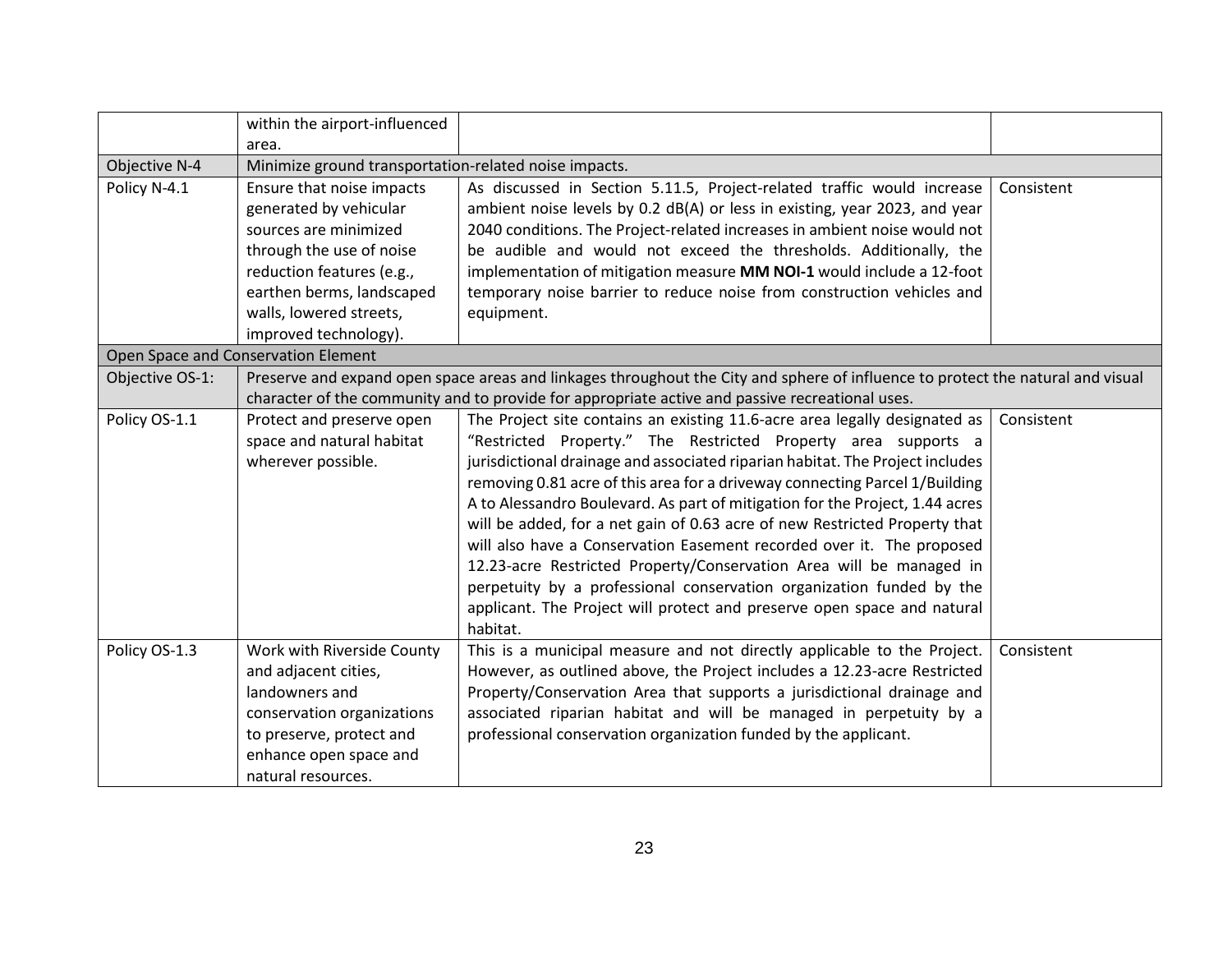| Policy OS-1.4   | Support efforts of State and<br>Federal agencies and private<br>conservation organizations<br>to acquire properties for<br>open space and conservation<br>uses. Support efforts of<br>nonprofit preservation<br>groups, such as the Riverside<br>Land Conservancy, to acquire<br>properties for open space<br>and conservation purposes. | The Project will preserve open space and sensitive habitat onsite. As<br>outlined above, the Project includes a 12.23-acre Restricted<br>Property/Conservation Area that supports a jurisdictional drainage and<br>associated riparian habitat and will be managed in perpetuity by a<br>professional conservation organization funded by the applicant.                    | Consistent |
|-----------------|------------------------------------------------------------------------------------------------------------------------------------------------------------------------------------------------------------------------------------------------------------------------------------------------------------------------------------------|-----------------------------------------------------------------------------------------------------------------------------------------------------------------------------------------------------------------------------------------------------------------------------------------------------------------------------------------------------------------------------|------------|
| Policy OS-1.5   | Require the provision of<br>open space linkages<br>between development<br>projects, consistent with the<br>provisions of the Trails<br>Master Plan, Open Space<br>Plan and other<br>environmental<br>considerations including the<br>MSHCP.                                                                                              | Current open space that is located onsite is linked to the Sycamore Canyon<br>Wilderness Park via Drainage A, which will continue to be protected and<br>preserved with the 12.23-acre Restricted Property/Conservation Area. All<br>provisions between the preserved open space and the development are<br>consistent with the provisions of Open Space Plans, MSHCP, etc. | Consistent |
| Policy OS-1.6   | Ensure that any new<br>development that does<br>occur is effectively<br>integrated through<br>convenient street and/or<br>pedestrian connections, as<br>well as through visual<br>connections.                                                                                                                                           | The Project would implement sidewalks to facilitate and encourage<br>pedestrian and access.                                                                                                                                                                                                                                                                                 | Consistent |
| Objective OS-2: | urbanization.                                                                                                                                                                                                                                                                                                                            | Minimize the extent of urban development in the hillsides, and mitigate any significant adverse consequences associated with                                                                                                                                                                                                                                                |            |
| Policy OS-2.2   | Limit the extent and<br>intensity of uses and<br>development in areas of                                                                                                                                                                                                                                                                 | As discussed in Section 5.1.5, the Project's proposed structures will not<br>substantially impact the scenic vistas of the Sycamore Canyon Wilderness<br>Park or Box Springs Mountains and as the proposed Project does not                                                                                                                                                 | Consistent |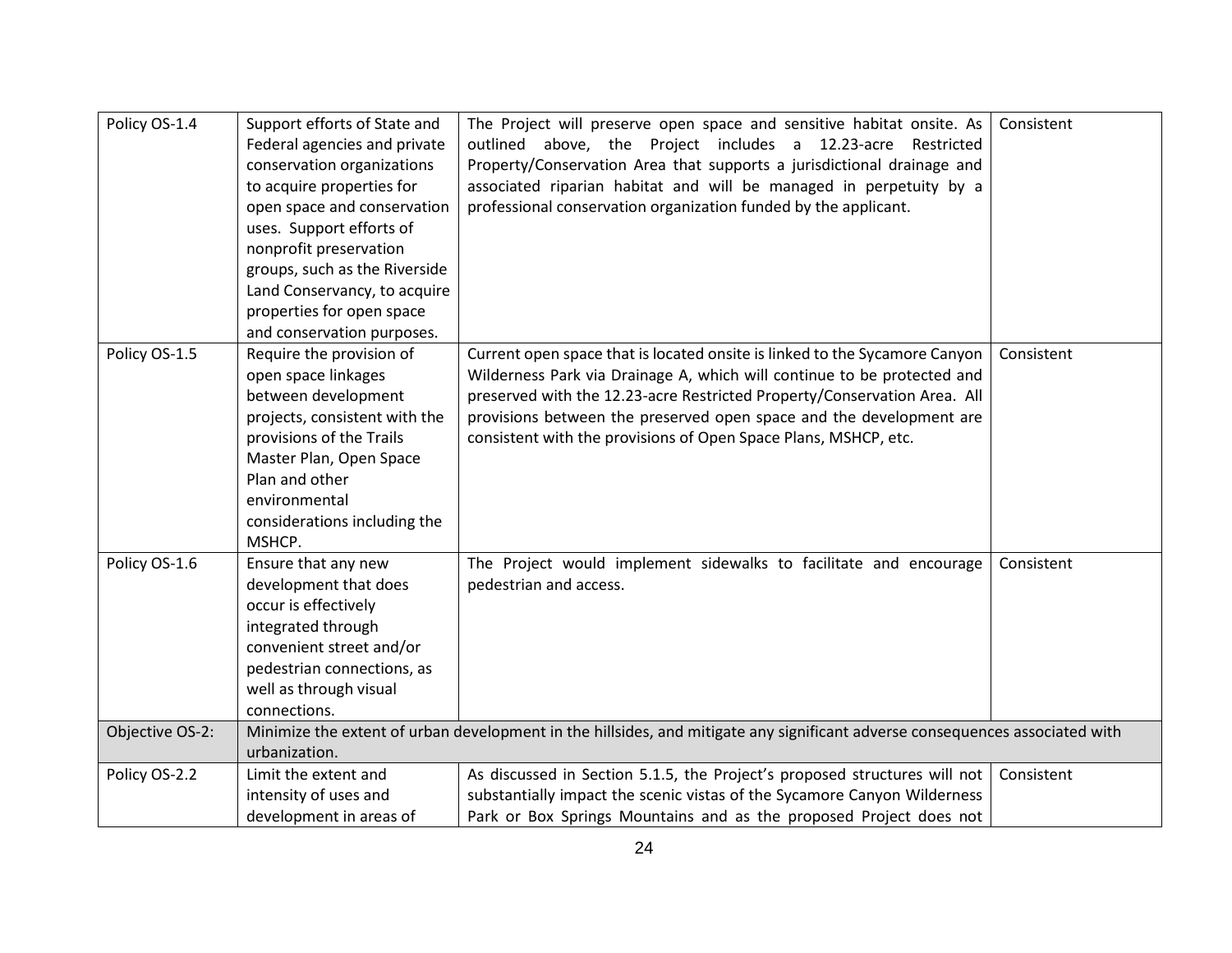|               | unstable terrain, steep<br>terrain, scenic vistas, arroyos<br>and other critical<br>environmental areas.                                                                                                                                                                                     | represent a significant change in the viewshed from what currently exists<br>in the area. As further discussed, Implementation of the Project will not<br>damage scenic resources within a State highway or City-designated Scenic<br>Boulevard although it will permanently impact a total of 0.25 acres of<br>scenic resources in the City. However, the area impacted will only be 0.25<br>aces of the 3.45 acres of existing riparian vegetation.                                                                                                                                                                                                                                                                                                                                                                                                                                                                                                                                                                                                                      |            |
|---------------|----------------------------------------------------------------------------------------------------------------------------------------------------------------------------------------------------------------------------------------------------------------------------------------------|----------------------------------------------------------------------------------------------------------------------------------------------------------------------------------------------------------------------------------------------------------------------------------------------------------------------------------------------------------------------------------------------------------------------------------------------------------------------------------------------------------------------------------------------------------------------------------------------------------------------------------------------------------------------------------------------------------------------------------------------------------------------------------------------------------------------------------------------------------------------------------------------------------------------------------------------------------------------------------------------------------------------------------------------------------------------------|------------|
| Policy OS-2.3 | Control the grading of land,<br>pursuant to the City's<br>Grading Code, to minimize<br>the potential for erosion,<br>landsliding and other forms<br>of land failure, as well as to<br>limit the potential negative<br>aesthetic impact of excessive<br>modification of natural<br>landforms. | As described in Section 3.2, a Grading Exception is needed for Building B<br>on Parcel 2 to allow installation of three retaining walls to exceed 6 feet in<br>vertical height, in accordance with Chapter 17.28 of Title 17 - Grading. The<br>three retaining walls, ranging in height from 4.7 feet to 11.5 feet, are<br>required at the northeast and southeast corners of Parcel 2 due to existing<br>topography relief and to avoid sensitive resources as shown on Figure 3.0-<br>10 - Grading Exception & Wall Variance Exhibit. Following is a summary<br>of the requested Grading Exceptions:<br>To allow a 6.5 to 11.5-foot retaining wall in the northeast corner<br>on Parcel 2 (Area 1);<br>To allow a 4.7 to 8.2 foot high retaining wall and a 6 to 10-foot high<br>retaining wall in the southeast corner of Parcel 2 (Area 2).<br>These retaining walls are not expected to degrade existing visual<br>characters of public views since they will be angled facing away from the<br>Sycamore Canyon Wilderness Park and they will include a color palette | Consistent |
|               |                                                                                                                                                                                                                                                                                              | resembling colors similar to the surrounding landscape.                                                                                                                                                                                                                                                                                                                                                                                                                                                                                                                                                                                                                                                                                                                                                                                                                                                                                                                                                                                                                    |            |
| Policy OS-2.4 | Recognize the value of<br>ridgelines, hillsides and<br>arroyos as significant natural<br>and visual resources and<br>strengthen their role as<br>features which define the<br>character of the City and its<br>individual neighborhoods.                                                     | Due to the Project's distance from the Box Springs Mountains as well as<br>the elevations of these mountains, it will not block views of these<br>mountains from Alessandro Boulevard or the existing uses (commercial<br>and residential) south of Alessandro Boulevard. The Project will not result<br>in a substantial adverse effect on views of these mountains within the area.<br>As outlined above, the Project includes a 12.23-acre Restricted<br>Property/Conservation Area that supports a jurisdictional drainage and<br>associated riparian habitat and will be managed in perpetuity by a<br>professional conservation organization funded by the applicant.                                                                                                                                                                                                                                                                                                                                                                                                | Consistent |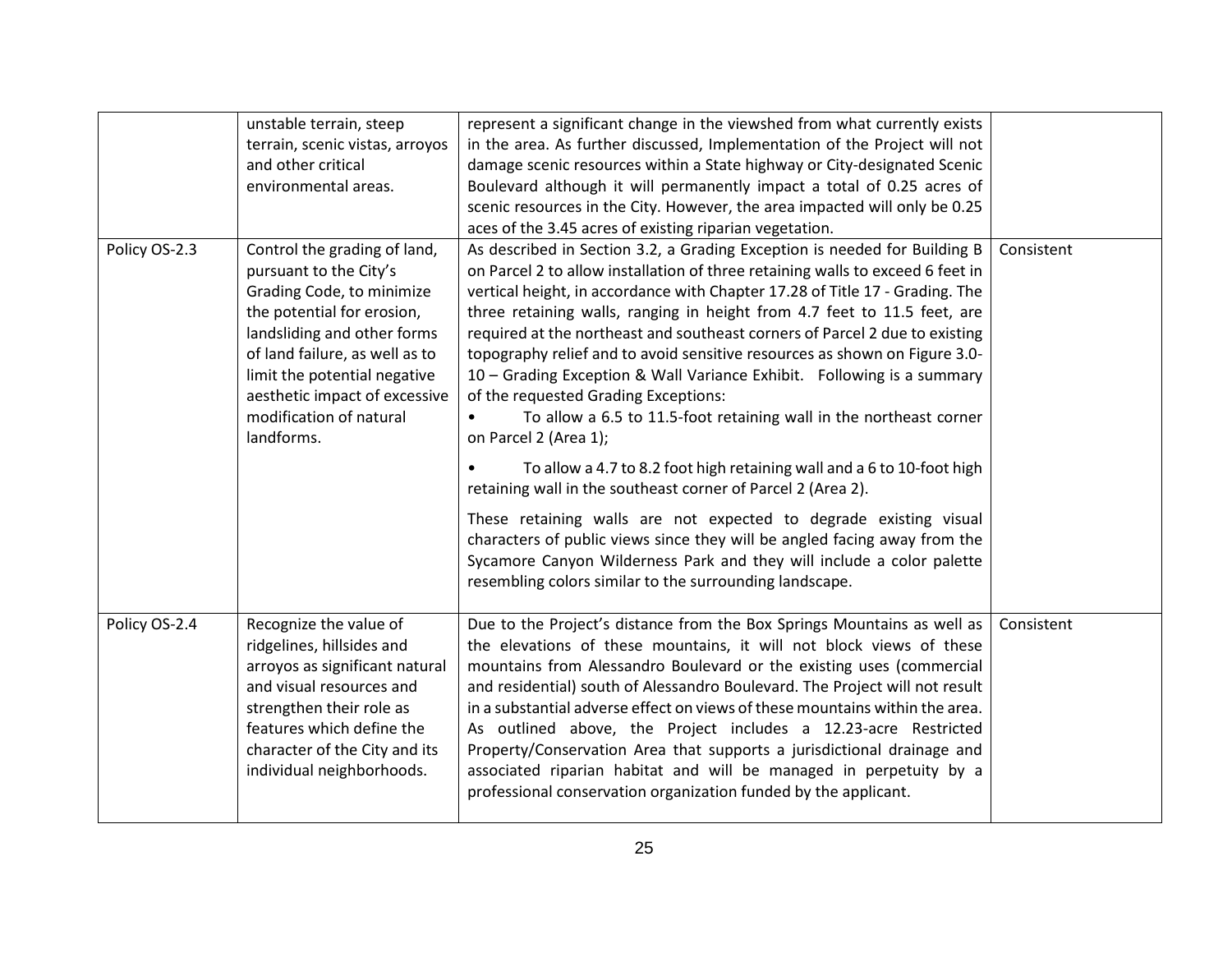| Objective OS-5: | Protect biotic communities and critical habitats for endangered species throughout the General Plan Area.                                                                                                                                                                               |                                                                                                                                                                                                                                                                                                                                                                                                                                                                                                                                                                          |            |  |
|-----------------|-----------------------------------------------------------------------------------------------------------------------------------------------------------------------------------------------------------------------------------------------------------------------------------------|--------------------------------------------------------------------------------------------------------------------------------------------------------------------------------------------------------------------------------------------------------------------------------------------------------------------------------------------------------------------------------------------------------------------------------------------------------------------------------------------------------------------------------------------------------------------------|------------|--|
| Policy OS-5.1   | Preserve significant habitat<br>and environmentally<br>sensitive areas, including<br>hillsides, rock outcroppings,<br>creeks, streams, viewsheds,<br>and arroyos through<br>application of the RC Zone<br>standards and the<br>Hillside/Arroyo standards of<br>the City's Grading Code. | As described in Section 5.3.5 and Threshold A of 5.3.6, the Project proposes<br>to mitigate permanent and temporary impacts to riparian habitat and<br>other sensitive natural communities with creation and restoration on-site<br>(see MM BIO-6 in Section 5.3.7).<br>Further, as described in Section 5.4.4, Project design considerations have<br>been made in efforts to minimize and/or avoid potential impacts to<br>bedrock outcrops with milling features identified on site.                                                                                   | Consistent |  |
| Policy OS-5.2   | Continue to participate in<br>the MSHCP program and<br>ensure all projects comply<br>with applicable<br>requirements.                                                                                                                                                                   | As discussed in Section 5.3 - Biological Resources, the Project would<br>comply with all applicable MSHCP requirements.<br>Refer to Sections $5.3.6 - 5.3.7$ of the Biological Resources Section for a<br>complete discussion of how this project will comply with Habitat<br>Conservation Plans and protect native plant communities, including sage<br>scrub, riparian areas and vernal pools, consistent with the MSHCP.                                                                                                                                              | Consistent |  |
| Policy OS-5.3   | Continue to participate in<br>the Stephens' Kangaroo Rat<br>(SKR) Habitat Conservation<br>Plan including Collection of<br>mitigation fees.                                                                                                                                              | As discussed in Section 5.3 - Biological Resources, the Project is not within<br>an SKRHCP Core Reserve. For compliance with SKRHCP, MM BIO-8 will<br>require the Project proponent to pay the SKR mitigation fee in effect at the<br>time a grading permit is issued.                                                                                                                                                                                                                                                                                                   | Consistent |  |
| Policy OS-5.4   | Protect native plant<br>communities in the General<br>Plan Area, including sage<br>scrub, riparian areas and<br>vernal pools, consistent with<br>the MSHCP.                                                                                                                             | As described in Section 5.3.5 and Threshold A of 5.3.6, the Project proposes<br>to mitigate permanent and temporary impacts to riparian habitat and<br>other sensitive natural communities with creation and restoration on-site<br>(see MM BIO-6 in Section 5.3.7).<br>Refer to Sections $5.3.6 - 5.3.7$ of the Biological Resources Section for a<br>complete discussion of how this project will comply with Habitat<br>Conservation Plans and protect native plant communities, including sage<br>scrub, riparian areas and vernal pools, consistent with the MSHCP. | Consistent |  |
| Objective OS-6: | Preserve and maintain wildlife movement corridors.                                                                                                                                                                                                                                      |                                                                                                                                                                                                                                                                                                                                                                                                                                                                                                                                                                          |            |  |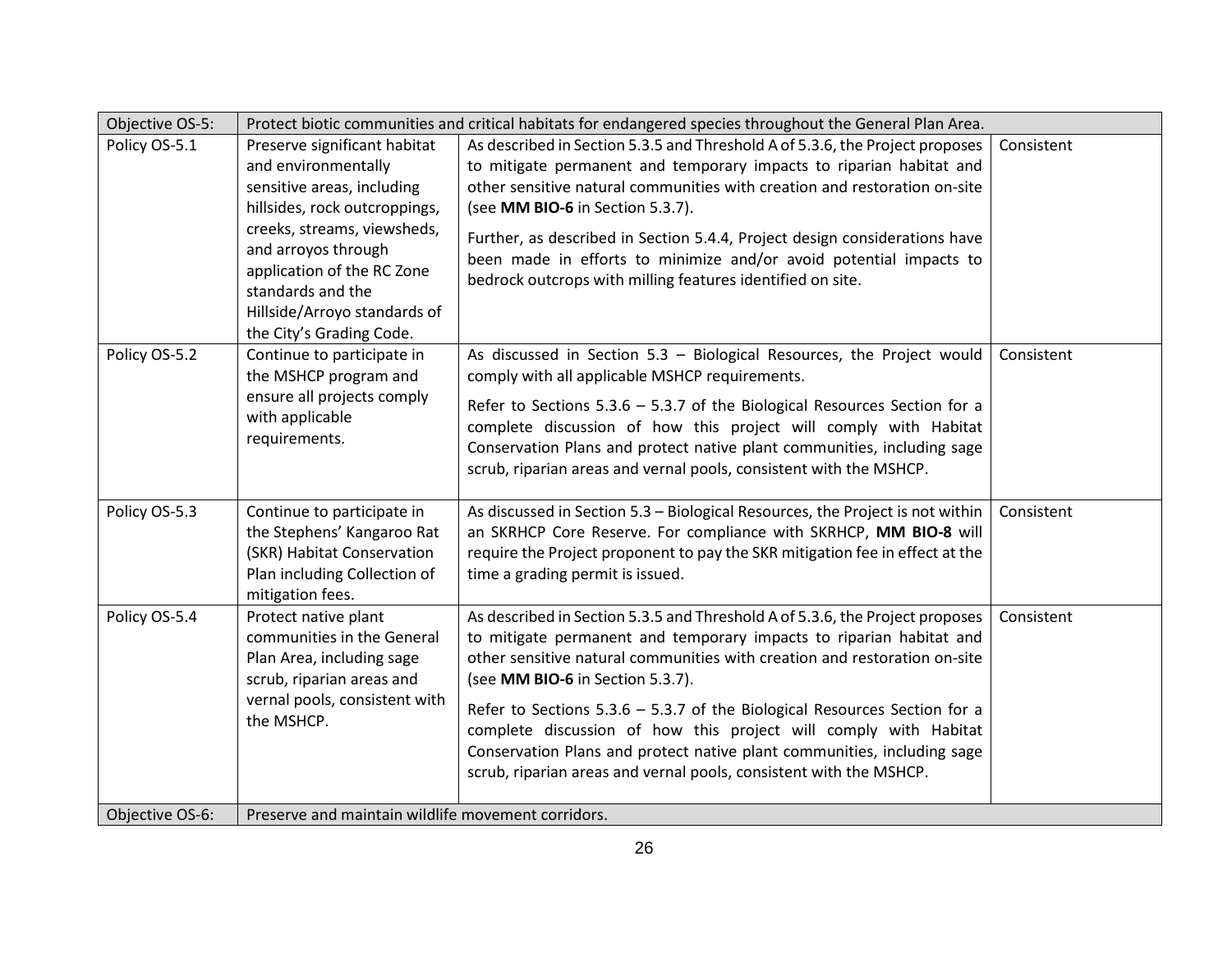| Policy OS-6.1   | Protect and enhance known<br>wildlife migratory corridors<br>and create new corridors as<br>feasible.                           | The roadway/access to Parcel 1/ Building A shall include culverts to provide<br>a hydrological connection to the riparian habitat on the east side of the<br>roadway and a corridor for small wildlife species. Due to the Project's<br>location adjacent to Alessandro Boulevard, a six lane, divided roadway, the<br>Project site is not anticipated to serve as a wildlife corridor from areas to<br>the southwest, south and southeast to the Sycamore Canyon Wilderness<br>Park to the north. Wildlife that occurs within the site may use the existing<br>drainages and associated riparian vegetation through the site north to the<br>Sycamore Canyon Wilderness Park, or east to the adjacent undeveloped<br>private property. | Consistent |
|-----------------|---------------------------------------------------------------------------------------------------------------------------------|-----------------------------------------------------------------------------------------------------------------------------------------------------------------------------------------------------------------------------------------------------------------------------------------------------------------------------------------------------------------------------------------------------------------------------------------------------------------------------------------------------------------------------------------------------------------------------------------------------------------------------------------------------------------------------------------------------------------------------------------|------------|
| Policy OS-6.2   | Support regional and local<br>efforts to acquire develop<br>and maintain open space<br>linkages.                                | The Project was not found to be in an MSHCP Criterial Cell or core linkages<br>however, the Restricted Property would continue to be in place and is<br>being actively restored and added to by the Project. Improvements to the<br>natural areas and additional acres being added to the restricted property<br>would support regional and local efforts to maintain open space.<br>Additionally, the culverts under the roadway to access Building A would<br>provide a connection to the rest of the Sycamore Canyon Wilderness Park<br>and open space land adjacent to the project. Small mammals, reptiles and<br>birds would be able to utilize them for movement.                                                                | Consistent |
| Policy OS-6.3   | Preserve the integrity of<br>Riverside's arroyos and<br>riparian habitat areas<br>through the preservation of<br>native plants. | Permanent impacts will be mitigated with the implementation of the<br>Mitigation Planting Plan which includes the reestablishment of native<br>riparian vegetation.                                                                                                                                                                                                                                                                                                                                                                                                                                                                                                                                                                     | Consistent |
| Objective OS-8: |                                                                                                                                 | Encourage the efficient use of energy resources by residential and commercial users                                                                                                                                                                                                                                                                                                                                                                                                                                                                                                                                                                                                                                                     |            |
| Policy OS-8.1   | Support the development<br>and use of non-polluting,<br>renewable energy sources.                                               | As described in Section 5.5.3, the Project's design considerations would<br>include designing the proposed buildings to have "solar ready" roofs that<br>will structurally accommodate later installation of rooftop solar panels.<br>Building operators providing rooftop solar panels will submit plans for solar<br>panels prior to occupancy.                                                                                                                                                                                                                                                                                                                                                                                       | Consistent |
| Policy OS-8.2   | Require incorporation of<br>energy conservation features                                                                        | As described in Section 5.5.3, the Project's design considerations would<br>include designing electrical systems to comply with the provisions of the                                                                                                                                                                                                                                                                                                                                                                                                                                                                                                                                                                                   | Consistent |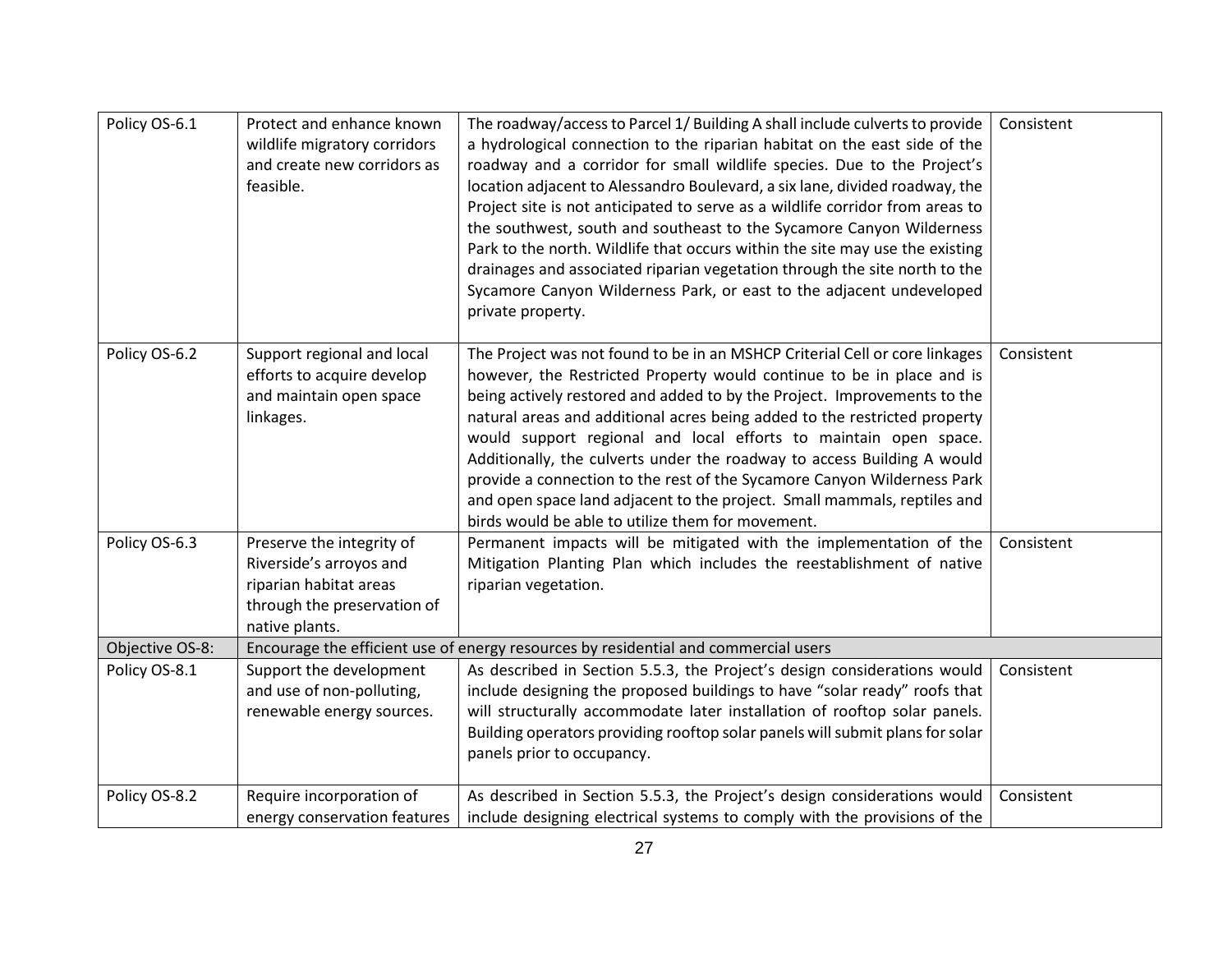|               | in the design of all new<br>construction and substantial<br>rehabilitation projects<br>pursuant to Title 24 and<br>encourage the installation of<br>conservation devices in<br>existing developments.                                                            | Title 24 standards for nonresidential buildings. The Project would be<br>constructed in accordance with energy efficiency standards effective at the<br>time building permits are issued. The effective date of the 2019 Building<br>Energy Efficiency Standards was January 1, 2020, and it is anticipated that<br>nonresidential buildings will use approximately 30 percent less energy due<br>to lighting upgrades under the revised standards.                                   |            |
|---------------|------------------------------------------------------------------------------------------------------------------------------------------------------------------------------------------------------------------------------------------------------------------|---------------------------------------------------------------------------------------------------------------------------------------------------------------------------------------------------------------------------------------------------------------------------------------------------------------------------------------------------------------------------------------------------------------------------------------------------------------------------------------|------------|
| Policy OS-8.3 | Encourage private energy<br>conservation programs that<br>minimize high energy<br>demand and that use<br>alternative energy sources.                                                                                                                             | This is a municipal measure and not directly applicable to the Project.<br>Nonetheless, as described in Section 5.5.3, the Project's design<br>considerations would include designing buildings to have "solar ready"<br>roofs that will structurally accommodate later installation of rooftop solar<br>panels. Building operators providing rooftop solar panels will submit plans<br>for solar panels prior to occupancy.                                                          | Consistent |
| Policy OS-8.4 | Incorporate solar<br>considerations into<br>development regulations<br>that allow existing and<br>proposed buildings to use<br>solar facilities.                                                                                                                 | As described in Section 5.5.3, the Project's design considerations would<br>include designing the proposed buildings to have "solar ready" roofs that<br>will structurally accommodate later installation of rooftop solar panels.<br>Building operators providing rooftop solar panels will submit plans for solar<br>panels prior to occupancy.                                                                                                                                     | Consistent |
| Policy OS-8.5 | Develop landscaping<br>guidelines that support the<br>use of vegetation for shading<br>and wind reduction and<br>otherwise help reduce<br>energy consumption in new<br>development for<br>compatibility with renewable<br>energy sources (i.e., solar<br>pools). | As described in Section 5.5.3, the Project's design considerations would<br>include that surface parking lots will be landscaped in accordance with City<br>standards to reduce heat island effect and the Project would install water-<br>efficient irrigation systems and devices according to the City's Water<br>Efficient Landscape and Irrigation Ordinance 19.570, which complies with<br>the California Department of Water Resources Model Efficient Landscape<br>Ordinance. | Consistent |
| Policy OS-8.6 | Require all new<br>development to incorporate<br>energy efficient lighting,<br>heating and cooling systems                                                                                                                                                       | As part of the Project's project design considerations (see Section 5.5.3),<br>the Project would design electrical systems to comply with the provisions<br>of the Title 24 standards for nonresidential buildings. The Project would be<br>constructed in accordance with energy efficiency standards effective at the                                                                                                                                                               | Consistent |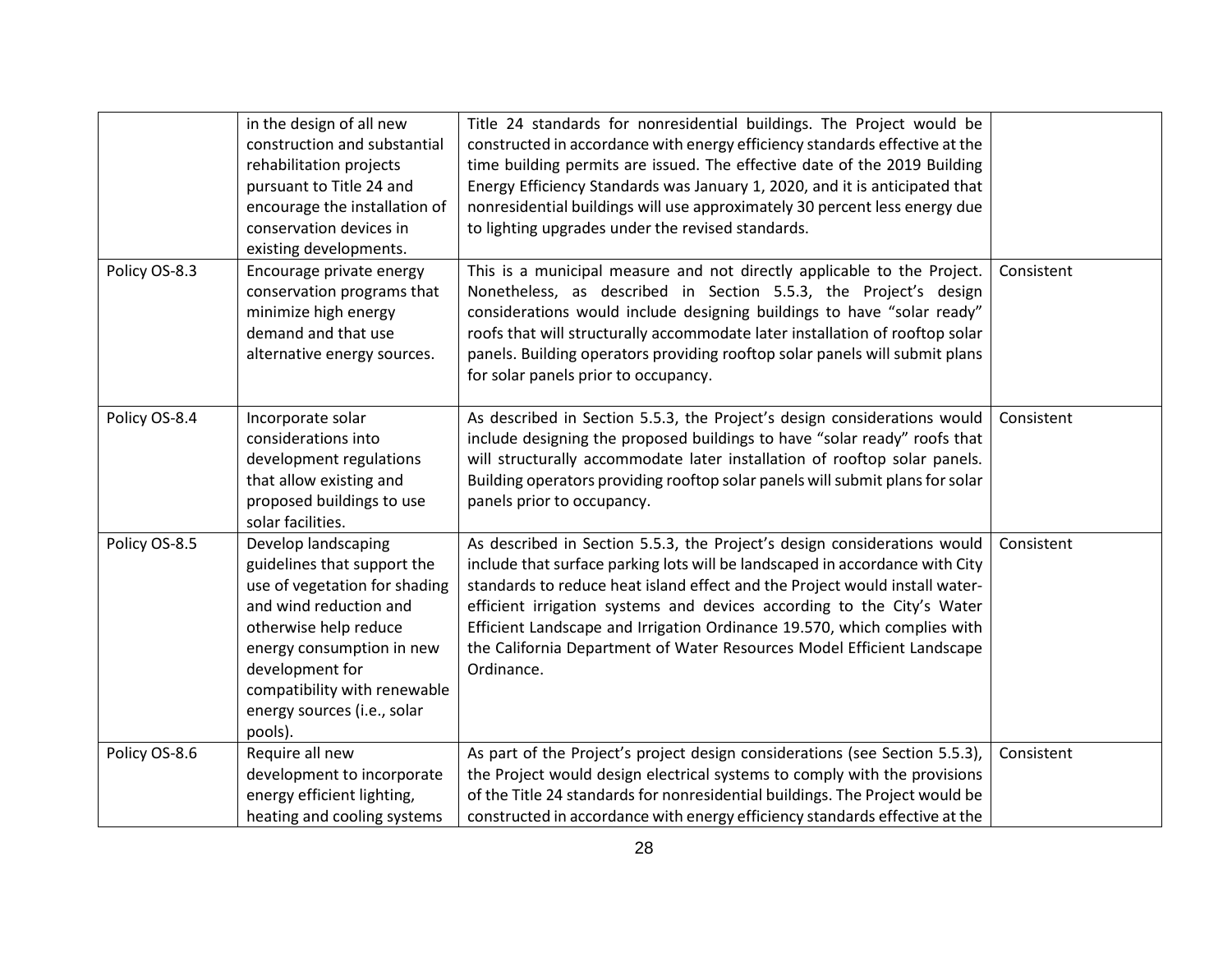|                     | pursuant to the Uniform<br>Building Code and Title 24.                                                                                                                                                                        | time building permits are issued. The effective date of the 2019 Building<br>Energy Efficiency Standards was January 1, 2020, and it is anticipated that<br>nonresidential buildings will use approximately 30 percent less energy due<br>to lighting upgrades under the revised standard.                                                                                                                                                |            |
|---------------------|-------------------------------------------------------------------------------------------------------------------------------------------------------------------------------------------------------------------------------|-------------------------------------------------------------------------------------------------------------------------------------------------------------------------------------------------------------------------------------------------------------------------------------------------------------------------------------------------------------------------------------------------------------------------------------------|------------|
| Policy OS-8.9       | Encourage construction and<br>subdivision design that<br>allows the use of solar<br>energy systems.                                                                                                                           | As described in Section 5.5.3, the Project's design considerations would<br>include designing the proposed buildings to have "solar ready" roofs that<br>will structurally accommodate later installation of rooftop solar panels.<br>Building operators providing rooftop solar panels will submit plans for solar<br>panels prior to occupancy.                                                                                         | Consistent |
| Policy OS-8.10      | Support the use of public<br>transportation, bicycling and<br>other alternative<br>transportation modes in<br>order to reduce the<br>consumption of non-<br>renewable energy supplies.                                        | As described in Section 5.5.3, the Project would promote the use of bicycles<br>as an alternative means of transportation by providing short-term and/or<br>long-term bicycle parking accommodations in accordance with the<br>California Green Buildings Standards Code Sections 5.710.6.2.1 and<br>5.710.6.2.2.                                                                                                                         | Consistent |
| Policy OS-8.11      | Support public education<br>programs for City residents<br>and businesses to provide<br>information on energy<br>conservation and on<br>alternative to nonrenewable<br>energy resources.                                      | This is a municipal measure and not directly applicable to the Project.<br>Nonetheless, as described in Section 5.5.3, the Project's design<br>considerations would include designing the proposed buildings to have<br>"solar ready" roofs that will structurally accommodate later installation of<br>rooftop solar panels. Building operators providing rooftop solar panels will<br>submit plans for solar panels prior to occupancy. | Consistent |
| Policy OS-8.12      | Require bicycle parking in<br>new non-residential<br>development.                                                                                                                                                             | As described in Section 5.5.3, the Project would promote the use of bicycles<br>as an alternative means of transportation by providing short-term and/or<br>long-term bicycle parking accommodations in accordance with the<br>California Green Buildings Standards Code Sections 5.710.6.2.1 and<br>5.710.6.2.2.                                                                                                                         | Consistent |
| Air Quality Element |                                                                                                                                                                                                                               |                                                                                                                                                                                                                                                                                                                                                                                                                                           |            |
| Objective AQ-1:     | Adopt land use policies that site polluting facilities away from sensitive receptors and vice versa; improve job-housing balance;<br>reduce vehicle miles traveled and length of work trips; and improve the flow of traffic. |                                                                                                                                                                                                                                                                                                                                                                                                                                           |            |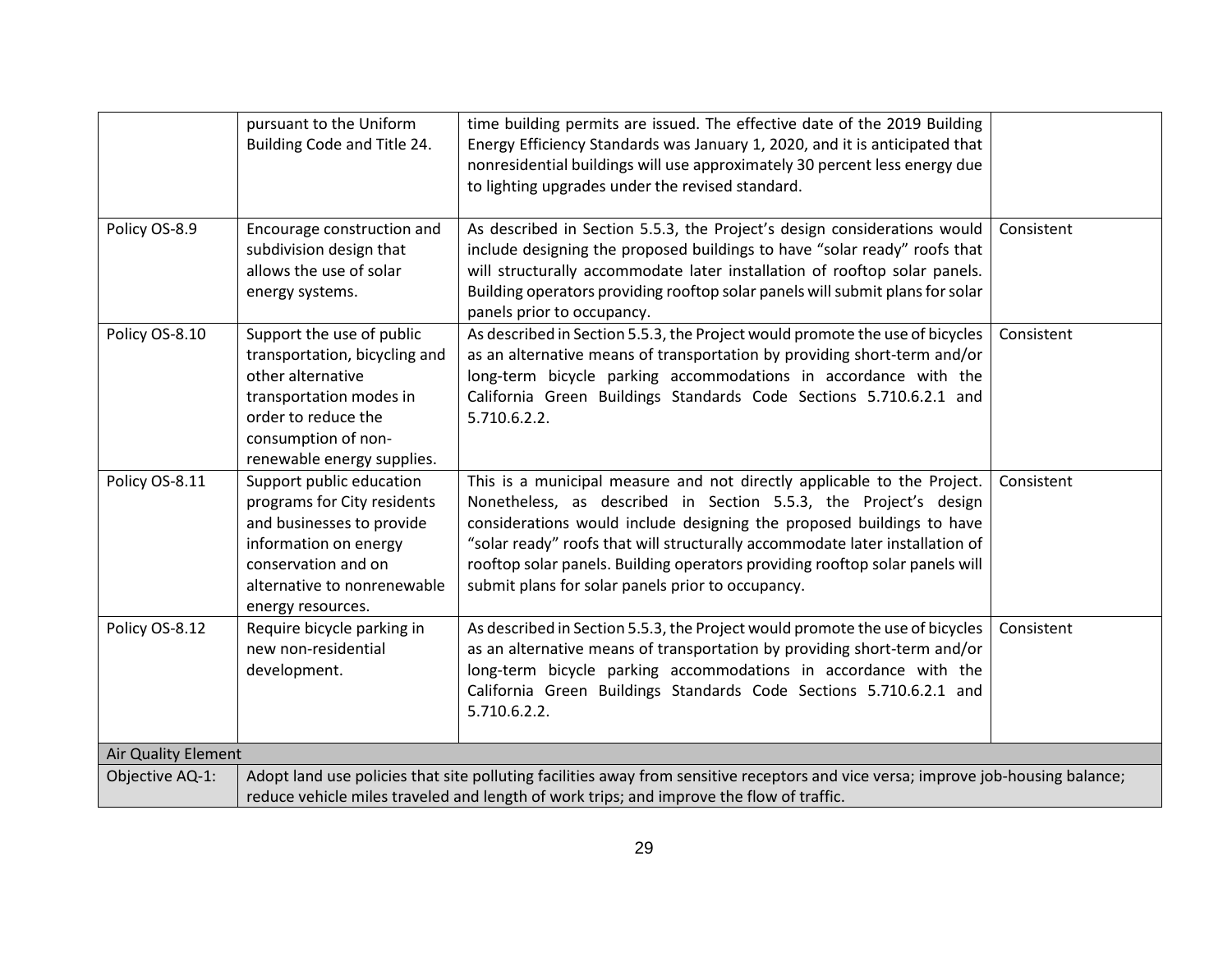| Policy AQ-1.3  | Separate, buffer and protect<br>sensitive receptors from<br>significant sources of                                                                                                                                                | The proposed warehouse/distribution center use at the Project site is<br>consistent with the site's Industrial land use designation in the SCBPSP. The<br>nearest sensitive receptors to the Project site include single and multi-                                                                                                                                                                                                                                                                                                                                                                                                                                                                                                                                              | Consistent |
|----------------|-----------------------------------------------------------------------------------------------------------------------------------------------------------------------------------------------------------------------------------|----------------------------------------------------------------------------------------------------------------------------------------------------------------------------------------------------------------------------------------------------------------------------------------------------------------------------------------------------------------------------------------------------------------------------------------------------------------------------------------------------------------------------------------------------------------------------------------------------------------------------------------------------------------------------------------------------------------------------------------------------------------------------------|------------|
|                | pollution to the greatest<br>extent possible.                                                                                                                                                                                     | family residences approximately 300 feet south and southeast of the<br>Project site across Alessandro Boulevard.                                                                                                                                                                                                                                                                                                                                                                                                                                                                                                                                                                                                                                                                 |            |
|                |                                                                                                                                                                                                                                   |                                                                                                                                                                                                                                                                                                                                                                                                                                                                                                                                                                                                                                                                                                                                                                                  |            |
| Policy AQ-1.8  | Promote "Job/Housing<br>Opportunity Zones" and<br>incentives to support<br>housing in job-rich areas and<br>jobs in housing-rich areas,<br>where the jobs are located at<br>non-polluting or extremely<br>low polluting entities. | This is a municipal measure and not directly applicable to the Project.<br>Nonetheless, the Project site's surrounding land uses included single and<br>multi-family residences south and southeast of the Project site, across<br>Alessandro Boulevard. While tenants for these proposed warehouses have<br>not been identified to date, the operation of the Project would result in<br>additional employment opportunities in the area. As described in Section<br>5.2.5, the Project would not exceed any air quality significance thresholds<br>and construction and operational activity would not result in an<br>exceedance of the SCAQMD's diesel particulate matter (DPM) cancer risk<br>exposure threshold of 10 in one million, or non-cancer risk threshold of 1.0. | Consistent |
| Policy AQ-1.9  | Adhere to the adopted<br>Master Plan for open spaces,<br>trails and bikeways.                                                                                                                                                     | The Project would include the development of a trailhead parking lot for<br>the Sycamore Canyon Wilderness Park and will be designated as open<br>space. The northerly terminus of Barton Street is identified as "a minor<br>trailhead" in the Sycamore Canyon Wilderness Park Stephens' Kangaroo<br>Rat Management Plan and Updated Conceptual Development Plan. The<br>proposed trailhead parking lot would include improvements such as bike<br>racks, trail fencing, gates and signage.                                                                                                                                                                                                                                                                                     | Consistent |
| Policy AQ-1.15 | Establish land use patterns<br>that reduce the number and<br>length of motor vehicle trips<br>and promote alternative<br>modes of travel.                                                                                         | As described in Section 3.2.3, the Project's sustainability features would<br>include implementing sidewalks to facilitate and encourage pedestrian<br>access, which would reduce vehicle miles traveled (VMT) and associated<br>energy consumption.                                                                                                                                                                                                                                                                                                                                                                                                                                                                                                                             | Consistent |
| Policy AQ-1.16 | Design safe and efficient<br>vehicular access to<br>commercial and uses from                                                                                                                                                      | In addition to access to Building B from Barton Street, the Project would<br>include installation of improvements to Alessandro Boulevard along the<br>Project's frontage, including curb and gutter, curb adjacent sidewalk, street                                                                                                                                                                                                                                                                                                                                                                                                                                                                                                                                             | Consistent |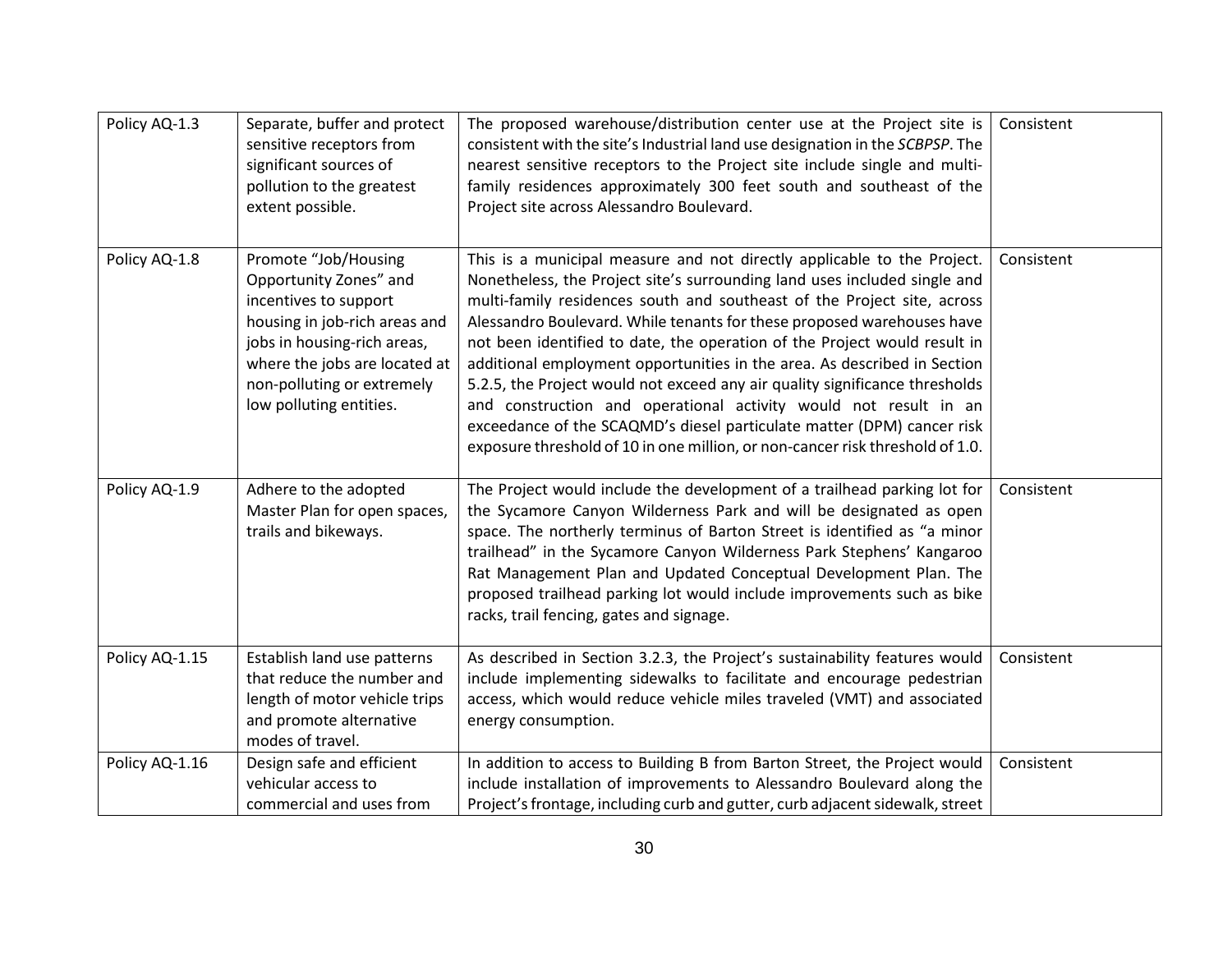|                | arterial streets to ensure<br>efficient vehicular ingress<br>and egress.                                                                | widening, turn lane pockets, and the installation of a traffic signal. The new<br>traffic signal is proposed at Vista Grande Drive and Alessandro Boulevard<br>to facilitate access to Building A.                                                                                                                                                                                                                                                                                                                                                                                                                                                                                                                                                                          |            |
|----------------|-----------------------------------------------------------------------------------------------------------------------------------------|-----------------------------------------------------------------------------------------------------------------------------------------------------------------------------------------------------------------------------------------------------------------------------------------------------------------------------------------------------------------------------------------------------------------------------------------------------------------------------------------------------------------------------------------------------------------------------------------------------------------------------------------------------------------------------------------------------------------------------------------------------------------------------|------------|
| Policy AQ-1.17 | Avoid locating multiple-<br>family developments close to<br>commercial areas that emit<br>harmful air contaminants.                     | The proposed warehouse/distribution center use at the Project site is<br>consistent with the site's Industrial land use designation in the SCBPSP. The<br>nearest sensitive receptors to the Project site include single and multi-<br>family residences approximately 300 feet south and southeast of the<br>Project site across Alessandro Boulevard. As discussed in Section 5.2.5,<br>neither Project-related emissions from construction or operation activity<br>would exceed the localized significance thresholds for air quality impacts<br>to sensitive receptors for NOx, CO, $PM_{10}$ , or $PM_{2.5}$ . The Project will not<br>expose workers or residents in the immediate Project vicinity to cancer or<br>non-cancer risks in excess of SCAQMD thresholds. | Consistent |
| Policy AQ-1.20 | Create the maximum<br>possible opportunities for<br>bicycles as an alternative<br>work transportation mode.                             | As described in Section 3.2.3, the Project's sustainability features would<br>include promoting the use of bicycles as an alternative means of<br>transportation by providing short-term and/or long-term bicycle parking<br>accommodations in accordance with the California Green Buildings<br>Standards Code Sections 5.710.6.2.1 and 5.710.6.2.2.                                                                                                                                                                                                                                                                                                                                                                                                                       | Consistent |
| Policy AQ-1.21 | Cooperate and participate in<br>regional air quality<br>management plans,<br>programs and enforcement<br>measures.                      | The Project site is within the South Coast Air Basin, which is covered by<br>the SCAQMD Air Quality Management Plan (AQMP). As discussed in<br>Section 5.2.5, The Project would be consistent with the land use and<br>zoning designations and would therefore be consistent with the growth<br>assumptions of the 2016 AQMP. Additionally, the Project would not result<br>in an air quality violation and would not conflict with or obstruct the<br>implementation of the AQMP.                                                                                                                                                                                                                                                                                          | Consistent |
| Policy AQ-1.22 | Implement the required<br>components of the<br><b>Congestion Management</b><br>Plan (CMP) and continue to<br>work with Riverside County | The Project's design considerations (see Section 5.2.3) include<br>considerations that would be consistent with applicable CMP policies as<br>they relate to reducing vehicle traffic and encouraging alternative modes<br>of transportation, thereby reducing air quality impacts. These design<br>considerations include implementing sidewalks to facilitate and encourage                                                                                                                                                                                                                                                                                                                                                                                               | Consistent |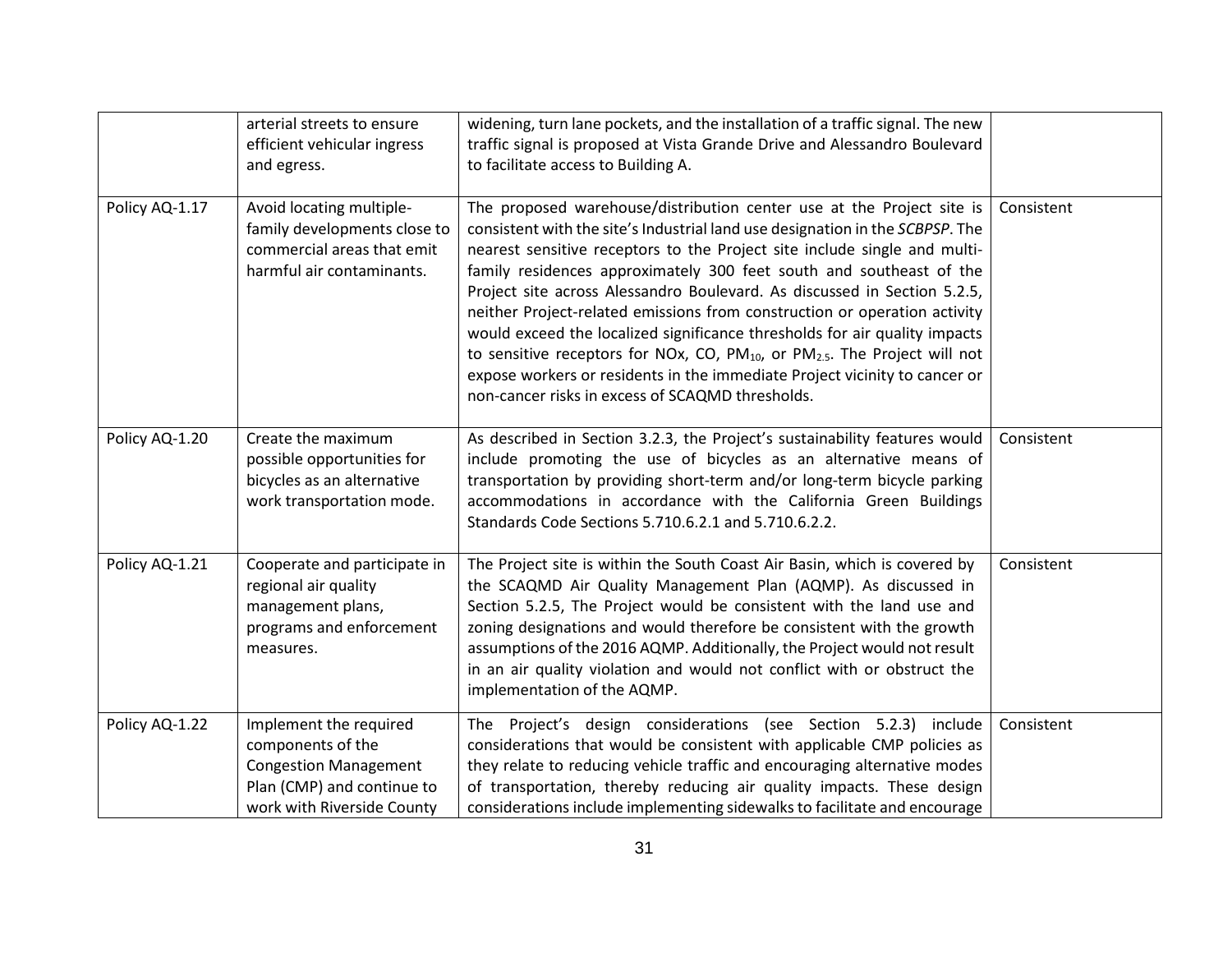|                 | <b>Transportation Commission</b><br>on annual updates to the<br>CMP.                                                                                                                        | pedestrian and access, which would reduce VMT and associated energy<br>consumption, providing a total of 39 EV parking stalls to encourage the<br>use of low or zero-emission vehicles, providing a total of 13 clean air/van<br>pool parking stalls to support and encourage ridesharing, and promoting<br>the use of bicycles as an alternative means of transportation by providing<br>short-term and/or long-term bicycle parking accommodations in<br>accordance with the California Green Buildings Standards Code Sections<br>5.710.6.2.1 and 5.710.6.2.2.                                                                                                                                                                           |            |
|-----------------|---------------------------------------------------------------------------------------------------------------------------------------------------------------------------------------------|---------------------------------------------------------------------------------------------------------------------------------------------------------------------------------------------------------------------------------------------------------------------------------------------------------------------------------------------------------------------------------------------------------------------------------------------------------------------------------------------------------------------------------------------------------------------------------------------------------------------------------------------------------------------------------------------------------------------------------------------|------------|
| Objective AQ-2: |                                                                                                                                                                                             | Reduce air pollution by reducing emissions from mobile sources.                                                                                                                                                                                                                                                                                                                                                                                                                                                                                                                                                                                                                                                                             |            |
| Policy AQ-2.4   | Monitor and strive to<br>achieve performance goals<br>and/or VMT reduction which<br>are consistent with SCAG's<br>goals.                                                                    | As described in Section 3.2.3, the Project's sustainability features would<br>include support and encouragement of ridesharing and transit for the<br>construction crew by the building manager, provision of a total of 13 clean<br>air/van pool parking stalls to support and encourage ridesharing, promote<br>the use of bicycles as an alternative means of transportation by providing<br>short-term and/or long-term bicycle parking accommodations in<br>accordance with the California Green Buildings Standards Code Sections<br>5.710.6.2.1 and 5.710.6.2.2, and implementation of sidewalks to facilitate<br>and encourage pedestrian access, all of which would work toward reducing<br>VMT and associated energy consumption. | Consistent |
| Policy AQ-2.6   | Develop trip reduction plans<br>that promote alternative<br>work schedules, ridesharing,<br>telecommuting and work-at-<br>home programs, employee<br>education and preferential<br>parking. | As described in Section 3.2.3, the Project's sustainability features would<br>include support and encouragement of ridesharing and transit for the<br>construction crew by the building manager, provision of a total of 13 clean<br>air/van pool parking stalls to support and encourage ridesharing,<br>promotion of the use of bicycles as an alternative means of transportation<br>by providing short-term and/or long-term bicycle parking accommodations<br>in accordance with the California Green Buildings Standards Code Sections<br>5.710.6.2.1 and 5.710.6.2.2.                                                                                                                                                                | Consistent |
| Policy AQ-2.8   | Work with Riverside Transit<br>Authority (RTA) to establish<br>mass transit mechanisms for                                                                                                  | This is a municipal measure and is not directly applicable to the Project.<br>Nonetheless, regarding reductions in vehicle trips, as described in Section<br>5.2.3, as part of the Project's design considerations, the building operator                                                                                                                                                                                                                                                                                                                                                                                                                                                                                                   | Consistent |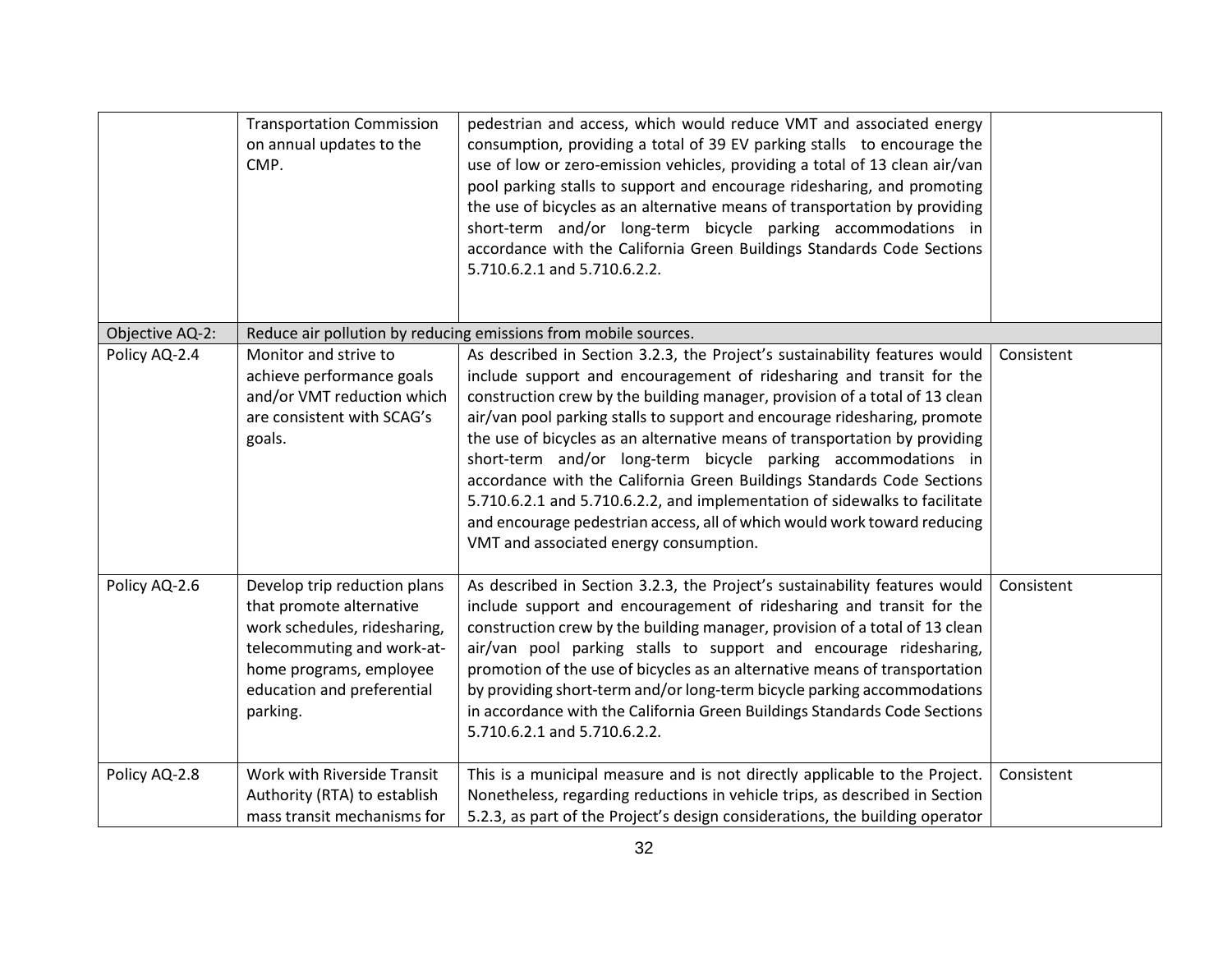|                | the reduction of work-<br>related and non-work-<br>related vehicle trips.                                                                                                                                                                   | would support and encourage ridesharing and transit for the construction<br>crew and the Project would provide a total of 13 clean air/van pool parking<br>stalls to support and encourage ridesharing. The Project would additionally<br>promote the use of bicycles as an alternative means of transportation by<br>providing short-term and/or long-term bicycle parking accommodations in<br>accordance with the California Green Buildings Standards Code Sections<br>5.710.6.2.1 and 5.710.6.2.2.<br>The Project is required to provide sidewalk with the capability for RTA to<br>install an Americans with Disabilities Act (ADA) compliant RTA bus stop<br>bench and pole marker in the future along Alessandro Boulevard, near the<br>Alessandro Boulevard/ Vista Grande Drive intersection.                                                                                                                                                                                                                                                                                                                                                                                                                                                                                                                                                                                                                                                                                                                                                                                                             |            |
|----------------|---------------------------------------------------------------------------------------------------------------------------------------------------------------------------------------------------------------------------------------------|--------------------------------------------------------------------------------------------------------------------------------------------------------------------------------------------------------------------------------------------------------------------------------------------------------------------------------------------------------------------------------------------------------------------------------------------------------------------------------------------------------------------------------------------------------------------------------------------------------------------------------------------------------------------------------------------------------------------------------------------------------------------------------------------------------------------------------------------------------------------------------------------------------------------------------------------------------------------------------------------------------------------------------------------------------------------------------------------------------------------------------------------------------------------------------------------------------------------------------------------------------------------------------------------------------------------------------------------------------------------------------------------------------------------------------------------------------------------------------------------------------------------------------------------------------------------------------------------------------------------|------------|
| Policy AQ-2.11 | Develop ways to incorporate<br>the "Good Neighbor<br><b>Guidelines for Siting New</b><br>and/or Modified<br>Warehouse/Distribution<br>Facilities" into the<br>Development Review<br>process and Citywide air<br>quality education programs. | On November 10, 2020, the Riverside City Council adopted updates to the<br>Good Neighbor Guidelines, in addition to associated amendments to Title<br>19 - Zoning Code of the Riverside Municipal Code (RMC), the Hunter<br>Business Park Specific Plan, and the Sycamore Canyon Business Park<br>Specific Plan related to siting industrial uses in the City when located<br>adjacent to sensitive receptors, including residential neighborhoods,<br>schools, parks, playgrounds, day care centers, nursing homes, hospitals,<br>and other public spaces. City Council action also allowed any project<br>achieving substantial completion within 90 days of the effective date of the<br>implementing ordinance to continue to be subject to the 2008 GNG. As this<br>Project was deemed complete prior to adoption of the updated GNG, it<br>does not need to comply with the updated GNG. While the Project is not<br>required to adhere to the updated Good Neighbor Guidelines, the Project<br>would be in compliance with the updates. Section 5.2.5 discusses the<br>Project's consistency with applicable "Good Neighbor Guidelines for Siting<br>New and/or Modified Warehouse/Distribution Facilities." The updated<br>2020 Good Neighbor Guidelines include new requirements for technical<br>studies and new guidelines related to noise and neighborhood character.<br>The Project is consistent as the technical studies were prepared including<br>Air Quality Analysis and Health Risk Assessment (Appendix C). As outlined<br>in Section 5.11 Noise, Mitigation Measure MM NOI-1 is required to | Consistent |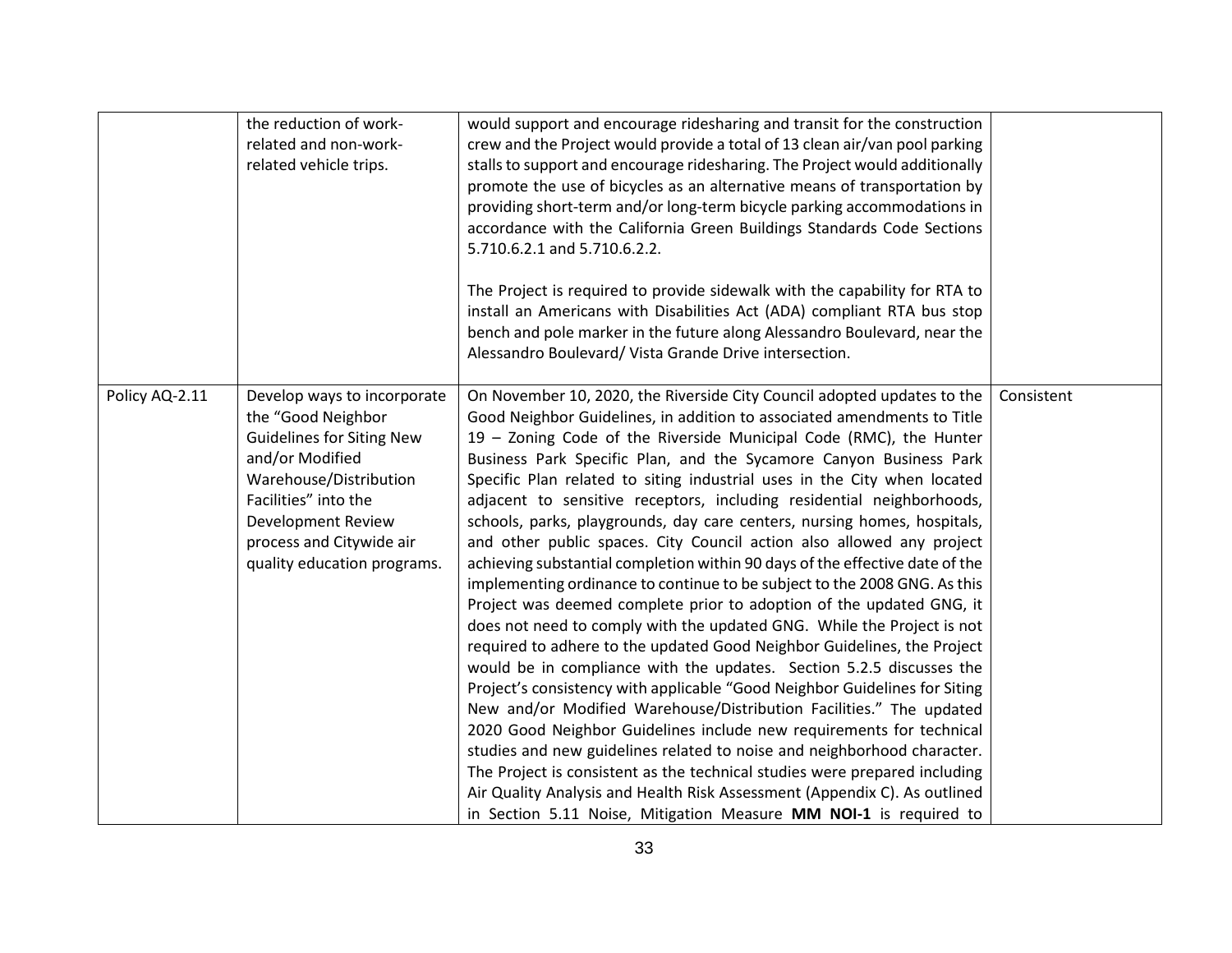|                 |                                                                                                                                                                                                                        | minimize construction noise and operational noise generated by the<br>Project will comply with the noise standards in Title 7 of the RMC. As<br>outlined in Section 5.1 Aesthetics, extensive design considerations are<br>included in the Project, as well as Mitigation Measure MM AES-2, to<br>minimize visual impacts from the Project on nearby sensitive receptors.<br>Although the Project is not required to comply with the updated Title 19<br>development standards or the updated GNGs, the project is consistent<br>with all new requirements related to warehouse uses.                                                                                                                                                                                                                                             |            |
|-----------------|------------------------------------------------------------------------------------------------------------------------------------------------------------------------------------------------------------------------|-----------------------------------------------------------------------------------------------------------------------------------------------------------------------------------------------------------------------------------------------------------------------------------------------------------------------------------------------------------------------------------------------------------------------------------------------------------------------------------------------------------------------------------------------------------------------------------------------------------------------------------------------------------------------------------------------------------------------------------------------------------------------------------------------------------------------------------|------------|
| Policy AQ-2.24  | Support full compliance with<br>the SCAQMD's Clean Fleet<br>Rules.                                                                                                                                                     | As discussed in Section 5.2.5, all construction equipment is subject to the<br>CARB In-Use Off-Road Diesel-Fueled Fleets Regulation. This regulation,<br>which applies to all off-road diesel vehicles 25 horsepower or greater,<br>limits unnecessary idling to 5 minutes, requires all construction fleets to be<br>labeled and reported to CARB, bans Tier 0 equipment and phases out Tier<br>1 and 2 equipment (thereby replacing fleets with cleaner equipment), and<br>requires that fleets comply with Best Available Control Technology<br>requirements. This regulation is in line with the overall goals of the<br>SCAQMD Clean Fleet Rules of reducing both toxic and smog-forming air<br>pollutants.                                                                                                                  | Consistent |
| Objective AQ-3: |                                                                                                                                                                                                                        | Prevent and reduce pollution from stationary sources, including point sources (such as power plants and refinery boilers) and area                                                                                                                                                                                                                                                                                                                                                                                                                                                                                                                                                                                                                                                                                                |            |
|                 |                                                                                                                                                                                                                        | sources, including (including small emission sources such as residential water heaters and architectural coatings).                                                                                                                                                                                                                                                                                                                                                                                                                                                                                                                                                                                                                                                                                                               |            |
| Policy AQ-3.6   | Support "green" building<br>codes that require air<br>conditioning/filtration<br>installation, upgrades or<br>improvements for all<br>buildings, but particularly for<br>those associated with<br>sensitive receptors. | As described in Section 3.2.3, the design of building shells and components,<br>such as electrical systems, windows, and roof systems to comply with the<br>provisions of the Title 24 standards for nonresidential buildings. The<br>Project would be constructed in accordance with energy efficiency<br>standards effective at the time building permits are issued. The effective<br>date of the 2019 Building Energy Efficiency Standards was January 1, 2020,<br>and it is anticipated that nonresidential buildings will use approximately 30<br>percent less energy due to lighting upgrades under the revised standards.<br>The Project would additionally incorporate the use of Energy Star products<br>such as appliances, building products, heating and cooling equipment, and<br>other energy-efficient equipment. | Consistent |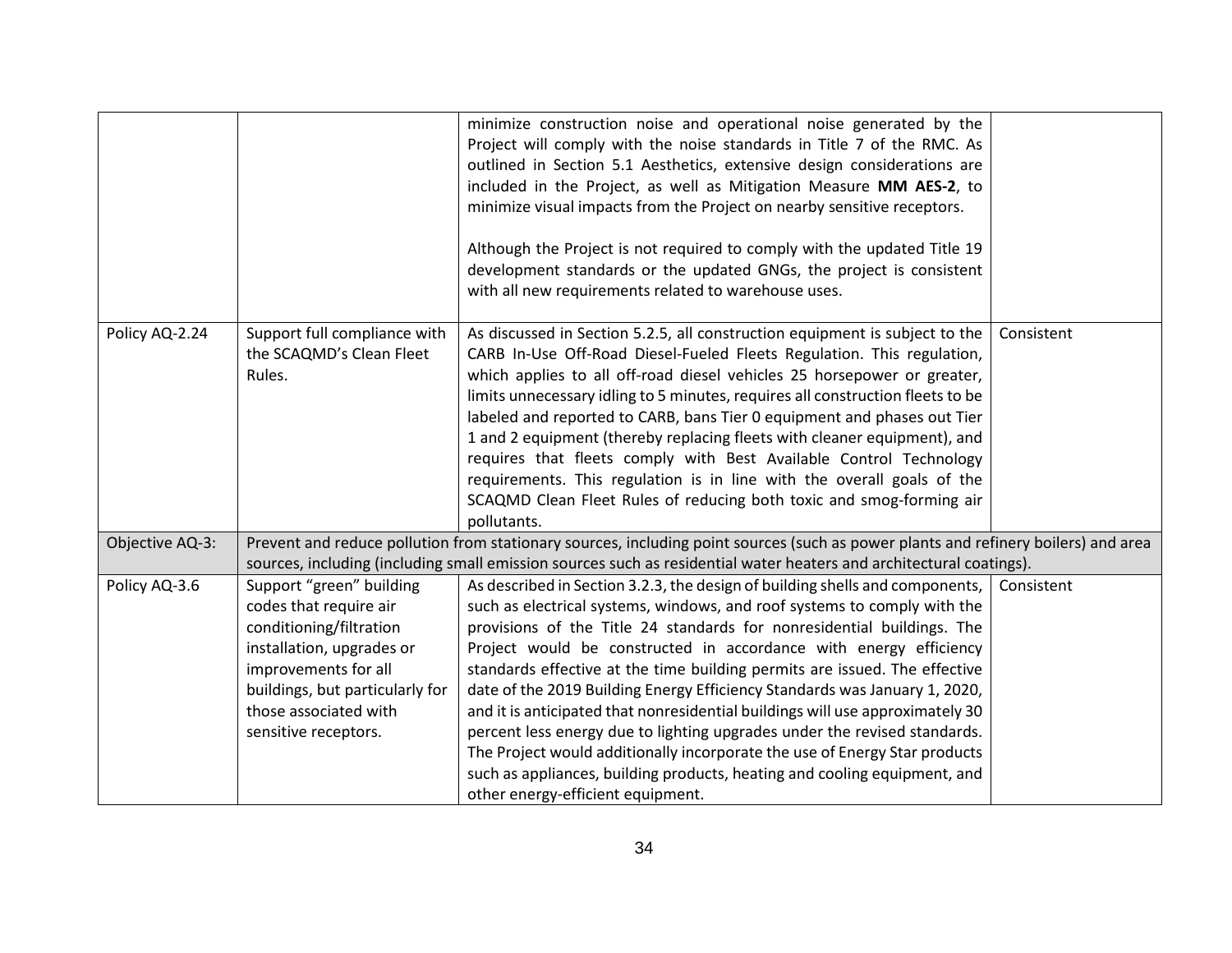| Policy AQ-3.7   | Require use of pollution<br>control measures for<br>stationery and area sources<br>through the use of best<br>available control activities,<br>fuel/material substitution,<br>cleaner fuel alternatives,<br>product reformulation,<br>change in work practices and<br>of control measures<br>identified in the latest<br>AQMP. | The Project would implement control measures to reduce potential<br>impacts to air quality, including but not limited to limiting idling times of<br>construction vehicles to no more than 5 minutes in accordance with CCR,<br>Title 13, Motor Vehicles, section 2449(d)(3) Idling. | Consistent |
|-----------------|--------------------------------------------------------------------------------------------------------------------------------------------------------------------------------------------------------------------------------------------------------------------------------------------------------------------------------|--------------------------------------------------------------------------------------------------------------------------------------------------------------------------------------------------------------------------------------------------------------------------------------|------------|
| Objective AQ-4: |                                                                                                                                                                                                                                                                                                                                | Reduce particulate matter, as defined by the Environmental Protection Agency (EPA), as either airborne photochemical                                                                                                                                                                 |            |
|                 | precipitates or windborne dust.                                                                                                                                                                                                                                                                                                |                                                                                                                                                                                                                                                                                      |            |
| Policy AQ-4.1   | Identify and monitor                                                                                                                                                                                                                                                                                                           | As discussed in Section 5.2.3, during grading, heavy-duty construction                                                                                                                                                                                                               | Consistent |
|                 | sources, enforce existing                                                                                                                                                                                                                                                                                                      | equipment<br>(i.e.,<br>excavators,<br>graders,<br>dozers,<br>scrapers,                                                                                                                                                                                                               |            |
|                 | regulations and promote                                                                                                                                                                                                                                                                                                        | tractor/loader/backhoes, etc.) shall be CARB/U.S. Environmental                                                                                                                                                                                                                      |            |
|                 | stronger controls to reduce                                                                                                                                                                                                                                                                                                    | Protection Agency Tier 3 certified.                                                                                                                                                                                                                                                  |            |
|                 | particulate matter (e.g.,                                                                                                                                                                                                                                                                                                      |                                                                                                                                                                                                                                                                                      |            |
|                 | require clean fuels for street                                                                                                                                                                                                                                                                                                 |                                                                                                                                                                                                                                                                                      |            |
|                 | sweepers and trash trucks,                                                                                                                                                                                                                                                                                                     |                                                                                                                                                                                                                                                                                      |            |
|                 | exceed the AQMD                                                                                                                                                                                                                                                                                                                |                                                                                                                                                                                                                                                                                      |            |
|                 | requirements for fleet rules).                                                                                                                                                                                                                                                                                                 |                                                                                                                                                                                                                                                                                      |            |
| Policy AQ-4.2   | Reduce particulate matter                                                                                                                                                                                                                                                                                                      | As discussed in Section 5.2.3, during grading, heavy-duty construction                                                                                                                                                                                                               | Consistent |
|                 | from agriculture (e.g.,                                                                                                                                                                                                                                                                                                        | equipment<br>(i.e.,<br>excavators,<br>graders,<br>scrapers,<br>dozers,                                                                                                                                                                                                               |            |
|                 | require use of clean non-                                                                                                                                                                                                                                                                                                      | tractor/loader/backhoes, etc.) shall be CARB/U.S. Environmental                                                                                                                                                                                                                      |            |
|                 | diesel equipment and                                                                                                                                                                                                                                                                                                           | Protection Agency Tier 3 certified to reduce $NOx$ and diesel particulate                                                                                                                                                                                                            |            |
|                 | particulate traps),                                                                                                                                                                                                                                                                                                            | matter. Construction operations are subject to the requirements                                                                                                                                                                                                                      |            |
|                 | construction, demolition,                                                                                                                                                                                                                                                                                                      | established by the SCAQMD including Rule 403, Fugitive Dust. Rule 403                                                                                                                                                                                                                |            |
|                 | debris hauling, street                                                                                                                                                                                                                                                                                                         | requires the use of best available control measures for fugitive dust.                                                                                                                                                                                                               |            |
|                 | cleaning, utility                                                                                                                                                                                                                                                                                                              | Standard dust and emission control during grading operations would be                                                                                                                                                                                                                |            |
|                 | maintenance, railroad rights-                                                                                                                                                                                                                                                                                                  | implemented to reduce potential nuisance impacts and to ensure                                                                                                                                                                                                                       |            |
|                 | of-way and off-road vehicles                                                                                                                                                                                                                                                                                                   | compliance with SCAQMD Rule 403, which is estimated to result in a 61                                                                                                                                                                                                                |            |
|                 | to the extent possible, as                                                                                                                                                                                                                                                                                                     | percent reduction in fugitive dust.                                                                                                                                                                                                                                                  |            |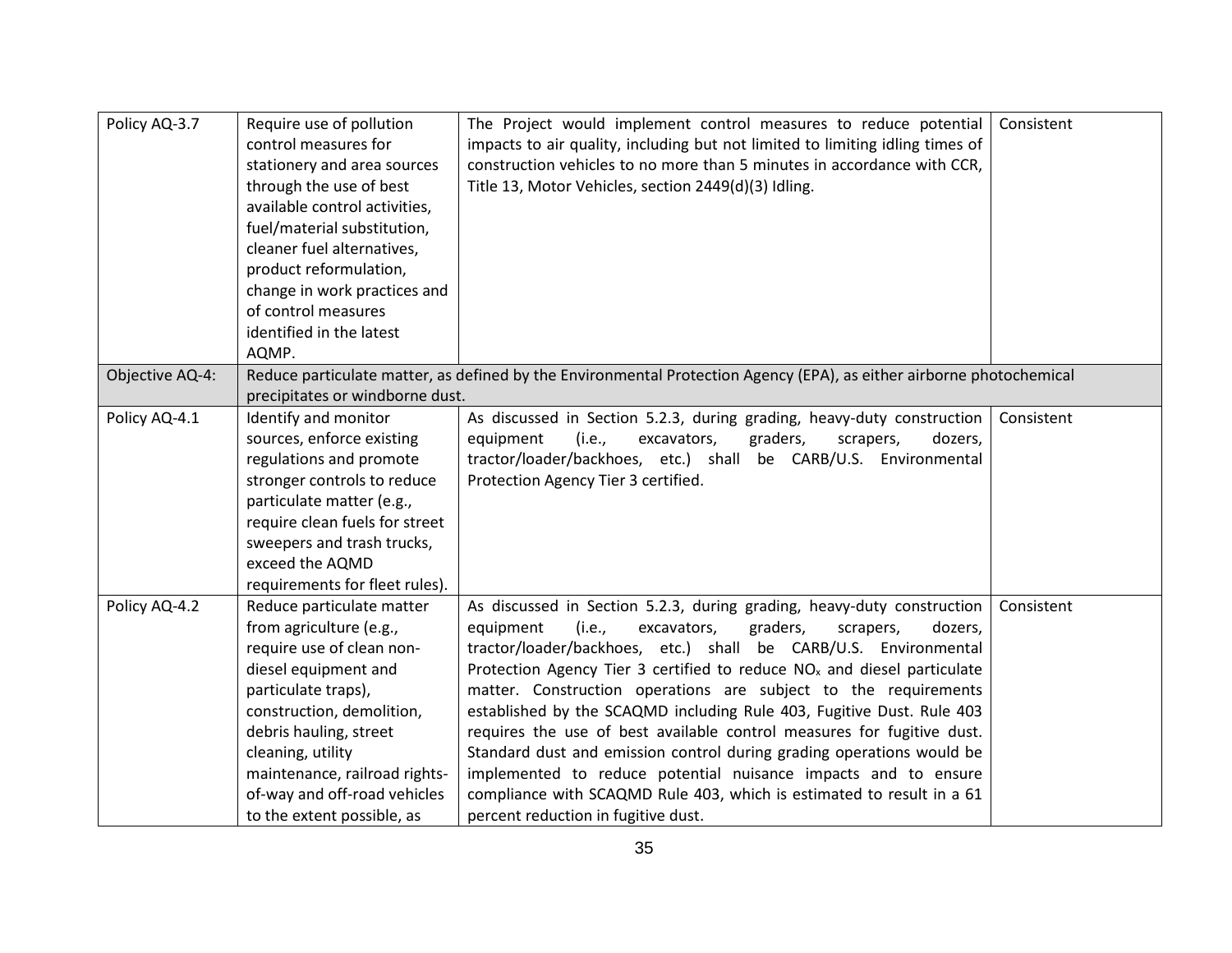|               | provided in SCAQMD Rule<br>403.                                                                                                                                        |                                                                                                                                                                                                                                                                                                                                                                                                                                                                                                                                                                                                                                                                                                                                                                                                 |            |
|---------------|------------------------------------------------------------------------------------------------------------------------------------------------------------------------|-------------------------------------------------------------------------------------------------------------------------------------------------------------------------------------------------------------------------------------------------------------------------------------------------------------------------------------------------------------------------------------------------------------------------------------------------------------------------------------------------------------------------------------------------------------------------------------------------------------------------------------------------------------------------------------------------------------------------------------------------------------------------------------------------|------------|
| Policy AQ-4.3 | Support the reduction of all<br>particulates potential<br>sources.                                                                                                     | Sources contributing to particulate matter pollution include road dust,<br>windblown dust, agriculture, construction, fireplaces and wood burning<br>stoves, and vehicle dust. The greatest sources of particulate matter<br>associated with the proposed Project include road and windblown dust<br>during construction. Construction operations are subject to the<br>requirements established by the SCAQMD including Rule 403, Fugitive<br>Dust. Rule 403 requires the use of best available control measures for<br>fugitive dust. Standard dust and emission control during grading<br>operations would be implemented to reduce potential nuisance impacts<br>and to ensure compliance with SCAQMD Rule 403, which is estimated to<br>result in a 61 percent reduction in fugitive dust. | Consistent |
| Policy AQ-4.4 | Support programs that<br>reduce emissions from<br>building materials and<br>methods that generate<br>excessive pollutants through<br>incentives and/or<br>regulations. | As described in Section 5.2.3, as part of the Project's design considerations,<br>the Project would use "green" building materials where feasible, such as<br>those materials that are resource-efficient and recycled and manufactured<br>in an environmentally conscious way and would use locally produced<br>and/or manufactured building materials for at least 10% of the<br>construction materials used for the Project.                                                                                                                                                                                                                                                                                                                                                                 | Consistent |
| Policy AQ-4.5 | Require the suspension of all<br>grading operations when<br>wind speeds (as<br>instantaneous gusts) exceed<br>25 miles per hour.                                       | The proposed Project will comply with SCAQMD Rule 403, which requires<br>grading and excavation activities to cease when winds exceed 25 mph                                                                                                                                                                                                                                                                                                                                                                                                                                                                                                                                                                                                                                                    | Consistent |
| Policy AQ-4.6 | Cooperate with local,<br>regional, State and Federal<br>jurisdictions to better control<br>particulate matter.                                                         | The greatest sources of particulate matter associated with the proposed<br>Project include road and windblown dust during construction.<br>Construction operations are subject to the requirements established by<br>the SCAQMD including Rule 403, Fugitive Dust. Rule 403 requires the use<br>of best available control measures for fugitive dust. Standard dust and<br>emission control during grading operations would be implemented to<br>reduce potential nuisance impacts and to ensure compliance with<br>SCAQMD Rule 403, which is estimated to result in a 61 percent reduction<br>in fugitive dust.                                                                                                                                                                                | Consistent |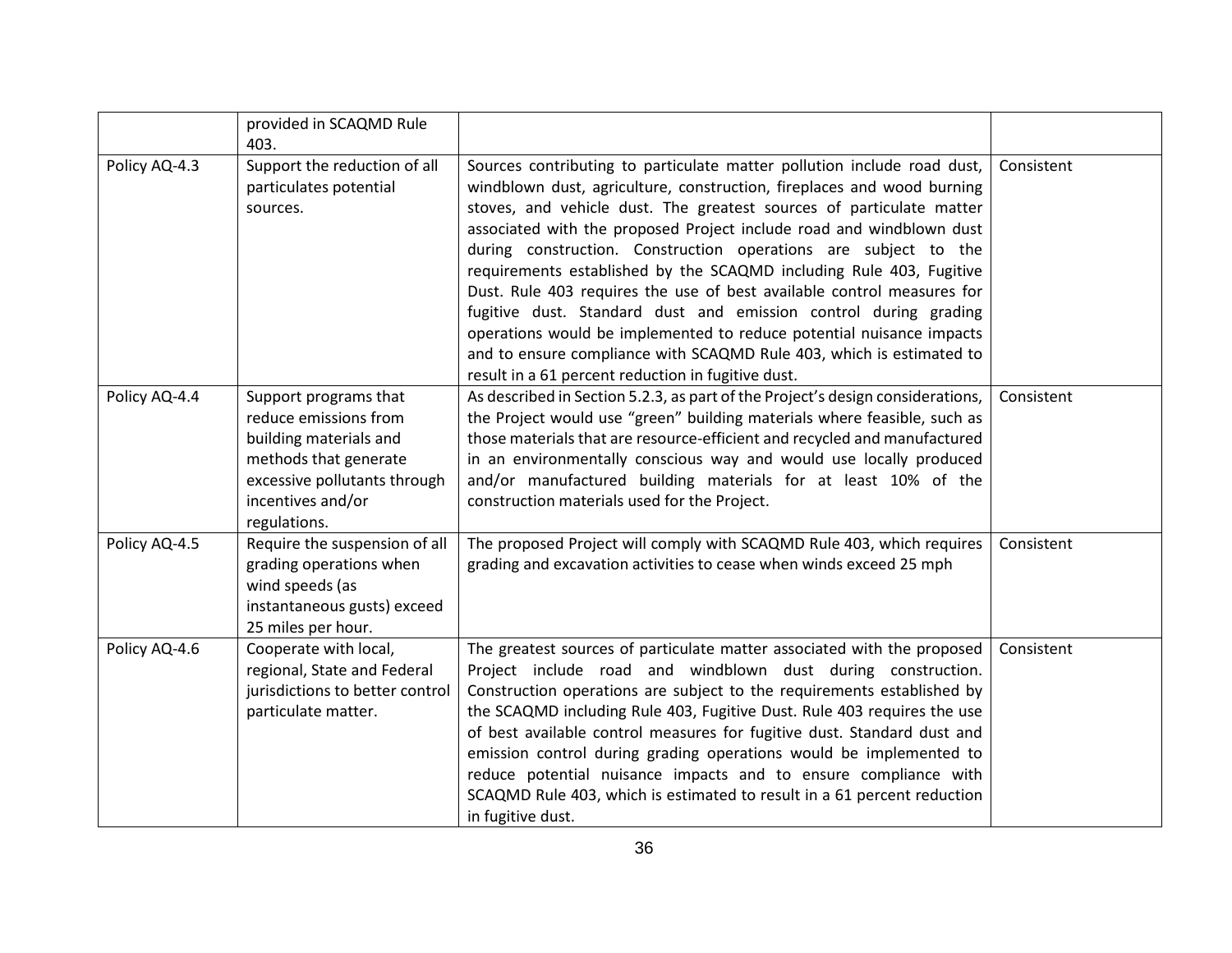| Objective AQ-5: |                                              | Increase energy efficiency and conservation in an effort to reduce air pollution.                                                |            |
|-----------------|----------------------------------------------|----------------------------------------------------------------------------------------------------------------------------------|------------|
| Policy AQ-5.1   | Utilize source reduction,                    | As described in Section 3.2.3, the Project's sustainability features would                                                       | Consistent |
|                 | recycling and other                          | include sorting, recycling, and diverting from landfills Project-related                                                         |            |
|                 | appropriate measures to                      | construction and demolition waste in accordance with mandatory                                                                   |            |
|                 | reduce the amount of solid                   | regulatory requirements, providing interior and exterior storage areas for                                                       |            |
|                 | waste disposed of in landfills.              | recyclables and green waste and adequate recycling containers located in                                                         |            |
|                 |                                              | public areas, and the property operator will provide readily available                                                           |            |
|                 |                                              | information provided by the City for employee education about reducing                                                           |            |
|                 |                                              | waste and available recycling services.                                                                                          |            |
| Policy AQ-5.3   | Continue and expand use of                   | The Project will be built with "solar ready" roofs that will structurally                                                        | Consistent |
|                 | renewable energy resources                   | accommodate later installation of rooftop solar panels.                                                                          |            |
|                 | such as wind, solar, water,                  |                                                                                                                                  |            |
|                 | landfill gas, and geothermal                 |                                                                                                                                  |            |
|                 | sources.                                     |                                                                                                                                  |            |
| Policy AQ-5.6   | Support the use of                           | The Project would incorporate use of Energy Star products such as                                                                | Consistent |
|                 | automated equipment for                      | appliances, building products, heating and cooling equipment, and other                                                          |            |
|                 | conditioned facilities to                    | energy-efficient equipment.                                                                                                      |            |
|                 | control heating and air                      |                                                                                                                                  |            |
|                 | conditioning.                                |                                                                                                                                  |            |
| Policy AQ-5.7   | Require residential building                 | This measure is not directly applicable to the Project as the Project does                                                       | Consistent |
|                 | construction to meet or                      | not include residential buildings. Nonetheless, as described in Section                                                          |            |
|                 | exceed energy use guidelines                 | 5.2.3, the Project would design electrical systems to comply with the                                                            |            |
|                 | in Title 24 of the California                | provisions of the Title 24 standards for non-residential buildings.                                                              |            |
|                 | Administrative Code.                         |                                                                                                                                  |            |
| Objective AQ-8: |                                              | Make sustainability and global warming education a priority for the City's effort to protect public health and achieve State and |            |
|                 | Federal clean air standards.                 |                                                                                                                                  |            |
| Policy AQ-8.17  | Develop measures that a                      | This is a municipal measure and is not directly applicable to the Project.                                                       | Consistent |
|                 | minimum of 40 percent of                     | Nonetheless, as described in Section 5.2.3, the Project would sort, recycle,                                                     |            |
|                 | the waste from all                           | and divert from landfills Project-related construction and demolition waste                                                      |            |
|                 | construction sites                           | in accordance with mandatory regulatory requirements.                                                                            |            |
|                 | throughout Riverside be                      |                                                                                                                                  |            |
|                 | recycled by the end of 2008.                 |                                                                                                                                  |            |
|                 | Public Facilities and infrastructure Element |                                                                                                                                  |            |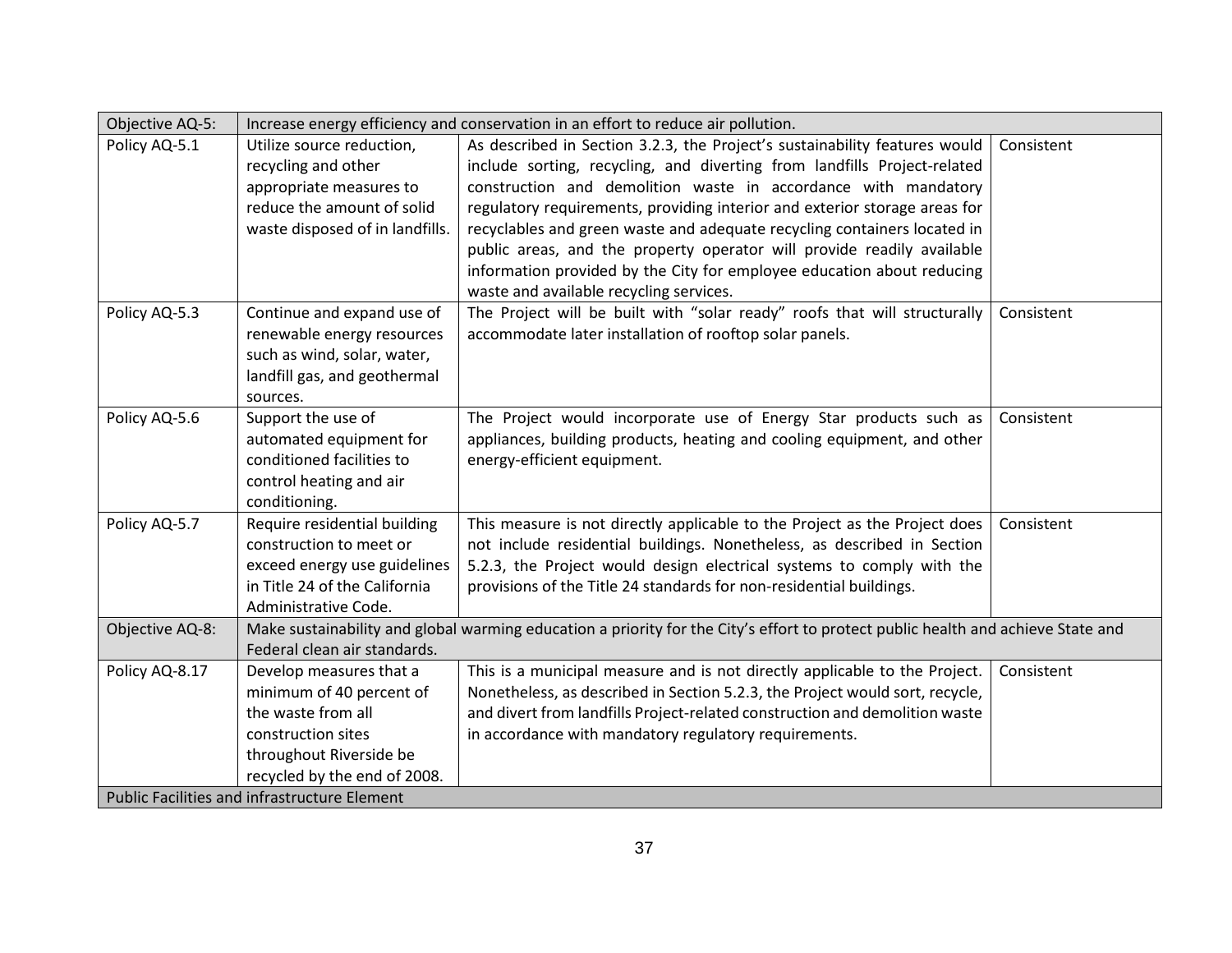| Objective PF-1: | Provide superior water service to customers.                                                                                                                                                                             |                                                                                                                                                                                                                                                                                                                                                                                                                                                                                                                                                                                                                                                                                                                                                                                                                                                                                                                                                                 |            |
|-----------------|--------------------------------------------------------------------------------------------------------------------------------------------------------------------------------------------------------------------------|-----------------------------------------------------------------------------------------------------------------------------------------------------------------------------------------------------------------------------------------------------------------------------------------------------------------------------------------------------------------------------------------------------------------------------------------------------------------------------------------------------------------------------------------------------------------------------------------------------------------------------------------------------------------------------------------------------------------------------------------------------------------------------------------------------------------------------------------------------------------------------------------------------------------------------------------------------------------|------------|
| Policy PF-1.1   | Coordinate the demands of<br>new development with the<br>capacity of the water<br>system.                                                                                                                                | For industrial development, a Water Supply Assessment (WSA) would be<br>required if the "project" consists of a development larger than 650,000<br>square feet or 40 acres. The proposed Project entails the construction and<br>operation of a total of 603,100 square feet of warehouse space on<br>approximately 34.49 acres. Therefore, the Project does not meet the<br>threshold for requiring a WSA. Per the Sycamore Canyon Business Park<br>Specific Plan, Western has stated that there is adequate water volume<br>available to serve any potential industrial development within the Specific<br>Plan Area. Additionally, per Metropolitan's 2015 UWMP report, Western<br>will have sufficient water supply available to serve the Project including any<br>reasonably foreseeable future development during normal, dry and<br>multiple dry years. Therefore, sufficient water supplies exist to serve the<br>Project.                             | Consistent |
| Policy PF-1.2   | Support the efforts of the<br><b>Riverside Public Utilities</b><br>Department, Eastern<br>Municipal Water District and<br>Western Municipal Water<br>District to work together for<br>coordination of water<br>services. | The Project would be supplied by Western Municipal Water District.<br>Under normal water year conditions, Western relies almost entirely on<br>imported SWP and Colorado River water supplies (CRA) from Metropolitan.<br>Water supplies from the SWP and CRA are increasingly constrained due to<br>California's previous drought situation and Metropolitan has developed a<br>Water Supply Allocation Plan (WSAP) and Water Surplus and Demand<br>Management Plan (WSDM) to provide guidance on managing regional<br>water supply actions. When the WSAP is in effect Metropolitan member<br>agencies, including Western, do not lose their ability to receive imported<br>water but instead are limited in the amounts that they can purchase<br>without being assessed a surcharge (WSA, p. 14). Nevertheless, Western<br>updated its Drought Allocation Plan (DAP) in 2015 to prepare for the<br>possibility of Metropolitan water allocations being cut. | Consistent |
| Policy PF-1.3   | Continue to require that new<br>development fund fair-share<br>costs associated with the<br>provision of water service.                                                                                                  | The Project would be supplied by Western Municipal Water District and<br>would pay any applicable fees/costs associated with the Project's water<br>service.                                                                                                                                                                                                                                                                                                                                                                                                                                                                                                                                                                                                                                                                                                                                                                                                    | Consistent |
| Policy PF-1.4   | Ensure the provision of<br>water services consistent                                                                                                                                                                     | This is a municipal measure and is not directly applicable to the Project.<br>Nonetheless, as described in Section 5.14.5, the Project is consistent with                                                                                                                                                                                                                                                                                                                                                                                                                                                                                                                                                                                                                                                                                                                                                                                                       | Consistent |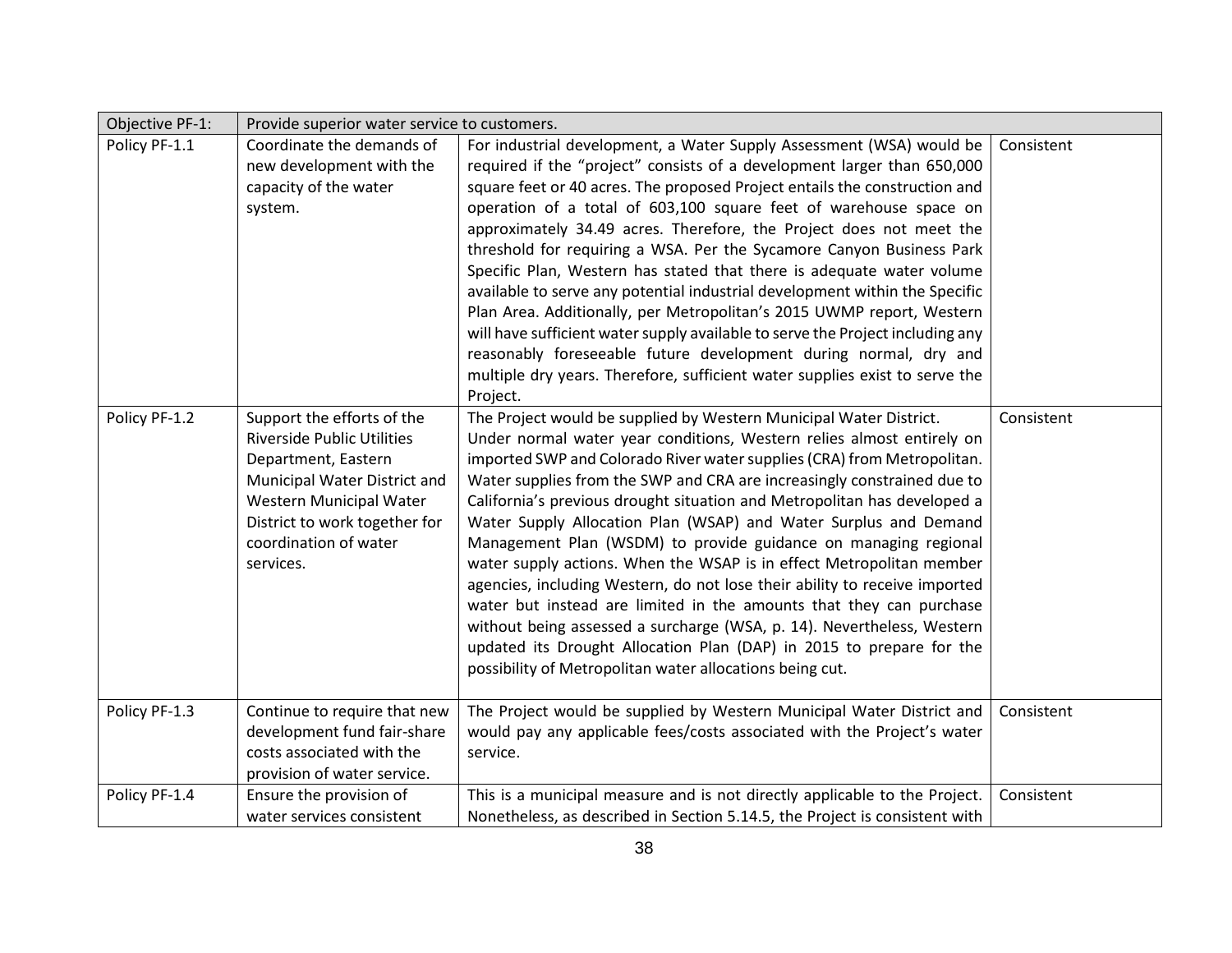|                 | with the growth planned for                                                                                    | the GP 2025 and the Sycamore Canyon Business Park Specific Plan. Also,                                                                                                                                                                                                                                                                                                                                                                                                                                                                                                                                                                                                                                                                                                                                                                                                                                                                                                                                                                                                                                                                                                                                                                                                                      |            |
|-----------------|----------------------------------------------------------------------------------------------------------------|---------------------------------------------------------------------------------------------------------------------------------------------------------------------------------------------------------------------------------------------------------------------------------------------------------------------------------------------------------------------------------------------------------------------------------------------------------------------------------------------------------------------------------------------------------------------------------------------------------------------------------------------------------------------------------------------------------------------------------------------------------------------------------------------------------------------------------------------------------------------------------------------------------------------------------------------------------------------------------------------------------------------------------------------------------------------------------------------------------------------------------------------------------------------------------------------------------------------------------------------------------------------------------------------|------------|
|                 | the General Plan area,                                                                                         | per the Sycamore Canyon Business Park Specific Plan, Western has stated                                                                                                                                                                                                                                                                                                                                                                                                                                                                                                                                                                                                                                                                                                                                                                                                                                                                                                                                                                                                                                                                                                                                                                                                                     |            |
|                 | including the Sphere of                                                                                        | that there is adequate water volume available to serve any potential                                                                                                                                                                                                                                                                                                                                                                                                                                                                                                                                                                                                                                                                                                                                                                                                                                                                                                                                                                                                                                                                                                                                                                                                                        |            |
|                 | Influence, working with                                                                                        | industrial development within the Specific Plan Area.                                                                                                                                                                                                                                                                                                                                                                                                                                                                                                                                                                                                                                                                                                                                                                                                                                                                                                                                                                                                                                                                                                                                                                                                                                       |            |
|                 | other providers.                                                                                               |                                                                                                                                                                                                                                                                                                                                                                                                                                                                                                                                                                                                                                                                                                                                                                                                                                                                                                                                                                                                                                                                                                                                                                                                                                                                                             |            |
| Policy PF-1.5   | Implement water<br>conservation programs<br>aimed at reducing demands<br>from new and existing<br>development. | Given the constraints on imported water supplies, water conservation<br>strategies are being implemented at the State, regional, and local levels. At<br>the State level, CALGreen, California's building code imposes mandatory<br>measures for water efficiency and conservation. To meet the State-<br>mandated goal of a 20 percent reduction in per capital water usage by<br>2020, Western is expanding its water conservation project by developing a<br>Water Use Efficiency Master Plan (WUEMP) (UWMP, p. 9-1). The WUEMP<br>includes a number of programs to achieve its conservation goals, with a<br>specific focus on improving the efficiency of outdoor irrigation because this<br>sector provides the opportunity for the largest and most cost effective<br>savings (UWMP, Appendix P). Additionally, both a Water Conservation and<br>Supply Shortage Program (WCSSP) and a Drought Allocation Plan (DAP)<br>have been prepared by Western in conjunction with its retail agencies<br>(UWMP, p. 8-1). The DAP provides Westerns and its wholesale customers<br>with a means of allocating limited imported water supplies from<br>Metropolitan under shortage conditions (UWMP, p. 8-1). The WCSSP<br>addresses the retail area and describes size stages of water supply | Consistent |
|                 |                                                                                                                | shortages and provides a set of strategies to ensure that water is                                                                                                                                                                                                                                                                                                                                                                                                                                                                                                                                                                                                                                                                                                                                                                                                                                                                                                                                                                                                                                                                                                                                                                                                                          |            |
| Objective PF-3: |                                                                                                                | beneficially used at the customer level (UWMP, P. 8-2).                                                                                                                                                                                                                                                                                                                                                                                                                                                                                                                                                                                                                                                                                                                                                                                                                                                                                                                                                                                                                                                                                                                                                                                                                                     |            |
|                 |                                                                                                                | Maintain sufficient levels of wastewater service throughout the community.                                                                                                                                                                                                                                                                                                                                                                                                                                                                                                                                                                                                                                                                                                                                                                                                                                                                                                                                                                                                                                                                                                                                                                                                                  |            |
| Policy PF-3.1   | Coordinate the demands of                                                                                      | The Projected Average Flow Increase for the Project was calculated per the                                                                                                                                                                                                                                                                                                                                                                                                                                                                                                                                                                                                                                                                                                                                                                                                                                                                                                                                                                                                                                                                                                                                                                                                                  | Consistent |
|                 | new development with the                                                                                       | wastewater flow factor listed under the 2019 Sewer Master Plan Volume 3                                                                                                                                                                                                                                                                                                                                                                                                                                                                                                                                                                                                                                                                                                                                                                                                                                                                                                                                                                                                                                                                                                                                                                                                                     |            |
|                 | capacity of the wastewater                                                                                     | in Table 5.4 Wastewater Flow Factors. Per Table 5.4, industrial land use                                                                                                                                                                                                                                                                                                                                                                                                                                                                                                                                                                                                                                                                                                                                                                                                                                                                                                                                                                                                                                                                                                                                                                                                                    |            |
|                 | system.                                                                                                        | types have a wastewater flow factor of 670 gallons per day per acre                                                                                                                                                                                                                                                                                                                                                                                                                                                                                                                                                                                                                                                                                                                                                                                                                                                                                                                                                                                                                                                                                                                                                                                                                         |            |
|                 |                                                                                                                | (gpd/ac). Parcel 1 at 24.31 acres is anticipated to generate approximately                                                                                                                                                                                                                                                                                                                                                                                                                                                                                                                                                                                                                                                                                                                                                                                                                                                                                                                                                                                                                                                                                                                                                                                                                  |            |
|                 |                                                                                                                | 16,288 gallons per day (mgd) and Parcel 2 at 10.32 acres is anticipated to                                                                                                                                                                                                                                                                                                                                                                                                                                                                                                                                                                                                                                                                                                                                                                                                                                                                                                                                                                                                                                                                                                                                                                                                                  |            |
|                 |                                                                                                                | generate approximately 6,914 mgd. As outlined in Section 5.14.1, the                                                                                                                                                                                                                                                                                                                                                                                                                                                                                                                                                                                                                                                                                                                                                                                                                                                                                                                                                                                                                                                                                                                                                                                                                        |            |
|                 |                                                                                                                | RWQCP has recently been expanded to have a capacity of 46 mgd, and the                                                                                                                                                                                                                                                                                                                                                                                                                                                                                                                                                                                                                                                                                                                                                                                                                                                                                                                                                                                                                                                                                                                                                                                                                      |            |
|                 |                                                                                                                | Project would not require RPU to expand wastewater treatment facilities.                                                                                                                                                                                                                                                                                                                                                                                                                                                                                                                                                                                                                                                                                                                                                                                                                                                                                                                                                                                                                                                                                                                                                                                                                    |            |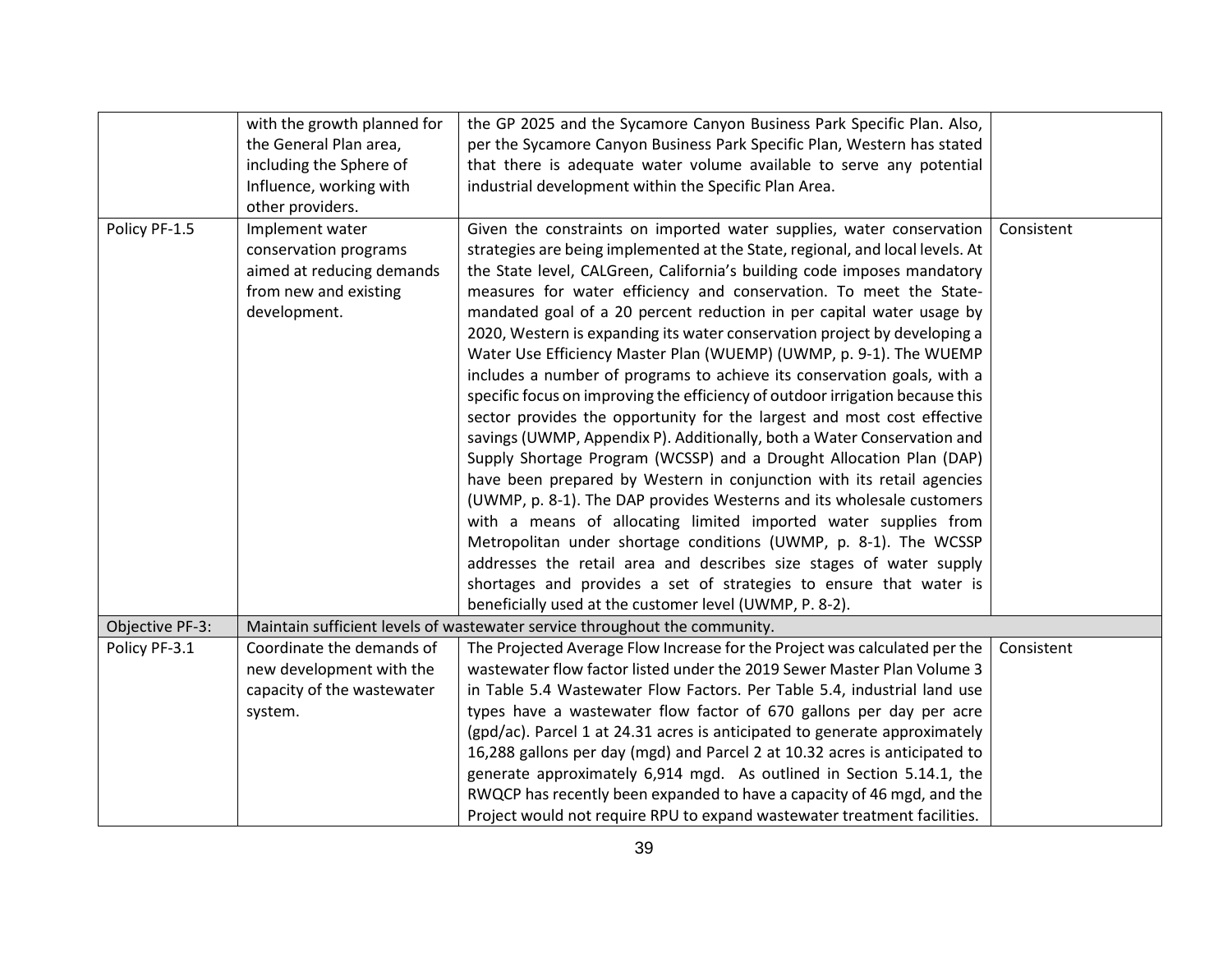| Policy PF-3.2   | Continue to require that new | The Project would be supplied by the City's wastewater (sewer) collection                                                           | Consistent |
|-----------------|------------------------------|-------------------------------------------------------------------------------------------------------------------------------------|------------|
|                 | development fund fair-share  | system and would pay any applicable fees/costs associated with the                                                                  |            |
|                 | costs associated with the    | Project's wastewater service.                                                                                                       |            |
|                 | provision of wastewater      |                                                                                                                                     |            |
|                 | service.                     |                                                                                                                                     |            |
| Objective PF-4: |                              | Provide sufficient levels of storm drainage service to protect the community from flood hazards and minimize the discharge of       |            |
|                 |                              | materials into the storm drain system that are toxic or which would obstruct flows.                                                 |            |
| Policy PF-4.2   | Continue to cooperate in     | As described in Section 3.2.2, prior to grading operations, a Stormwater                                                            | Consistent |
|                 | regional programs to         | Pollution Prevention Plan (SWPPP) will be prepared in accordance with                                                               |            |
|                 | implement the National       | requirements of the statewide general National Pollutant Discharge                                                                  |            |
|                 | Pollutant Discharge          | Elimination System (NPDES) Permit and Waste Discharge Requirements for                                                              |            |
|                 | Elimination System program.  | stormwater discharges from construction sites.                                                                                      |            |
| Objective PF-6: |                              | Provide affordable, reliable, and, to the extent practical, environmentally sensitive energy resources to residents and businesses. |            |
| Policy PF-6.1   | Continue to support the      | As described in Section 5.5.3, the Project's design considerations would                                                            | Consistent |
|                 | development of green power   | include designing the proposed buildings to have "solar ready" roofs that                                                           |            |
|                 | and expand the use of green  | will structurally accommodate later installation of rooftop solar panels.                                                           |            |
|                 | power in the City's energy   | Building operators providing rooftop solar panels will submit plans for solar                                                       |            |
|                 | portfolio.                   | panels prior to occupancy.                                                                                                          |            |
| Policy PF-6.3   | Promote and encourage        | As described in Section 5.5.3, the Project's design considerations would                                                            | Consistent |
|                 | energy conservation.         | include designing electrical systems to comply with the provisions of the                                                           |            |
|                 |                              | Title 24 standards for nonresidential buildings. The Project would be                                                               |            |
|                 |                              | constructed in accordance with energy efficiency standards effective at the                                                         |            |
|                 |                              | time building permits are issued. The effective date of the 2019 Building                                                           |            |
|                 |                              | Energy Efficiency Standards was January 1, 2020, and it is anticipated that                                                         |            |
|                 |                              | nonresidential buildings will use approximately 30 percent less energy due                                                          |            |
|                 |                              | to lighting upgrades under the revised standards. Additionally, the Project                                                         |            |
|                 |                              | would install efficient lighting and lighting control systems. Light-emitting                                                       |            |
|                 |                              | diodes (LEDs) will be installed for outdoor lighting, which will incorporate                                                        |            |
|                 |                              | motion sensors that turn lighting off when not in use and incorporate use                                                           |            |
|                 |                              | of Energy Star products such as appliances, building products, heating and                                                          |            |
|                 |                              | cooling equipment, appliances, and other energy-efficient equipment.                                                                |            |
|                 |                              |                                                                                                                                     |            |
| Policy PF-6.4   | Encourage energy-efficient   | As described in Section 5.5.3, the design building will have "solar ready"                                                          | Consistent |
|                 | development through its site | roofs that will structurally accommodate later installation of rooftop solar                                                        |            |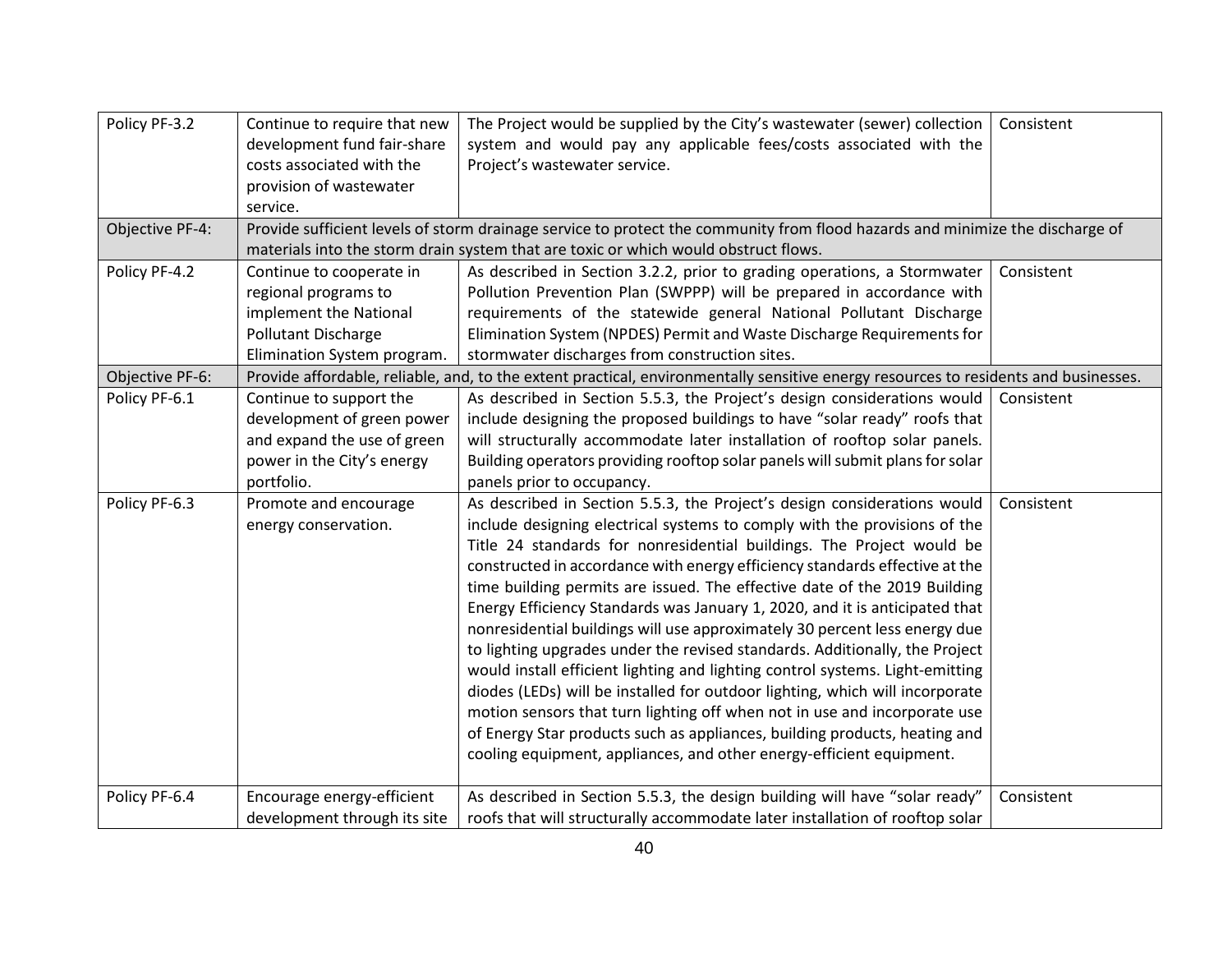|                                      | plan and building design<br>standards guidelines.                                                                    | panels. Additionally, the Project will utilize Energy Star products such as<br>appliances, building products, heating and cooling equipment, appliances,                                                                                                                                                                                                                                                                                                                                                                                                                                                                                                                                                                                                                                                                                                                                                                                                                                                                                                                                                                                                                   |            |
|--------------------------------------|----------------------------------------------------------------------------------------------------------------------|----------------------------------------------------------------------------------------------------------------------------------------------------------------------------------------------------------------------------------------------------------------------------------------------------------------------------------------------------------------------------------------------------------------------------------------------------------------------------------------------------------------------------------------------------------------------------------------------------------------------------------------------------------------------------------------------------------------------------------------------------------------------------------------------------------------------------------------------------------------------------------------------------------------------------------------------------------------------------------------------------------------------------------------------------------------------------------------------------------------------------------------------------------------------------|------------|
|                                      |                                                                                                                      | and other energy-efficient equipment.                                                                                                                                                                                                                                                                                                                                                                                                                                                                                                                                                                                                                                                                                                                                                                                                                                                                                                                                                                                                                                                                                                                                      |            |
| Policy PF-6.5                        | Promote green building<br>design.                                                                                    | The California Green Building Standard Code (CalGreen) requires projects<br>involving construction and demolition to recycle, reuse, compost, and/or<br>salvage a minimum of 50 percent by weight of material or waste generated<br>on site. Additionally, as described in Section 5.5.3, the Project's design<br>considerations would include designing the proposed buildings to have<br>"solar ready" roofs that will structurally accommodate later installation of<br>rooftop solar panels. Building operators providing rooftop solar panels will<br>submit plans for solar panels prior to occupancy.                                                                                                                                                                                                                                                                                                                                                                                                                                                                                                                                                               | Consistent |
| <b>Historic Preservation Element</b> |                                                                                                                      |                                                                                                                                                                                                                                                                                                                                                                                                                                                                                                                                                                                                                                                                                                                                                                                                                                                                                                                                                                                                                                                                                                                                                                            |            |
| Objective HP-1:                      |                                                                                                                      | To use historic preservation principles as an equal component in the planning and development process.                                                                                                                                                                                                                                                                                                                                                                                                                                                                                                                                                                                                                                                                                                                                                                                                                                                                                                                                                                                                                                                                     |            |
| Policy HP-1.1:                       | The City shall promote the<br>preservation of cultural<br>resources to ensure that<br>citizens of Riverside have the | The Project site is vacant and does not contain any historic buildings,<br>structures, or districts. Further analysis is provided in Section 5.4 for<br>Cultural Resources and Section 5.13 for Tribal Cultural Resources.                                                                                                                                                                                                                                                                                                                                                                                                                                                                                                                                                                                                                                                                                                                                                                                                                                                                                                                                                 | Consistent |
|                                      | opportunity to understand<br>and appreciate the City's<br>unique heritage.                                           | As discussed in Section 5.13 Tribal Cultural Resources, Public Resources<br>Code (PRC) Section 21074 provides a definition of tribal cultural resources,<br>defining them as "sites, features, places, cultural landscapes, sacred places,<br>and objects with cultural value to a California Native American Tribe."<br>Pursuant to AB 52 and at the Tribes' requests, the City entered<br>consultations with the Pechanga Tribe of Luiseño Indians and the Soboba<br>Band of Luiseño Indians. A Traditional Cultural Property (TCP) Study was<br>prepared at the Pechanga Tribe's request while a Tribal Cultural Landscape<br>(TCL) Study was conducted at the request of the Soboba Tribe. The studies<br>determined that the project site is within the general boundary of the<br>respective Traditional Cultural Property/Tribal Cultural Resource<br>(TCP/TCR) and TCL and the bedrock milling features on the site are<br>considered contributing features. Due to design considerations of the<br>Project, a total of eight out of fourteen bedrock outcrops, 22 of 36 milling<br>slicks, and four of seven complete milling sites, a majority of the individual |            |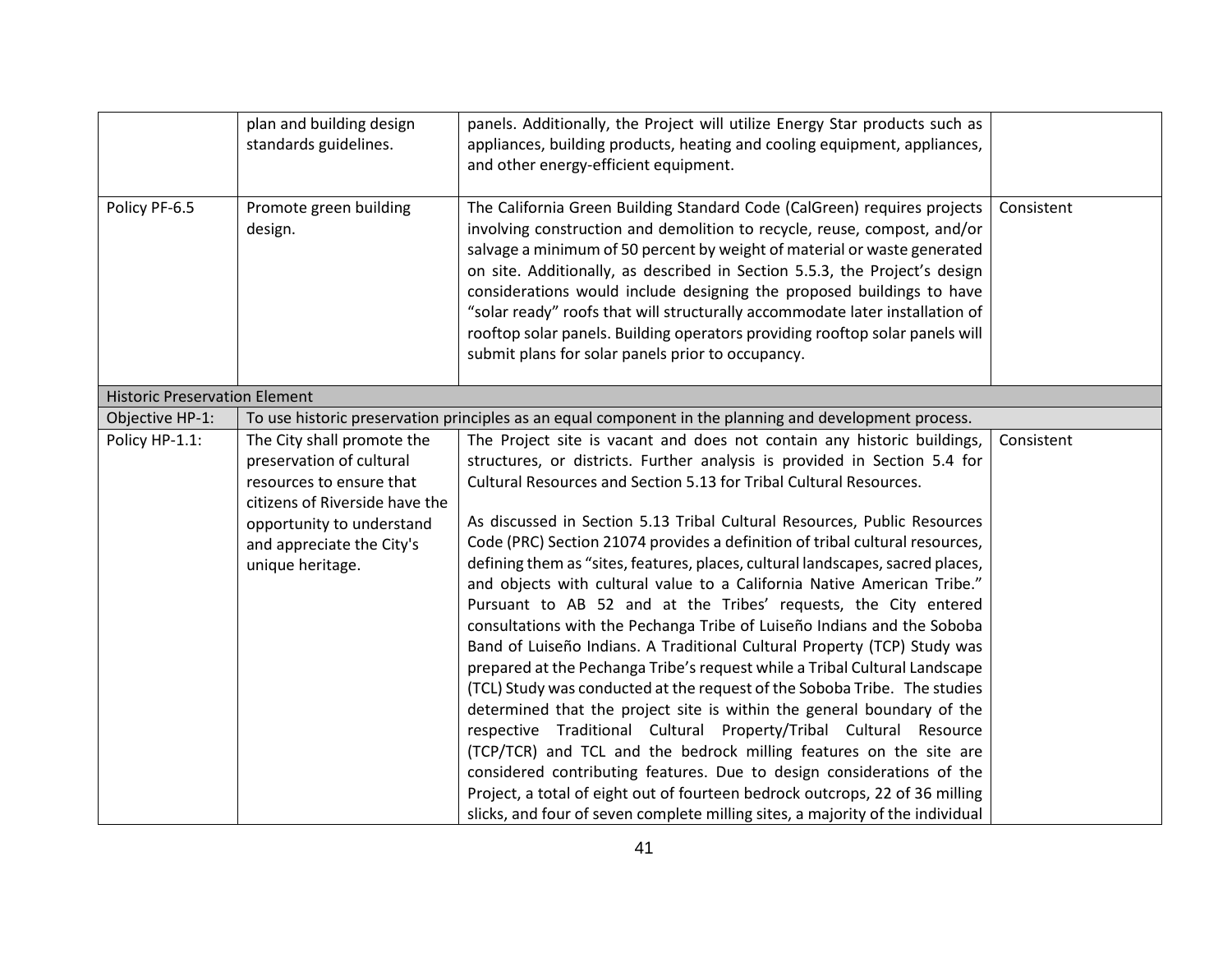|                |                                                                                                                                                                                                                                                                   | bedrock milling site resources, will be avoided and preserved. Additionally,<br>Parcels A and B within the Project encompass 12.23 acres and include<br>onsite preserved bedrock milling sites as well as a drainage course and<br>associated habitat that will be preserved under a conservation easement<br>and managed in perpetuity. Therefore, this 12.23 conservation area would<br>retain and preserve undeveloped natural land within the TCP/TCR and TCL.<br>The Project's impacts to the identified TCP/TCR and TCL are considered less<br>than significant.                                                                                                                                                                                                                                                                                                                                                                                                                                                                                                                                                                                                                                                                                                                                                                                                                                                                                                                                                                                                                                                                                                                                                            |            |
|----------------|-------------------------------------------------------------------------------------------------------------------------------------------------------------------------------------------------------------------------------------------------------------------|-----------------------------------------------------------------------------------------------------------------------------------------------------------------------------------------------------------------------------------------------------------------------------------------------------------------------------------------------------------------------------------------------------------------------------------------------------------------------------------------------------------------------------------------------------------------------------------------------------------------------------------------------------------------------------------------------------------------------------------------------------------------------------------------------------------------------------------------------------------------------------------------------------------------------------------------------------------------------------------------------------------------------------------------------------------------------------------------------------------------------------------------------------------------------------------------------------------------------------------------------------------------------------------------------------------------------------------------------------------------------------------------------------------------------------------------------------------------------------------------------------------------------------------------------------------------------------------------------------------------------------------------------------------------------------------------------------------------------------------|------------|
| Policy HP-1.3: | The City shall protect sites of<br>archaeological and<br>paleontological significance<br>and ensure compliance with<br>all applicable State and<br>federal cultural resources<br>protection and management<br>laws in its planning and<br>project review process. | Further analysis is provided in Section 5.4 for Cultural Resources, Section<br>5.6 Geology and Soils (for paleontological resources), and Section 5.13 for<br><b>Tribal Cultural Resources.</b><br>As outlined above, Project design considerations have been made in efforts<br>to minimize and/or avoid potential impacts to the bedrock outcrops with<br>milling features within Parcel 2 identified on site. As described in the<br>response to HP-1.1 above, tribal cultural resources may consist of "sites,<br>features, places, cultural landscapes, sacred places, and objects with<br>cultural value to a California Native American Tribe" (PRC Section 21074).<br>The project site is within the general boundary of the respective TCP/TCR<br>and TCL and the bedrock milling features on the site are considered<br>contributing features. Due to design considerations of the Project as<br>summarized in the previous paragraph, a total of eight out of fourteen<br>bedrock outcrops, 22 of 36 milling slicks, and four of seven complete<br>milling sites, a majority of the individual bedrock milling site resources, will<br>be avoided and preserved. Additionally, Parcels A and B within the Project<br>encompass 12.23 acres and include onsite preserved bedrock milling sites<br>as well as a drainage course and associated habitat that will be preserved<br>under a conservation easement and managed in perpetuity. Therefore, this<br>12.23 conservation area would retain and preserve undeveloped natural<br>land within the TCP/TCR and TCL.<br>No paleontological resources were found in or nearby the Project area<br>during the field survey, the assessment concurs with the County's Low | Consistent |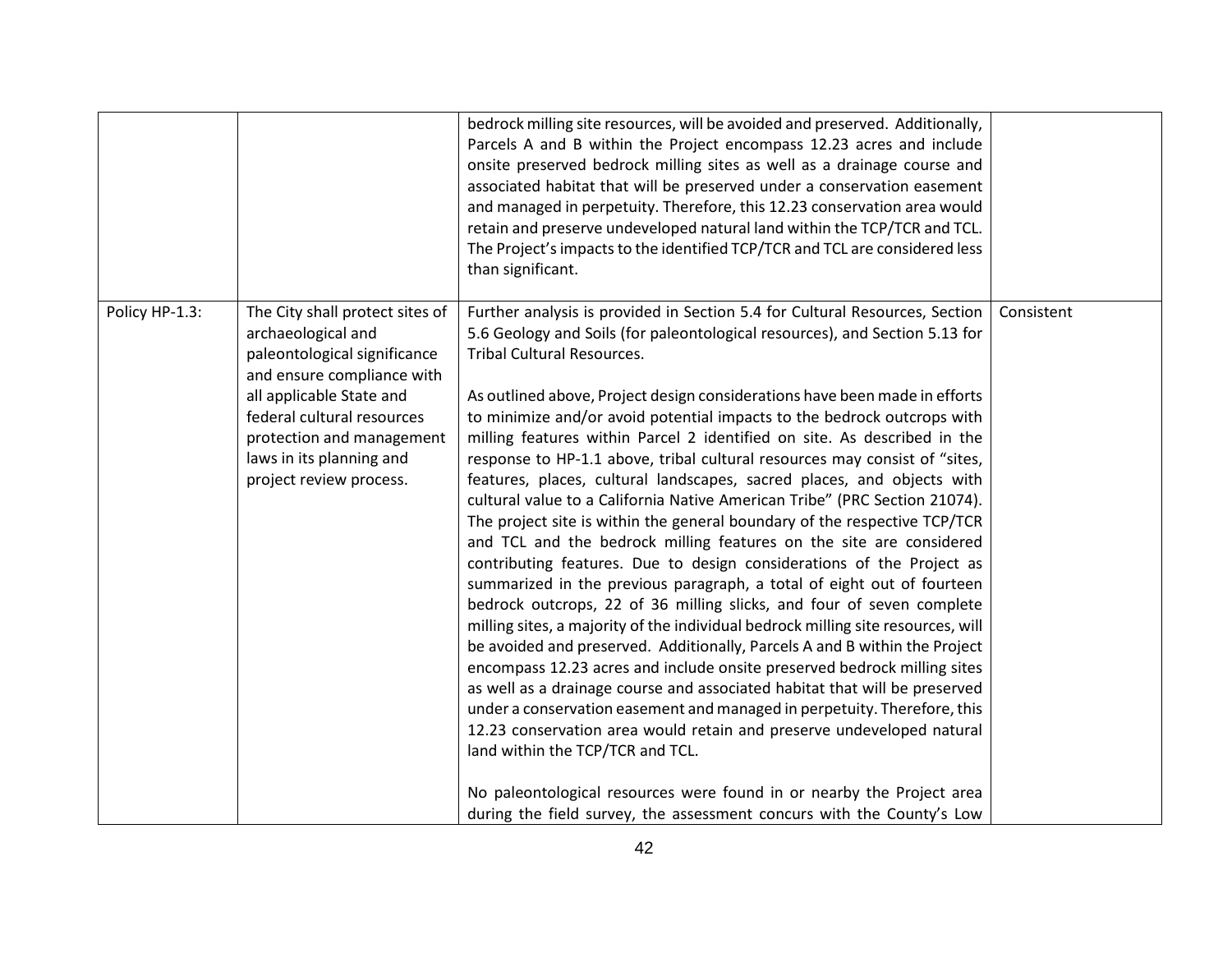|                 |                                                                                                                                                                                                                                                                      | paleontological sensitivity ranking. Project related ground disturbance is<br>not likely to impact significant paleontological resources in the Project<br>area. Mitigation is not recommended unless a fossil is encountered during<br>grading and other construction activities. If an unanticipated on-site fossil<br>is discovered during construction, implementation of mitigation measure |            |
|-----------------|----------------------------------------------------------------------------------------------------------------------------------------------------------------------------------------------------------------------------------------------------------------------|--------------------------------------------------------------------------------------------------------------------------------------------------------------------------------------------------------------------------------------------------------------------------------------------------------------------------------------------------------------------------------------------------|------------|
|                 |                                                                                                                                                                                                                                                                      | MM GEO-1 is required.                                                                                                                                                                                                                                                                                                                                                                            |            |
| Policy HP-1.7:  | The City shall ensure<br>consistency between this<br><b>Historic Preservation</b><br>Element and all other<br>General Plan elements,<br>including subsequent<br>updates of the General Plan.                                                                         | This is a municipal measure and is not directly applicable to the Project.                                                                                                                                                                                                                                                                                                                       | Consistent |
| Objective HP-2: |                                                                                                                                                                                                                                                                      | To continue an active program to identify, interpret and designate the City's cultural resources.                                                                                                                                                                                                                                                                                                |            |
| Policy HP-2.1:  | The City shall actively pursue<br>a comprehensive program to<br>document and preserve<br>historic buildings, structures,<br>districts, sites (including<br>archaeological sites), objects,<br>landscapes, and natural<br>resources.                                  | This is a municipal measure and is not directly applicable to the Project.                                                                                                                                                                                                                                                                                                                       | Consistent |
| Policy HP-2.3:  | The City shall provide<br>information to citizens, and<br>the building community<br>about what to do upon the<br>discovery of archaeological<br>resources and burial sites, as<br>well as, the treatment,<br>preservation, and<br>repatriation of such<br>resources. | This is a municipal measure and is not directly applicable to the Project.                                                                                                                                                                                                                                                                                                                       | Consistent |
| Objective HP-3: | history.                                                                                                                                                                                                                                                             | To promote the City's cultural resources as a means to enhance the City's identity as an important center of Southern California                                                                                                                                                                                                                                                                 |            |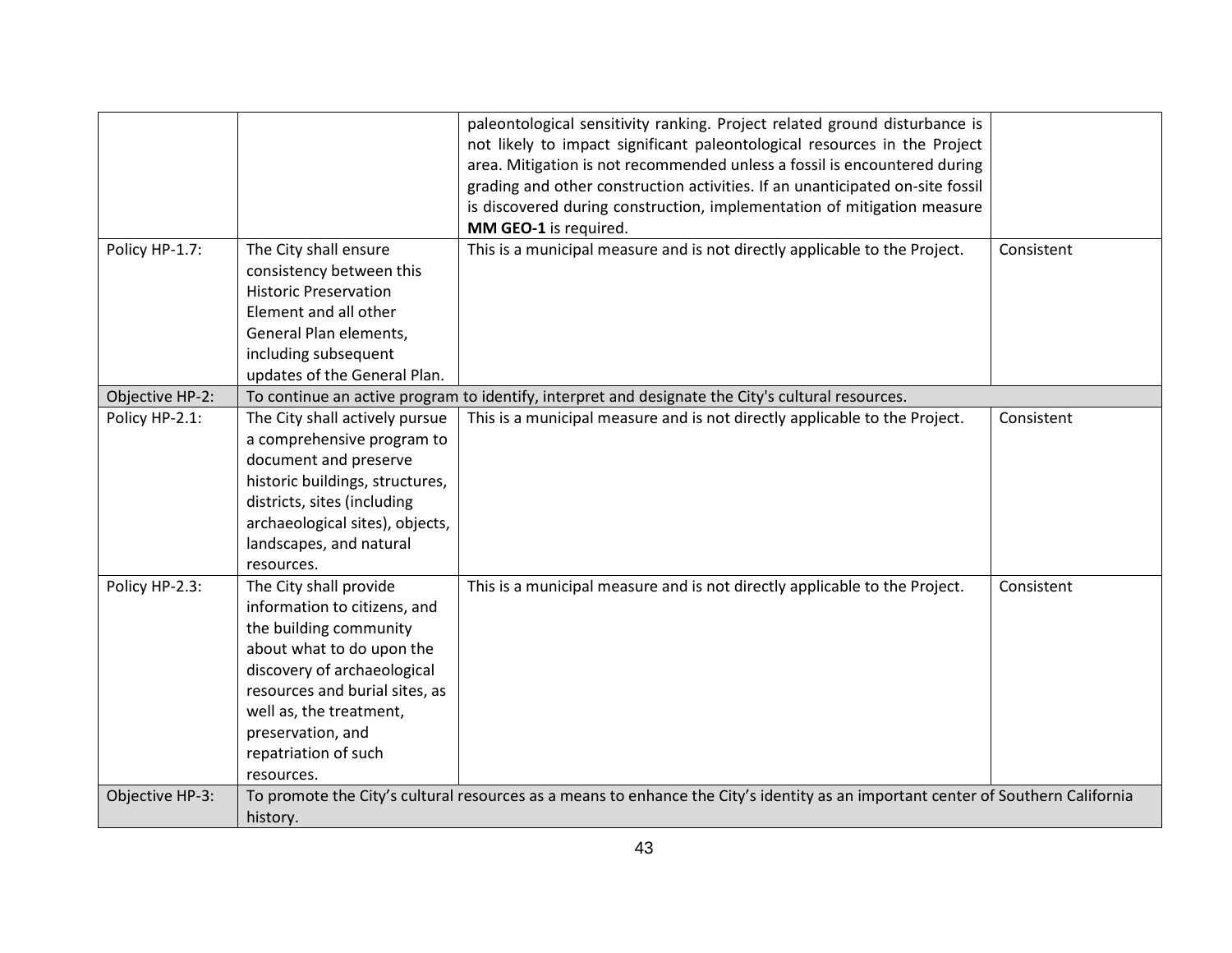| Objective HP-4: |                                                                                                                                                                                                                     | To fully integrate the consideration of cultural resources as a major aspect of the City's planning, permitting and development                                                                                                                                                                                                                                                                                                                                                                                                                                                                                                                                                                                                                                                                                                                                                                                                                                                                                                                                                                                                                                                                                                                                                                                                                                                                                                                                                                                                                                                                                                                                                                                                                                                                                                                                                                                                                    |            |
|-----------------|---------------------------------------------------------------------------------------------------------------------------------------------------------------------------------------------------------------------|----------------------------------------------------------------------------------------------------------------------------------------------------------------------------------------------------------------------------------------------------------------------------------------------------------------------------------------------------------------------------------------------------------------------------------------------------------------------------------------------------------------------------------------------------------------------------------------------------------------------------------------------------------------------------------------------------------------------------------------------------------------------------------------------------------------------------------------------------------------------------------------------------------------------------------------------------------------------------------------------------------------------------------------------------------------------------------------------------------------------------------------------------------------------------------------------------------------------------------------------------------------------------------------------------------------------------------------------------------------------------------------------------------------------------------------------------------------------------------------------------------------------------------------------------------------------------------------------------------------------------------------------------------------------------------------------------------------------------------------------------------------------------------------------------------------------------------------------------------------------------------------------------------------------------------------------------|------------|
|                 | activities.                                                                                                                                                                                                         |                                                                                                                                                                                                                                                                                                                                                                                                                                                                                                                                                                                                                                                                                                                                                                                                                                                                                                                                                                                                                                                                                                                                                                                                                                                                                                                                                                                                                                                                                                                                                                                                                                                                                                                                                                                                                                                                                                                                                    |            |
| Policy HP-4.3:  | The City shall work with the<br>appropriate tribe to identify<br>and address, in a culturally<br>appropriate manner, cultural<br>resources and tribal sacred<br>sites through the<br>development review<br>process. | The Project requires discretionary review by the City of Riverside;<br>therefore, notification of Native American tribes in the vicinity of the<br>Project site was required for this Project under Assembly Bill (AB) 52.<br>Pursuant to AB 52 consultation, the City sent letters to the nine (9) tribes<br>who identified their affiliation with the area requesting for information on<br>the Project site and government-to-government consultation on October<br>18, 2019. Five Tribes requested actual government-to-government<br>consultation: the Morongo Band of Mission Indians, the Rincon Band of<br>Luiseño Indians, the Pechanga Band of Luiseño Indians, the Agua Caliente<br>Band of Cahuilla Indians, and the Soboba Band of Luiseño Indians.<br>The project site is within the general boundary of the respective TCP/TCR<br>and TCL and the bedrock milling features on the site are considered<br>contributing features. Due to design considerations of the Project as<br>summarized in the previous paragraph, a total of eight out of fourteen<br>bedrock outcrops, 22 of 36 milling slicks, and four of seven complete<br>milling sites, a majority of the individual bedrock milling site resources, will<br>be avoided and preserved. Additionally, Parcels A and B within the Project<br>encompass 12.23 acres and include onsite preserved bedrock milling sites<br>as well as a drainage course and associated habitat that will be preserved<br>under a conservation easement and managed in perpetuity. Therefore, this<br>12.23 conservation area would retain and preserve undeveloped natural<br>land within the TCP/TCR and TCL.<br>Further, Mitigation Measures MM CUL-1 through MM CUL-9 are included<br>to reduce potential impacts to tribal resources, including to potentially<br>undiscovered/unknown tribal cultural resources that may<br>be<br>unearthed/discovered during construction activities. | Consistent |
| Objective HP-5: |                                                                                                                                                                                                                     | To ensure compatibility between new development and existing cultural resources.                                                                                                                                                                                                                                                                                                                                                                                                                                                                                                                                                                                                                                                                                                                                                                                                                                                                                                                                                                                                                                                                                                                                                                                                                                                                                                                                                                                                                                                                                                                                                                                                                                                                                                                                                                                                                                                                   |            |
| Policy HP-5-1:  | The City shall use its design                                                                                                                                                                                       | The Project site is vacant and does not contain any historic buildings or                                                                                                                                                                                                                                                                                                                                                                                                                                                                                                                                                                                                                                                                                                                                                                                                                                                                                                                                                                                                                                                                                                                                                                                                                                                                                                                                                                                                                                                                                                                                                                                                                                                                                                                                                                                                                                                                          | Consistent |
|                 | and plot plan review                                                                                                                                                                                                | structures. A Tribal Cultural Landscape (TCL) Study was prepared by AE                                                                                                                                                                                                                                                                                                                                                                                                                                                                                                                                                                                                                                                                                                                                                                                                                                                                                                                                                                                                                                                                                                                                                                                                                                                                                                                                                                                                                                                                                                                                                                                                                                                                                                                                                                                                                                                                             |            |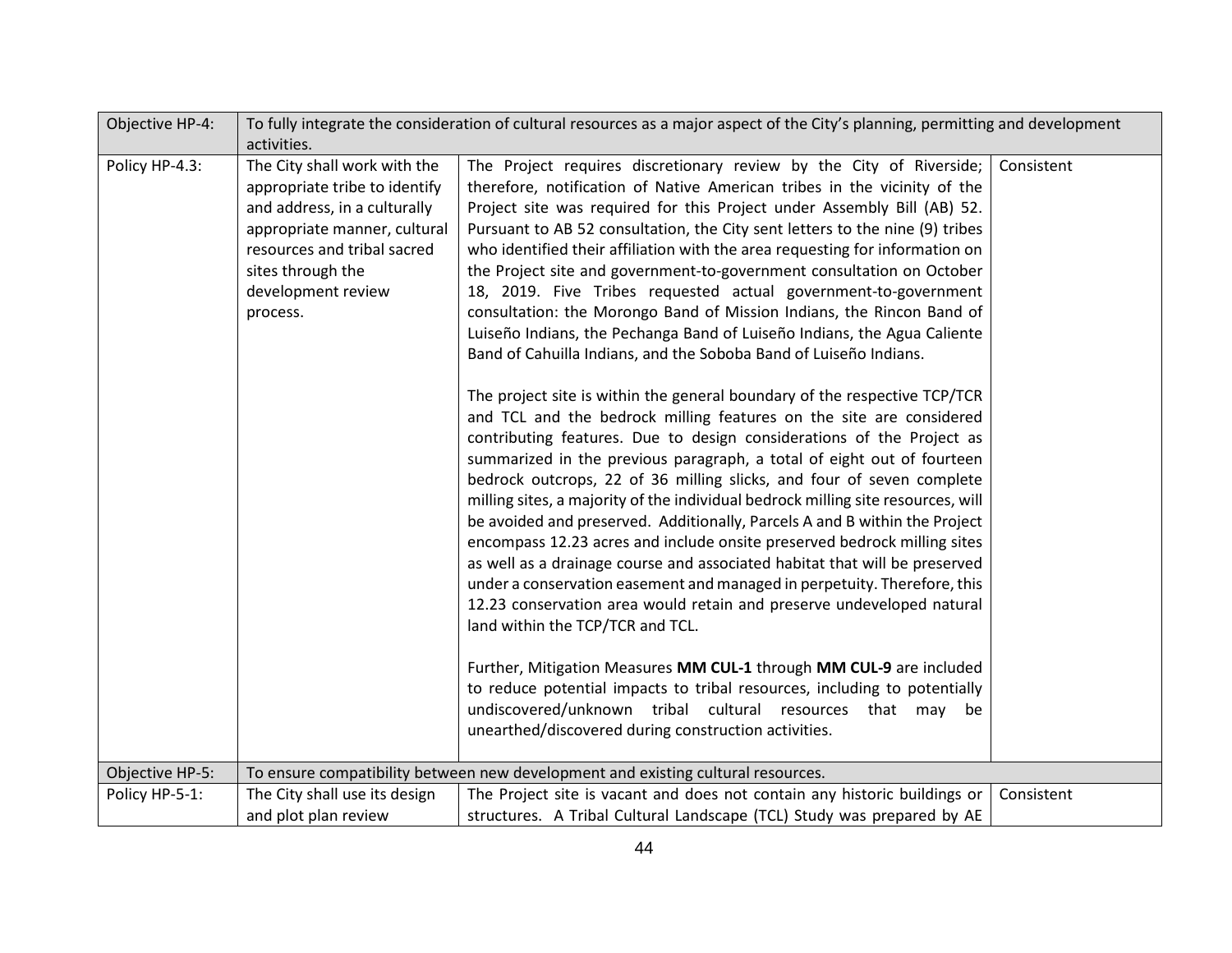|                 | processes to encourage new<br>construction to be<br>compatible in scale and | (confidential), as requested by the Soboba Band of Luiseño Indians, and a<br>Traditional Cultural Property (TCP) Study, prepared by AE (confidential), as<br>requested by the Pechanga Band of Luiseño Indians. The reports indicated                                                                                                                                                      |            |
|-----------------|-----------------------------------------------------------------------------|--------------------------------------------------------------------------------------------------------------------------------------------------------------------------------------------------------------------------------------------------------------------------------------------------------------------------------------------------------------------------------------------|------------|
|                 | character with cultural                                                     | that both the TCL and TCP/TCR identified in the respective studies are                                                                                                                                                                                                                                                                                                                     |            |
|                 | resources and historic                                                      | potentially eligible for listing in the California (CRHR) and National Register                                                                                                                                                                                                                                                                                                            |            |
|                 | districts.                                                                  | (NRHR). The studies determined that the project site is within the general                                                                                                                                                                                                                                                                                                                 |            |
|                 |                                                                             | boundary of the respective TCP/TCR and TCL and the bedrock milling                                                                                                                                                                                                                                                                                                                         |            |
|                 |                                                                             | features on the site are considered contributing features. Due to the design                                                                                                                                                                                                                                                                                                               |            |
|                 |                                                                             | of the Project as summarized in the previous paragraph, a total of eight out                                                                                                                                                                                                                                                                                                               |            |
|                 |                                                                             | of fourteen bedrock outcrops, 22 of 36 milling slicks, and four of seven                                                                                                                                                                                                                                                                                                                   |            |
|                 |                                                                             | complete milling sites, a majority of the individual resources, will be                                                                                                                                                                                                                                                                                                                    |            |
|                 |                                                                             | avoided and preserved. Additionally, Parcels A and B within the Project                                                                                                                                                                                                                                                                                                                    |            |
|                 |                                                                             | encompass 12.23 acres and include onsite preserved bedrock milling sites                                                                                                                                                                                                                                                                                                                   |            |
|                 |                                                                             | as well as a drainage course and associated habitat that will be preserved                                                                                                                                                                                                                                                                                                                 |            |
|                 |                                                                             | under a conservation easement and managed in perpetuity. Therefore, this                                                                                                                                                                                                                                                                                                                   |            |
|                 |                                                                             | 12.23 conservation area would retain and preserve undeveloped natural<br>land within the TCP/TCR and TCL.                                                                                                                                                                                                                                                                                  |            |
|                 |                                                                             |                                                                                                                                                                                                                                                                                                                                                                                            |            |
|                 |                                                                             | Project design considerations have been made in efforts to minimize<br>and/or avoid potential impacts to the tribal cultural resources identified on<br>site. With the design considerations as well as the Project's small size and<br>location on the periphery of the TCP/TCR and TCL, the Project's impacts to<br>the identified TCR/TCP and TCL are considered less than significant. |            |
|                 |                                                                             | Further, Mitigation Measures MM CUL-1 through MM CUL-9 are included<br>to reduce potential impacts to tribal resources, including to potentially<br>undiscovered/unknown tribal cultural resources that may<br>be<br>unearthed/discovered during construction activities.                                                                                                                  |            |
| Objective HP-6: |                                                                             | To actively pursue funding for a first-class historic preservation program, including money needed for educational materials,                                                                                                                                                                                                                                                              |            |
|                 |                                                                             | studies, surveys, staffing, and incentives for preservation by private property owners.                                                                                                                                                                                                                                                                                                    |            |
| Objective HP-7: |                                                                             | To encourage both public and private stewardship of the City's cultural resources.                                                                                                                                                                                                                                                                                                         |            |
| Policy HP-7.4:  | The City shall promote the                                                  | This is a municipal measure and is not directly applicable to the Project.                                                                                                                                                                                                                                                                                                                 | Consistent |
|                 | preservation of cultural                                                    |                                                                                                                                                                                                                                                                                                                                                                                            |            |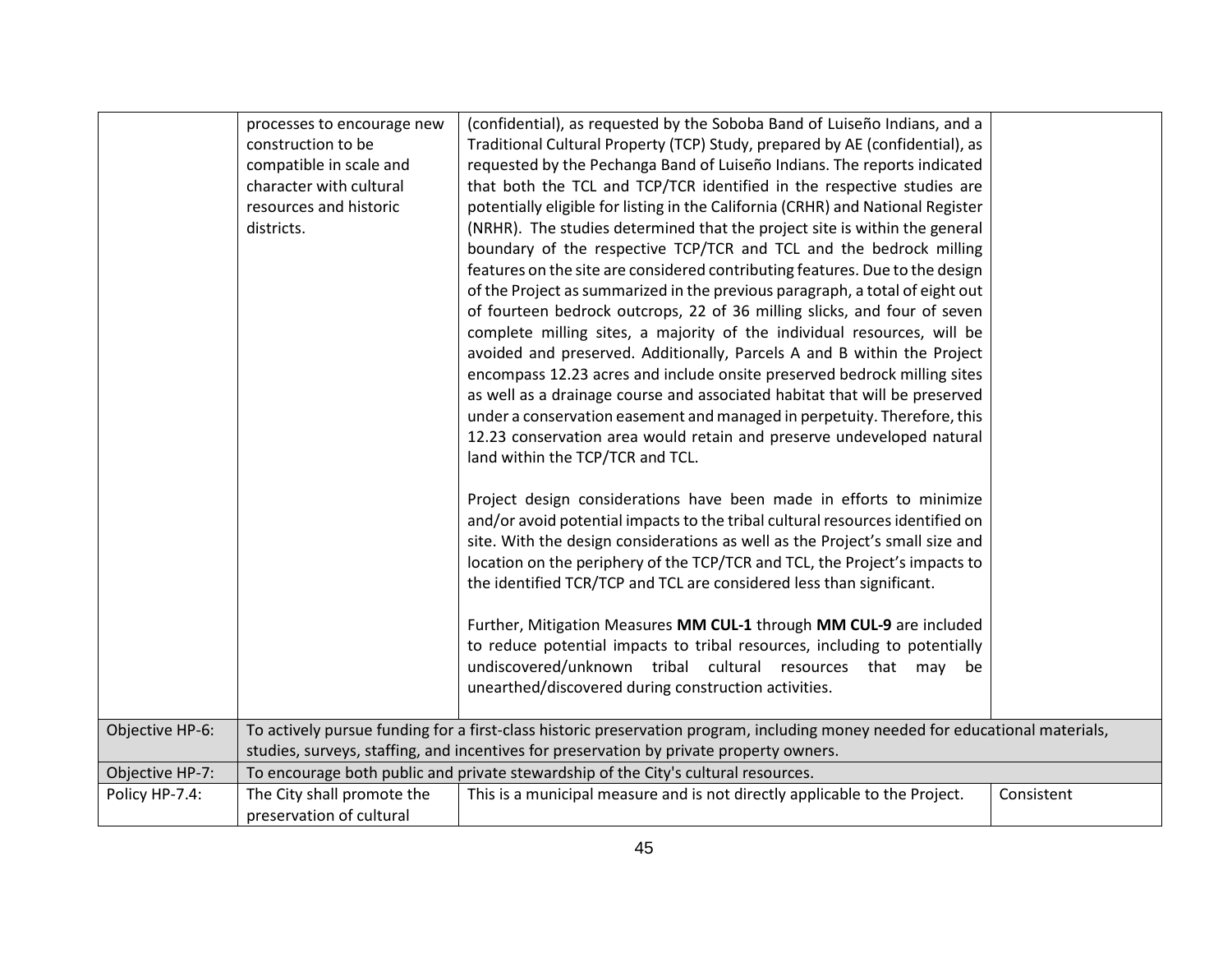|                                     | resources controlled by<br>other governmental<br>agencies, including those<br>related to federal, state,<br>county, school district, and<br>other agencies. |                                                                                                                                                                                                                                                                                                                                                                                                                                                                                                                                                                                                                                                                                                                              |            |
|-------------------------------------|-------------------------------------------------------------------------------------------------------------------------------------------------------------|------------------------------------------------------------------------------------------------------------------------------------------------------------------------------------------------------------------------------------------------------------------------------------------------------------------------------------------------------------------------------------------------------------------------------------------------------------------------------------------------------------------------------------------------------------------------------------------------------------------------------------------------------------------------------------------------------------------------------|------------|
|                                     |                                                                                                                                                             |                                                                                                                                                                                                                                                                                                                                                                                                                                                                                                                                                                                                                                                                                                                              |            |
| <b>Parks and Recreation Element</b> |                                                                                                                                                             |                                                                                                                                                                                                                                                                                                                                                                                                                                                                                                                                                                                                                                                                                                                              |            |
| Objective PR-2:                     | Riverside.                                                                                                                                                  | Increase access to existing and future parks and expand pedestrian linkages between park and recreational facilities throughout                                                                                                                                                                                                                                                                                                                                                                                                                                                                                                                                                                                              |            |
| Policy PR-2.2                       | Implement the revisions to<br>the City's trails system as<br>identified in the 2003 Park,<br><b>Recreation and Community</b><br>Services Master Plan.       | Parcel C is proposed to be developed with a trailhead parking lot for the<br>Sycamore Canyon Wilderness Park. It consists of 51,284 square feet (1.18<br>acres) and will include an improved decomposed granite parking lot,<br>landscaping, a shade structure with benches, a bike rack, a drinking<br>fountain (including for pets), and ADA (Americans with Disabilities Act)<br>compliant parking spaces and sidewalk.                                                                                                                                                                                                                                                                                                   | Consistent |
| Policy PR-2.3                       | Improve and create more<br>connections and increase the<br>safety of the bicycling,<br>equestrian and pedestrian<br>trail system within the City.           | Parcel C would be dedicated to the City and operated and managed by the<br>City's Parks, Recreation, & Community Services Department. The parking<br>lot and trail head will be designed, constructed, and maintained to the<br>standards and specifications of the City's Park, Recreation, and Community<br>Services Department, the SCBPSP, and the Sycamore Canyon Wilderness<br>Park Stephens' Kangaroo Rat Management Plan and Updated Conceptual<br>Development Plan. Therefore, Parcel C would improve and create a better<br>connection to Sycamore Canyon Wilderness Park and connect to an<br>existing Class II Bike Lane along Alessandro Boulevard, identified in the City<br>of Riverside Bicycle Master Plan. | Consistent |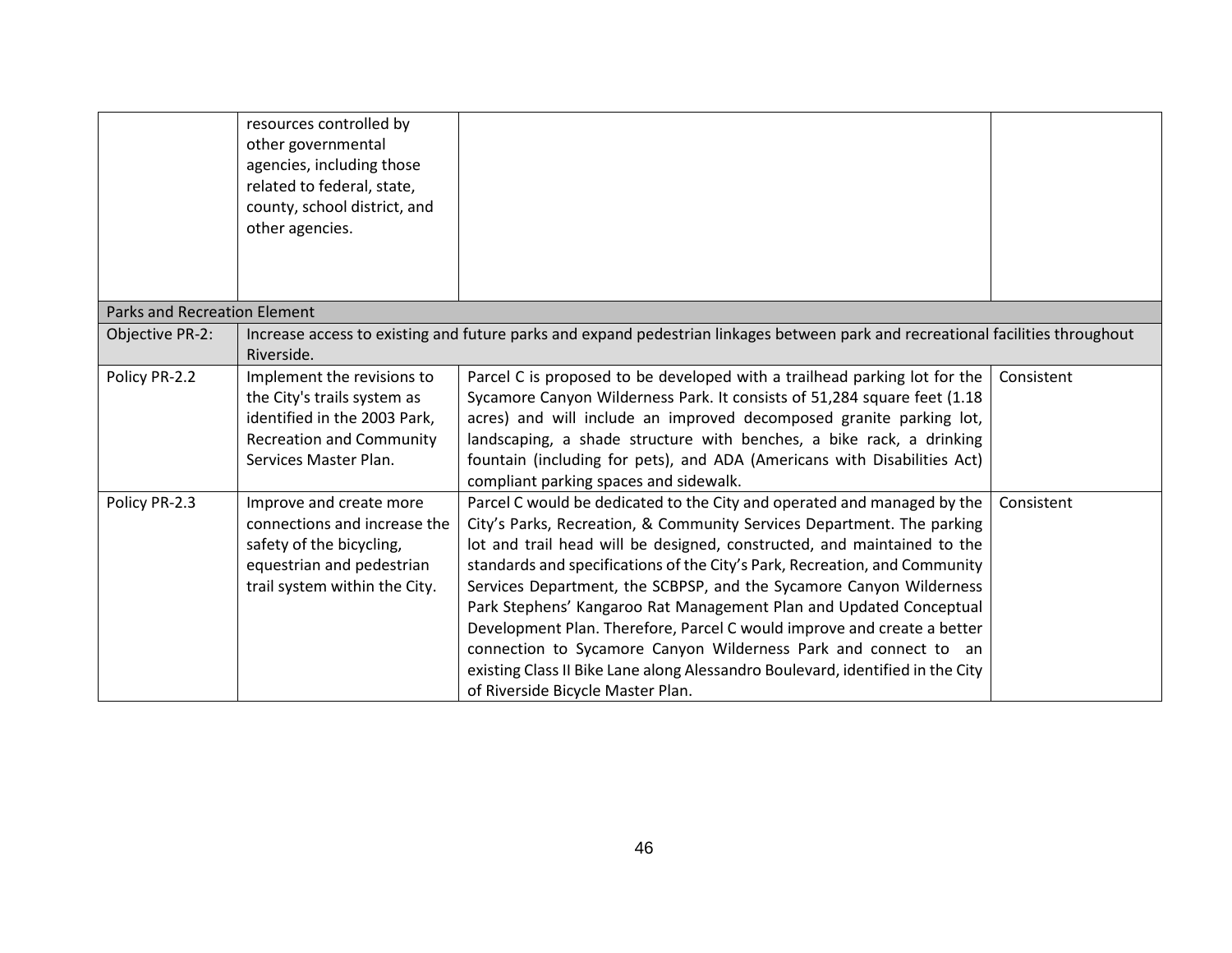|                                              | <b>Applicable Sycamore Canyon Business Park</b>                            | <b>Relationship of the Project to the Policy</b>                                                                                                                                                                                                                                                                                                                                                                                                                                                                                                                                                                                                                                                                     |
|----------------------------------------------|----------------------------------------------------------------------------|----------------------------------------------------------------------------------------------------------------------------------------------------------------------------------------------------------------------------------------------------------------------------------------------------------------------------------------------------------------------------------------------------------------------------------------------------------------------------------------------------------------------------------------------------------------------------------------------------------------------------------------------------------------------------------------------------------------------|
| <b>Specific Plan Policies and Objectives</b> |                                                                            |                                                                                                                                                                                                                                                                                                                                                                                                                                                                                                                                                                                                                                                                                                                      |
|                                              |                                                                            | Development Plan Goal: A comprehensive plan and policies to encourage and facilitate high quality industrial development in the                                                                                                                                                                                                                                                                                                                                                                                                                                                                                                                                                                                      |
| subject area.                                |                                                                            |                                                                                                                                                                                                                                                                                                                                                                                                                                                                                                                                                                                                                                                                                                                      |
| Objectives                                   | Establishment of site design<br>standards to assure quality<br>development | The Project site is designated as Industrial in the SCBPSP, which allows warehouse uses. The<br>Project has been reviewed for compliance with the SCBPSP, in particular the permitted uses, lot<br>standards, setback standards, parking standards, outdoor storage and loading areas, lighting and<br>utilities, sign standards, display medians, screening of mechanical equipment, trash collection<br>areas, walls/fence standards, and rail service standards and has been found to be generally in<br>compliance with the Sycamore Canyon Business Park Specific Plan standards as set forth in Section<br>3.0 Development Standards and Criteria as modified by Resolution 23240 adopted November 7,<br>2012. |
|                                              |                                                                            | The Project site is located within an Industrial area within the SCBPSP (Exhibit 5: Land Use Map).<br>Permitted uses in the "Industrial" subarea include warehousing. Therefore, the proposed Project<br>is a permitted use within the SCBPSP subarea designation.                                                                                                                                                                                                                                                                                                                                                                                                                                                   |
|                                              |                                                                            | The SCBPSP lot standards is minimum lot size of 5 acres, with additional requirements for<br>minimum one acre lots. Minimum lot widths shall be 300 feet for five acre and larger lots, and 140<br>feet for one acre lots. Parcel 1 of the Project is 24.31 acres and Parcel 2 is 10.32 acres. As outlined<br>in Section 3.0 Project Description, Tables 3.0-2, the Project will meet or exceed all of the minimum<br>lot area and width requirements.                                                                                                                                                                                                                                                               |
|                                              |                                                                            | The SCBPSP setback standards for all arterial streets within the Industrial designated areas are:                                                                                                                                                                                                                                                                                                                                                                                                                                                                                                                                                                                                                    |
|                                              |                                                                            | Front Yards - 50-foot landscaped building setback<br>٠                                                                                                                                                                                                                                                                                                                                                                                                                                                                                                                                                                                                                                                               |
|                                              |                                                                            | Side Yard - 20-foot building setback with no landscape requirement                                                                                                                                                                                                                                                                                                                                                                                                                                                                                                                                                                                                                                                   |
|                                              |                                                                            | Rear Yard - 20-foot building setback with no landscape requirement with exception of all<br>lots adjacent to Sycamore Canyon Park which shall have a 20-foot landscaped building<br>setback                                                                                                                                                                                                                                                                                                                                                                                                                                                                                                                          |
|                                              |                                                                            | Interior Side Street - 20-foot landscaped building setback.                                                                                                                                                                                                                                                                                                                                                                                                                                                                                                                                                                                                                                                          |

**Table 2: Project Consistency with Sycamore Canyon Business Park Specific Plan (SCBPSP) Policies**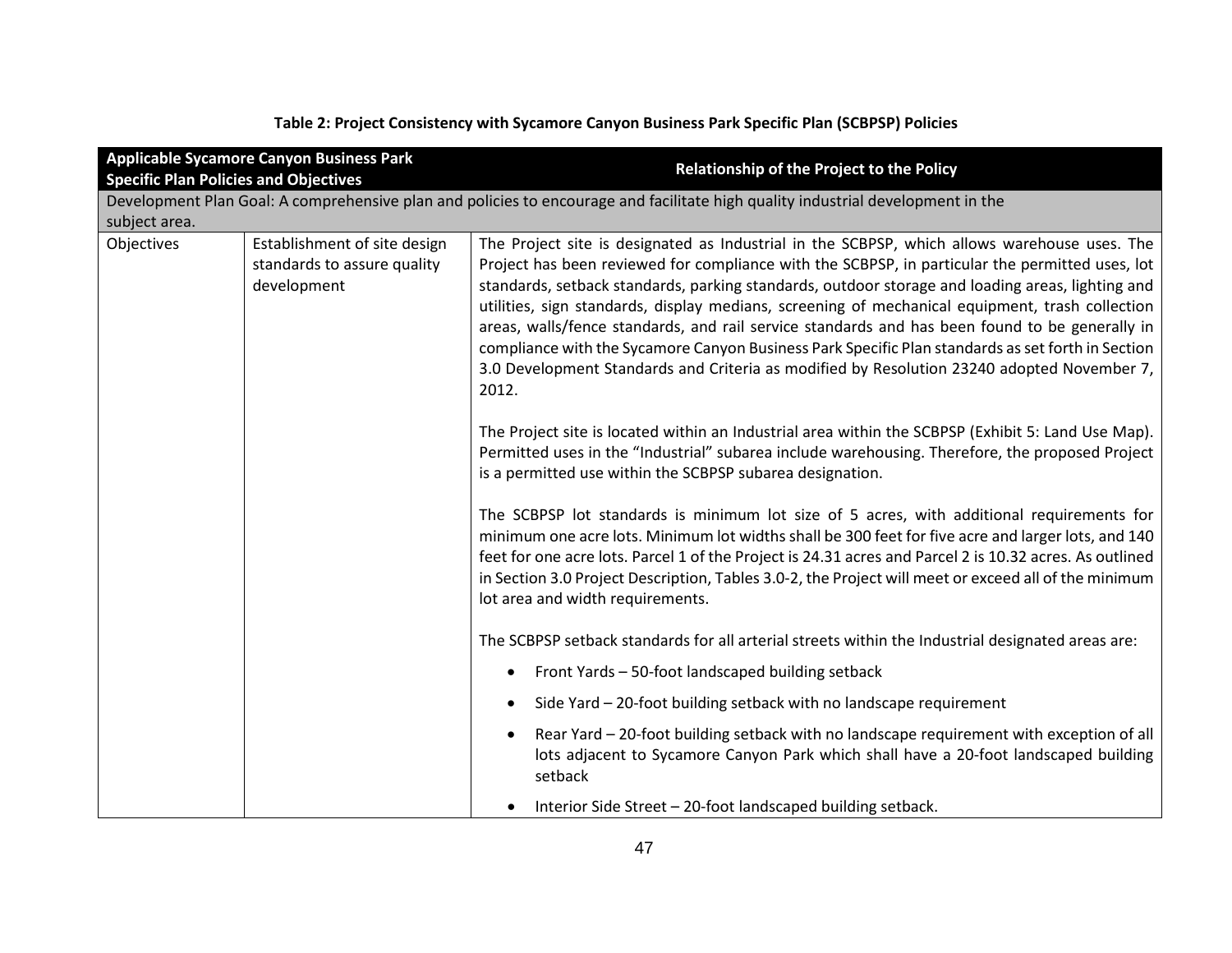| As outlined in Section 3.0 Project Description, Tables 3.0-3 (Building A) and 3.0-4 (Building B), the<br>Project will meet or exceed all of the minimum required setbacks.                                                                                                                                                                                                                                                                                                                                                            |
|---------------------------------------------------------------------------------------------------------------------------------------------------------------------------------------------------------------------------------------------------------------------------------------------------------------------------------------------------------------------------------------------------------------------------------------------------------------------------------------------------------------------------------------|
| The SCBPSP parking standards include:                                                                                                                                                                                                                                                                                                                                                                                                                                                                                                 |
| All required parking shall be provided on-site                                                                                                                                                                                                                                                                                                                                                                                                                                                                                        |
| One parking space per 1,000 SF of warehousing<br>One parking space per 250 SF of office                                                                                                                                                                                                                                                                                                                                                                                                                                               |
| As outlined in Section 3.0, Project Description Tables 3.0-3 (Building A) and 3.0-4 (Building B), the<br>Project will not meet the parking standards for Building A but will exceed the parking standards<br>for Building B. A Variance is requested for Building A to allow 388 parking spaces, where 430<br>parking spaces are required by the City's Municipal Code. The Code does not require on-site truck<br>trailer parking, but the Project will provide 110 trailer parking stalls. All parking will be provided<br>on site. |
| The SCBPSP outdoor storage and loading area requirements are:                                                                                                                                                                                                                                                                                                                                                                                                                                                                         |
| All uses, except storage and unloading shall be conducted entirely within an enclosed<br>building.                                                                                                                                                                                                                                                                                                                                                                                                                                    |
| No stored material may exceed the height of required walls.                                                                                                                                                                                                                                                                                                                                                                                                                                                                           |
| All loading facilities and maneuvering areas must be on site with the use served.                                                                                                                                                                                                                                                                                                                                                                                                                                                     |
| Aisle width to loading docks shall be a minimum of fifty feet exclusive of truck parking<br>area.                                                                                                                                                                                                                                                                                                                                                                                                                                     |
| All loading areas shall be screened from public view by landscaping or walls.                                                                                                                                                                                                                                                                                                                                                                                                                                                         |
| Loading facilities shall be prohibited in required front or side setback areas.                                                                                                                                                                                                                                                                                                                                                                                                                                                       |
| All operations except storage and unloading are anticipated to occur within the buildings at the<br>Project site and no stored material is expected to exceed the height of the perimeter concrete tilt<br>up screening walls, which are 8 feet in height. As outlined in Section 3.0, Project Description and<br>as shown on the site plan, the loading docks, which will serve as the loading and maneuvering                                                                                                                       |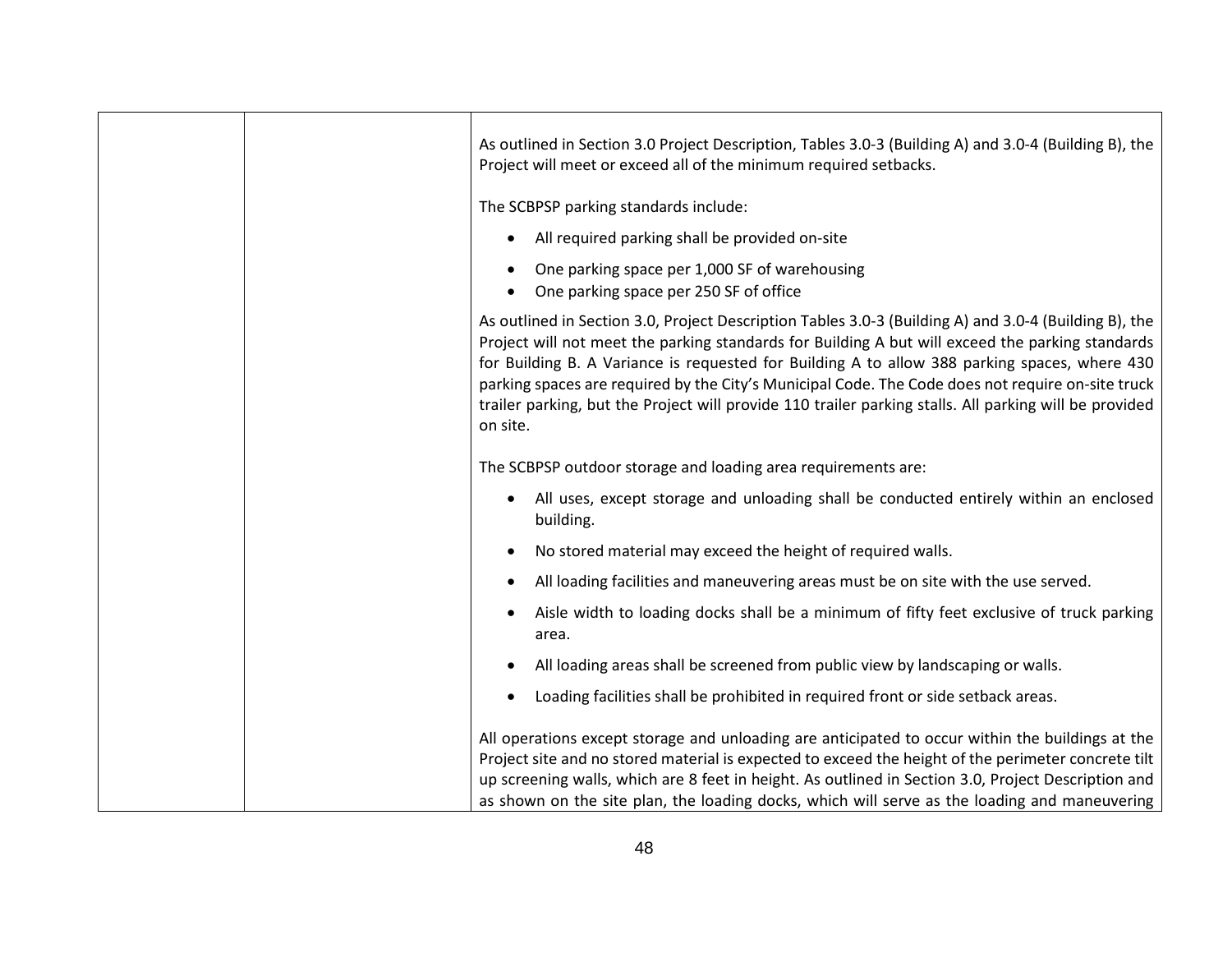| areas for trucks are located on-site. The aisle width to loading docks is a minimum of 50 feet<br>exclusive of truck parking areas. All loading areas are screened from public views along road rights-<br>of-way by an 8-foot concrete tilt up screening wall and in some areas landscaping as well. Loading<br>areas are not located within front or side setback areas.                                                                                                                                                                                                                                                                                                                                                                                                                                                                                                                                                                                                                                                                                                                                                                                                                 |
|--------------------------------------------------------------------------------------------------------------------------------------------------------------------------------------------------------------------------------------------------------------------------------------------------------------------------------------------------------------------------------------------------------------------------------------------------------------------------------------------------------------------------------------------------------------------------------------------------------------------------------------------------------------------------------------------------------------------------------------------------------------------------------------------------------------------------------------------------------------------------------------------------------------------------------------------------------------------------------------------------------------------------------------------------------------------------------------------------------------------------------------------------------------------------------------------|
| The SCBPSP lighting and utilities requirements are:                                                                                                                                                                                                                                                                                                                                                                                                                                                                                                                                                                                                                                                                                                                                                                                                                                                                                                                                                                                                                                                                                                                                        |
| Lighting shall be used to provide illumination for security and safety of parking, loading,<br>$\bullet$<br>and access areas.                                                                                                                                                                                                                                                                                                                                                                                                                                                                                                                                                                                                                                                                                                                                                                                                                                                                                                                                                                                                                                                              |
| All lighting shall be shielded to keep light spread within the site boundaries.                                                                                                                                                                                                                                                                                                                                                                                                                                                                                                                                                                                                                                                                                                                                                                                                                                                                                                                                                                                                                                                                                                            |
| Light fixtures in parking areas shall not exceed twenty-five feet in height. Security light<br>$\bullet$<br>fixtures shall not project above the fascia or roofline of the building.                                                                                                                                                                                                                                                                                                                                                                                                                                                                                                                                                                                                                                                                                                                                                                                                                                                                                                                                                                                                       |
| Street light fixtures shall not exceed thirty-five feet in height.                                                                                                                                                                                                                                                                                                                                                                                                                                                                                                                                                                                                                                                                                                                                                                                                                                                                                                                                                                                                                                                                                                                         |
| All ground-mounted utility facilities such as transformers, back-flow preventors shall be<br>adequately screened from public view.                                                                                                                                                                                                                                                                                                                                                                                                                                                                                                                                                                                                                                                                                                                                                                                                                                                                                                                                                                                                                                                         |
| All electrical lines less than 12KV and telephone lines within the Plan area shall be installed<br>underground.                                                                                                                                                                                                                                                                                                                                                                                                                                                                                                                                                                                                                                                                                                                                                                                                                                                                                                                                                                                                                                                                            |
| As outlined in Section 5.1 Aesthetics, a photometric study with manufacturer's cut sheets of all<br>exterior lighting on buildings, in landscaped areas, and in parking lots was prepared and submitted<br>to Planning Division staff for review, consistent with City standard lighting conditions. The<br>standard lighting conditions proposed that light sources shall be shielded to minimize off-site<br>glare, shall not direct light skyward and shall be directed away from adjacent properties and public<br>rights-of-way. If lights are proposed to be mounted on buildings, down-lights shall be utilized. Light<br>poles shall not exceed twenty feet (20) in height, including the height of any concrete or other<br>base material. The photometric plan shows that no light spill from parking lot and building lights<br>will occur outside of the Building pad footprints. The photometric plan shows that Parel 1 and<br>Parcel 2 would not have light spillage to other parcels (Parcel A, B, C, respectively) and the<br>properties surrounding the Project site would be 0 foot candle. The Project does not include above<br>ground electrical or telephone lines. |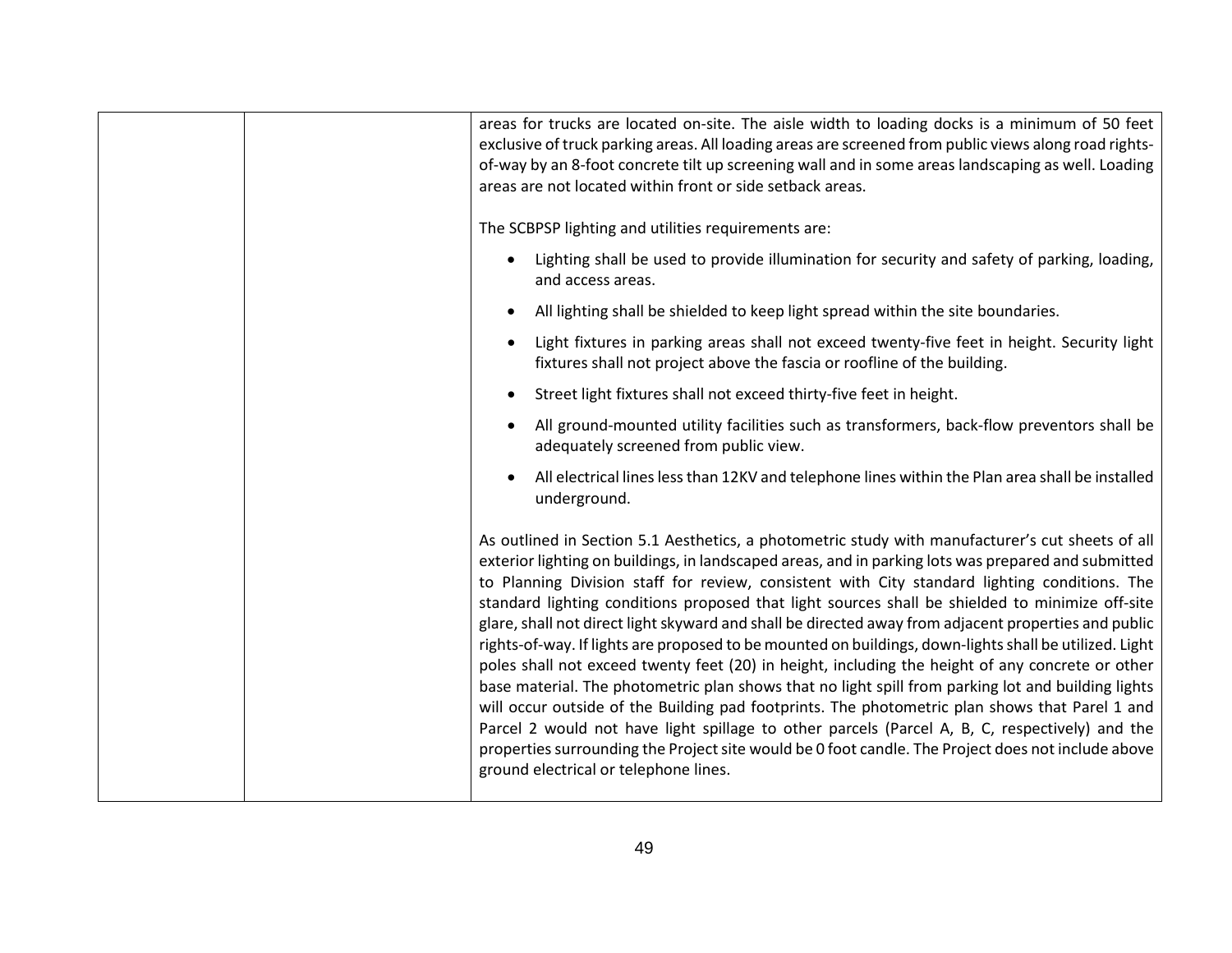| SCBPSP sign standards, display medians, and rail service standards - plans for signs or median<br>displays shall be submitted to the Planning Division staff for review and approval to ensure<br>consistency with SCBSP standards. The Project does not include rail service.                            |
|-----------------------------------------------------------------------------------------------------------------------------------------------------------------------------------------------------------------------------------------------------------------------------------------------------------|
| SCBPSP standards for screening of mechanical equipment and trash collection areas include:                                                                                                                                                                                                                |
| To the maximum extent possible, all utility and operational equipment located on the<br>$\bullet$<br>exterior of the building shall be screened from public view through the use of walls or<br>landscaping.                                                                                              |
| Storage and trash collection areas will be permitted in rear and interior side setback areas<br>$\bullet$<br>provided that trash containers are enclosed within a masonry wall with a metal gate.                                                                                                         |
| Such container enclosures shall have a concrete base and have walls with a minimum<br>height of six feet.                                                                                                                                                                                                 |
| All operational equipment located on the exterior of buildings and trash collection areas are<br>screened from public view along road rights-of-way by an 8-foot concrete tilt up screening wall<br>and in some areas landscaping as well. Trash container enclosures meet the SCBPSP design<br>criteria. |
| SCBPSP standards for walls/fence standards include:                                                                                                                                                                                                                                                       |
| Walls and fences will be required as a means of screening when landscaping materials<br>$\bullet$<br>alone would prove insufficient as determined by the Design Review Board.                                                                                                                             |
| Solid walls and fences required as a means of screening, loading and outdoor storage<br>areas shall be at least six feet high with a maximum of twelve feet and will be constructed<br>in accordance with the design criteria of this Plan.                                                               |
| Walls constructed within required front setback areas shall not exceed three feet in<br>height.                                                                                                                                                                                                           |
| Walls shall be constructed of masonry or concrete materials consistent with, and<br>complimentary to, building architecture.                                                                                                                                                                              |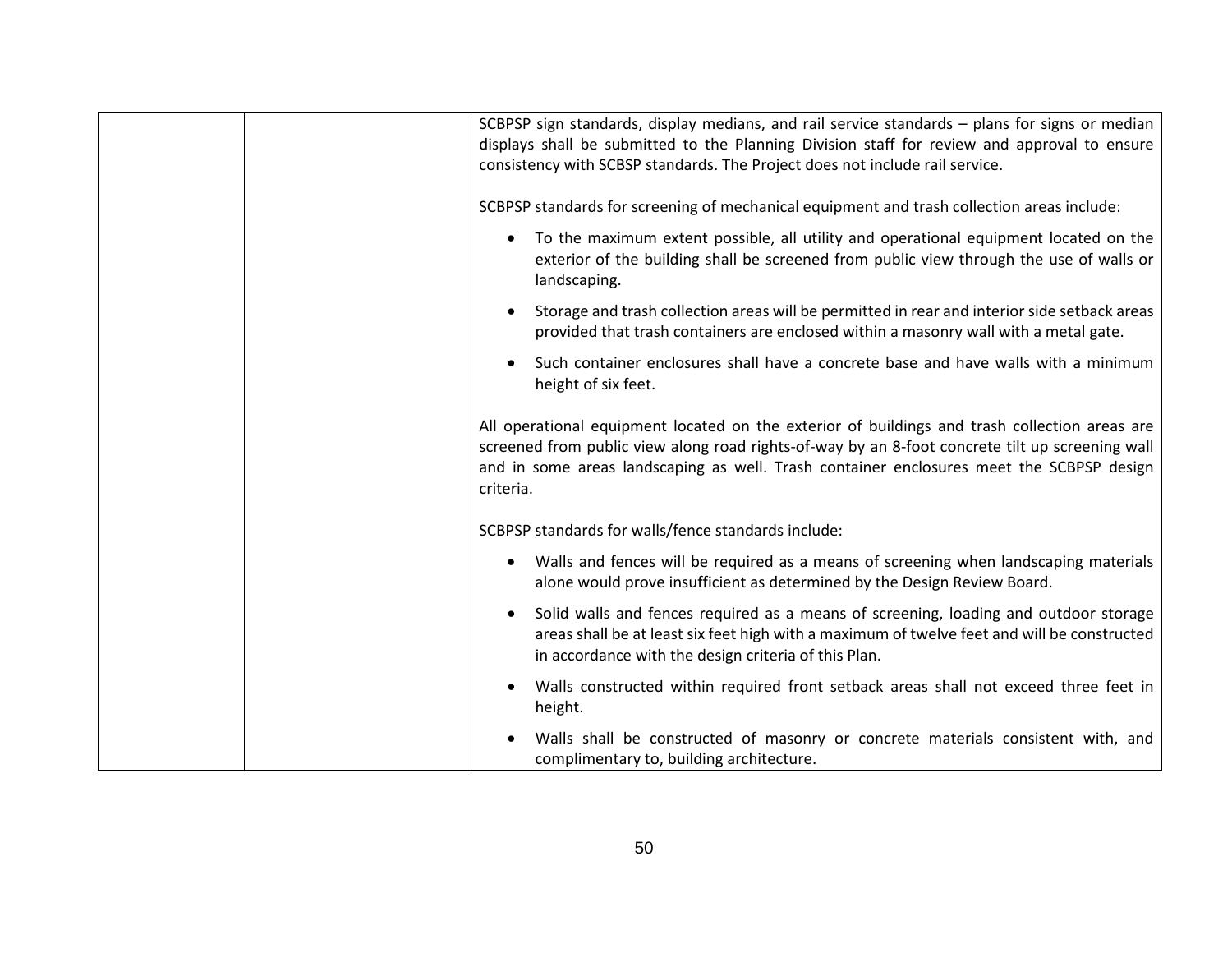|                                                                                                                                              | Walls or fences are not required between separate lots unless deemed necessary for<br>security or screening purposes. Such walls located on property lines between lots shall not<br>exceed six feet in height.<br>Chain-link fencing shall be prohibited where it is visible from the public right-of-way.<br>All loading areas are screened from public view along road rights-of-way by an 8-foot concrete tilt<br>up screening wall and in some areas landscaping as well. The concrete tilt up walls will be<br>constructed of the same materials and painted the same colors as the buildings. No walls are<br>proposed within the front setback areas. The 8-foot concrete tilt up screening walls separating<br>Parcels 1 and 2 and the Restricted Property/Conservation Area in between is needed for reducing<br>impacts of noise and light on this sensitive area. There is no chain-link fencing proposed as part of<br>the Project. |
|----------------------------------------------------------------------------------------------------------------------------------------------|--------------------------------------------------------------------------------------------------------------------------------------------------------------------------------------------------------------------------------------------------------------------------------------------------------------------------------------------------------------------------------------------------------------------------------------------------------------------------------------------------------------------------------------------------------------------------------------------------------------------------------------------------------------------------------------------------------------------------------------------------------------------------------------------------------------------------------------------------------------------------------------------------------------------------------------------------|
| Recognition of Air Installation<br><b>Compatibility Use Zone</b><br>(AICUZ) impact and<br>topographic features as<br>development constraints | The Project site is within the March Air Reserve Base Land Use Compatibility Plan (MARB/IPA<br>LUCP) with restrictions on heights of buildings, structures and vegetation to comply with low flying<br>aircraft. The Project buildings adhere to the building height limit of 45 feet. The proposed Project<br>site is located within Zone C1 of the LUCP, as discussed in Section 5.8, Hazards and Hazardous<br>Materials. This Project was determined to be consistent with the MARB/IPA LUCP, with the<br>condition that the Federal Aviation Administration (FAA) review any structures with top of roof<br>exceeding 124 feet. Per the Project's Phase I Environmental Site Assessment the proposed<br>warehouse buildings' maximum height is 45 feet which would be below FAA maximum height.                                                                                                                                              |
| Preservation of Sycamore<br>Canyon as a unique natural<br>resource with City-wide open<br>space value                                        | The Project has been designed to avoid impacts to the Sycamore Canyon Wilderness park and<br>would not have any grading occur within the park. Parcel C is proposed to be developed with a<br>trailhead parking lot for the Sycamore Canyon Wilderness Park. Trail fencing, gates, and signage<br>will also be installed to direct access, circulation and trail connection to existing trails as well as<br>the master planned multipurpose trail on the west side of Barton Street. The proposed trailhead<br>parking lot is not required but is being provided by the applicant as an amenity to the City's<br>Sycamore Canyon Wilderness Park.                                                                                                                                                                                                                                                                                               |
| Efficient and orderly<br>development to minimize<br>infrastructure costs                                                                     | The Project has been designed to facilitate traffic in an efficient manner using the existing roadway<br>network. The majority of passenger cars and truck traffic is expected to use Barton Street and<br>Driveway 2 to Alessandro Boulevard which will provide on-/offramp access to I-215. Vehicular                                                                                                                                                                                                                                                                                                                                                                                                                                                                                                                                                                                                                                          |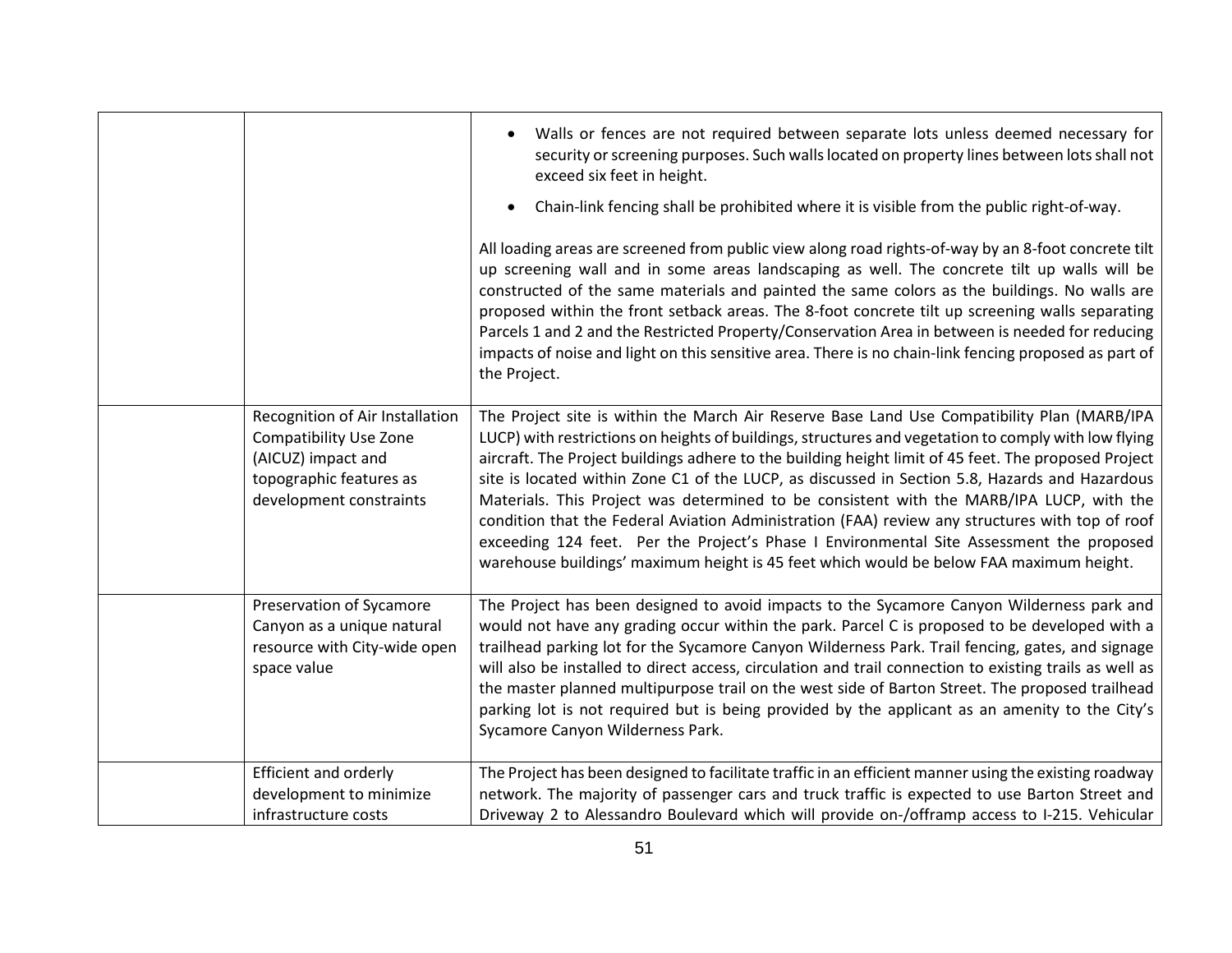|          |                                                                                                                                                       | access to the Project will be provided via Driveway 1 on Barton Street and Driveway 2 on<br>Alessandro Boulevard. Both driveways are assumed to allow full-access turning movements.<br>Regional access to the project site is provided via the I-215 Freeway at Alessandro Boulevard<br>interchange.                                                                                                                                                                                                                                                                                               |
|----------|-------------------------------------------------------------------------------------------------------------------------------------------------------|-----------------------------------------------------------------------------------------------------------------------------------------------------------------------------------------------------------------------------------------------------------------------------------------------------------------------------------------------------------------------------------------------------------------------------------------------------------------------------------------------------------------------------------------------------------------------------------------------------|
|          |                                                                                                                                                       | As discussed in the IS (Appendix A), dry utility extensions will be constructed underground to serve<br>the Project and will connect to existing utility lines in Alessandro Boulevard for Building A and<br>Barton Street for Building B, respectively.                                                                                                                                                                                                                                                                                                                                            |
|          |                                                                                                                                                       | Circulation: Policies for the Specific Plan include access controls as a means of assuring adequate traffic flow and safety                                                                                                                                                                                                                                                                                                                                                                                                                                                                         |
| Policies | Access to an arterial shall be<br>limited to one point for 300<br>feet of frontage, or one point<br>per parcel with less than 300<br>feet of frontage | Building A will have access to Alessandro Boulevard, an arterial, via Driveway 2. Building B will<br>have access to Barton Street, a local street, via Driveway 1.                                                                                                                                                                                                                                                                                                                                                                                                                                  |
|          | Combine access to arterials<br>between adjacent properties<br>shall be encouraged<br>wherever possible to reduce<br>the number of<br>encroachments    | Building A would have access to Alessandro Boulevard, an arterial, via Driveway 2. Due to the<br>existing Restricted Property (RP) between Building A and Alessandro Boulevard, combing access<br>to Alessandro Boulevard between adjacent properties is not feasible. Additionally, the property<br>east of the Project is undeveloped, which would not make combining access to Alessandro<br>Boulevard feasible. The property west of Building A is developed, but part of the existing RP is<br>between the properties, which would create further impacts to the RP and would not be feasible. |
|          | Access points shall be located<br>a minimum of 100 feet from<br>the back of curb returns at<br>intersections of arterials<br>whenever possible.       | Parcel 1/Building A would have access to Alessandro Boulevard, an arterial, via its new proposed<br>driveway aligned with Vista Grande Drive to the south (Driveway 2, as identified in the Traffic<br>Operations Analysis report). This driveway would be more than 100 feet long, measured from the<br>back of curb returns at the intersection of Alessandro Boulevard. Therefore, access into Parcel 1<br>and around Building A is setback greater than 100 feet from Alessandro Boulevard.                                                                                                     |
|          | Median island breaks and left<br>turn access shall be subject to<br><b>Public Works Department</b><br>Approval                                        | Alessandro Boulevard contains an existing median island break at Vista Grande Drive, where<br>access road to Parcel 1/Building A (Driveway 2 as identified in Traffic Operations Analysis Report)<br>is planned. Therefore, a new median island break is not required for the proposed Project. The<br>design plans for the proposed traffic signal to be installed at Vista Grande Drive and Alessandro<br>Boulevard, including left turn access, will require Public Works Department review and approval.<br>Project approval ultimately lies with the Planning Commission and City Council.     |